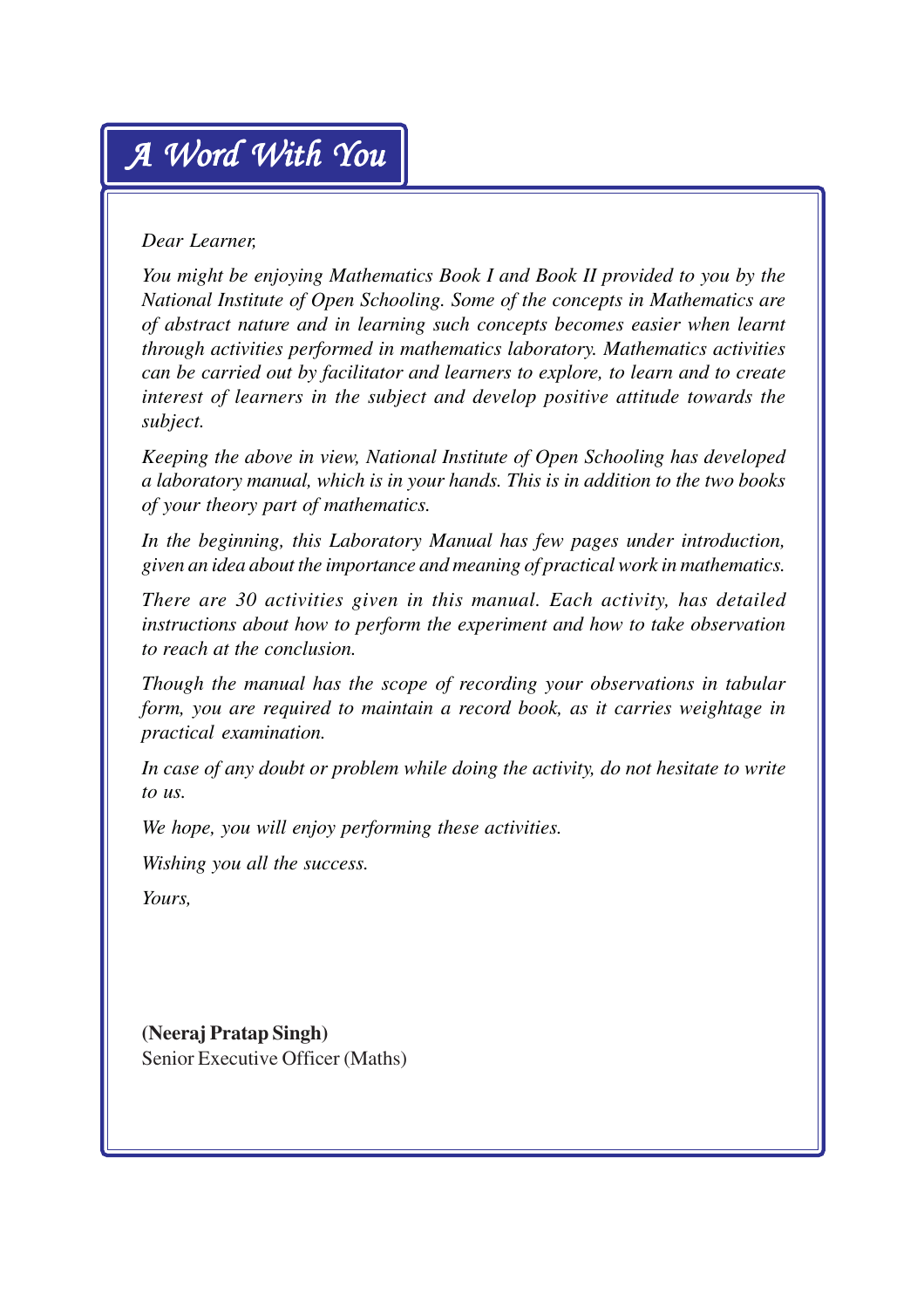# Introduction

It is a general saying that mathematics is by doing only. The concepts for which the proof/verification is done by experimentation or activities are better understood by learners are retained in their brains for longer period of time. Jen Piaget, an psychologists, while writing his thesis on concept formation in children, has brought out that all abstract concepts, can be brought down to the concrete operational stage, and can be understood and retained in a better way. For example, if the abstract concept of number two, is illustrated by showing two apples, two oranges or any other two similar objects, which the learners can touch and handle, the learner understands in better way.

The human brain is capable of storing only limited amount of information. The information (concepts) which are repeatedly learnt and practiced, are permanently stored in the brains of children which help in learning of concepts. The activities which are repeatedly done for understanding concepts help the understanding for those concepts.

Mathematics laboratory is a place where learners can learn and explore difficult mathematical concepts and verify mathematical facts, formulae and theorems/results through a variety of activities and handling related projects using non-costly materials available in their environment. A mathematics laboratory can create mathematical awareness, skill building, positive attitudes towards the subject and above all ideas of learning by doing.

It is the place where learners can learn certain concepts using concrete objects and verify mathematical facts. Formulae and properties by using modes, measurements and the other activities. Here the learners handle the concrete materials, make models of their own by their own imagination and verify the facts/formulae.

### **Design and Lay out of the Mathematics Laboratory**

In mathematics laboratory there should be sufficient space to accommodate atleast 30 learners for doing activities/experiments at a time.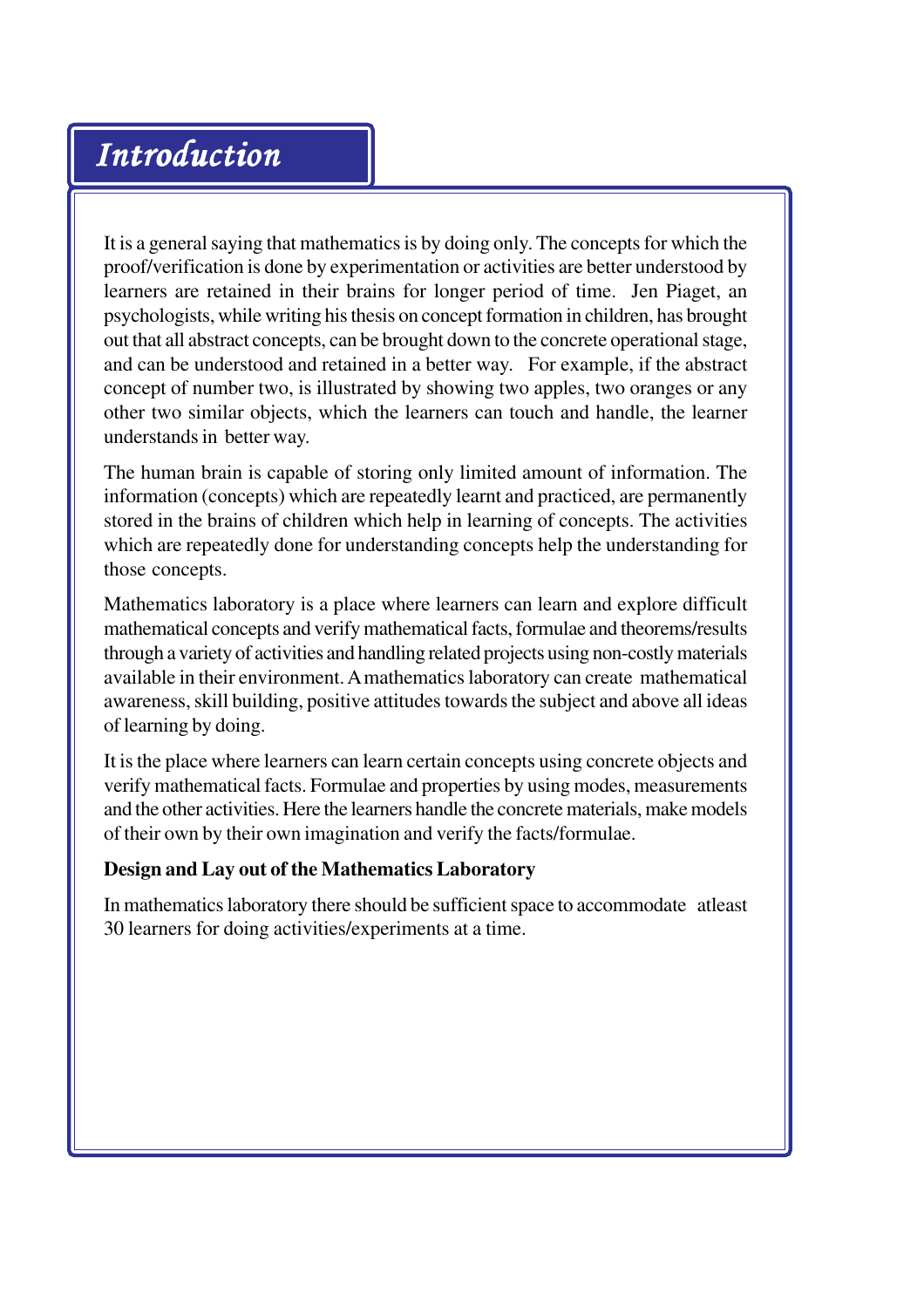# The rough design is given here: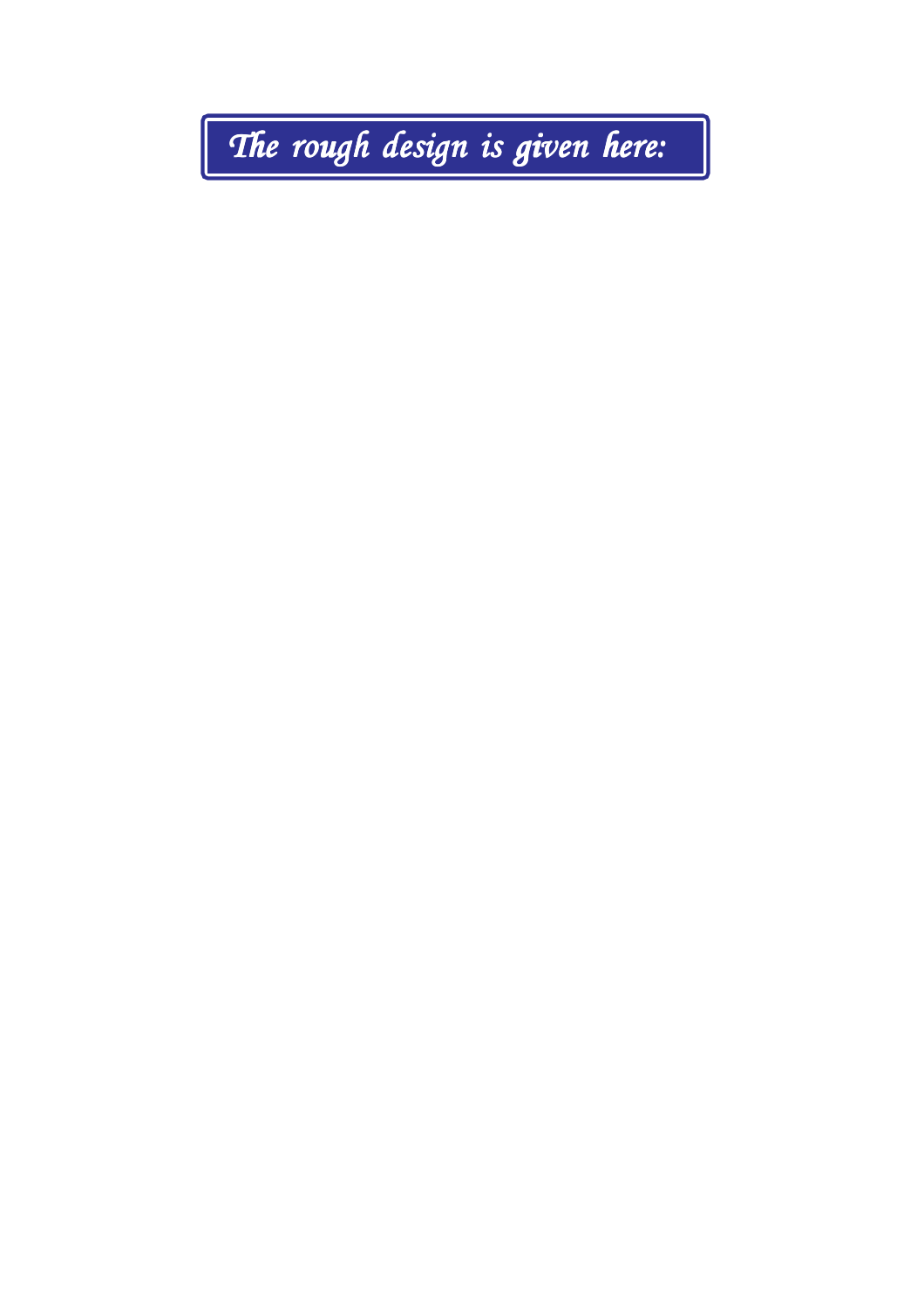**Materials Required:** Sheets of paper of different Colours, Glazed paper scales, Wooden boards, Nails, Threads, Thermo cole piece, Cardboard square and Triangular grids, Pins and Clips, Wooden and paper strip, Cutter (paper), Scissor, Adhesive/fevicol, sketch pen, Gun geometry box (Bigger – Wooden), Graph paper (inches/cm both, Pencils of different colours, Colour box, Knobs, Tracing paper

**Human Resoure:** It is desirable to have a laboratory assistant (with mathematics background), in charge of the mathematical lab. He expected to have special skills required to handle different instruments, needed for practical work. He should be able to repair things, if they are not in order and keep the materials ready for carrying out activities in the following days.

**Time – Desired:** 15% to 20% of total time for mathematics syllabus to be devoted to mathematics laboratory.

### **Scheme of Evaluation: 15 marks**

The division of marks in the examination can be done as follows:

| <b>Activity</b>                                                           | Mark |
|---------------------------------------------------------------------------|------|
| <b>Assessment of Activity Performed/Records</b><br>of activities prepared | 10   |
| Viva – voce                                                               |      |
| <b>Total</b>                                                              | 15   |

- i) The proposed practical test is suggested to be held at least 15 days before the theory examination.
- ii) Every students may be given two activities out of which he has to select one and perform it these (in case, the students not comfortable with the given activities, he may be allowed to select one activity of his choice)
- iii) Viva-voce can be done at the examination centre by asking questions related to the activity/project he/she has done.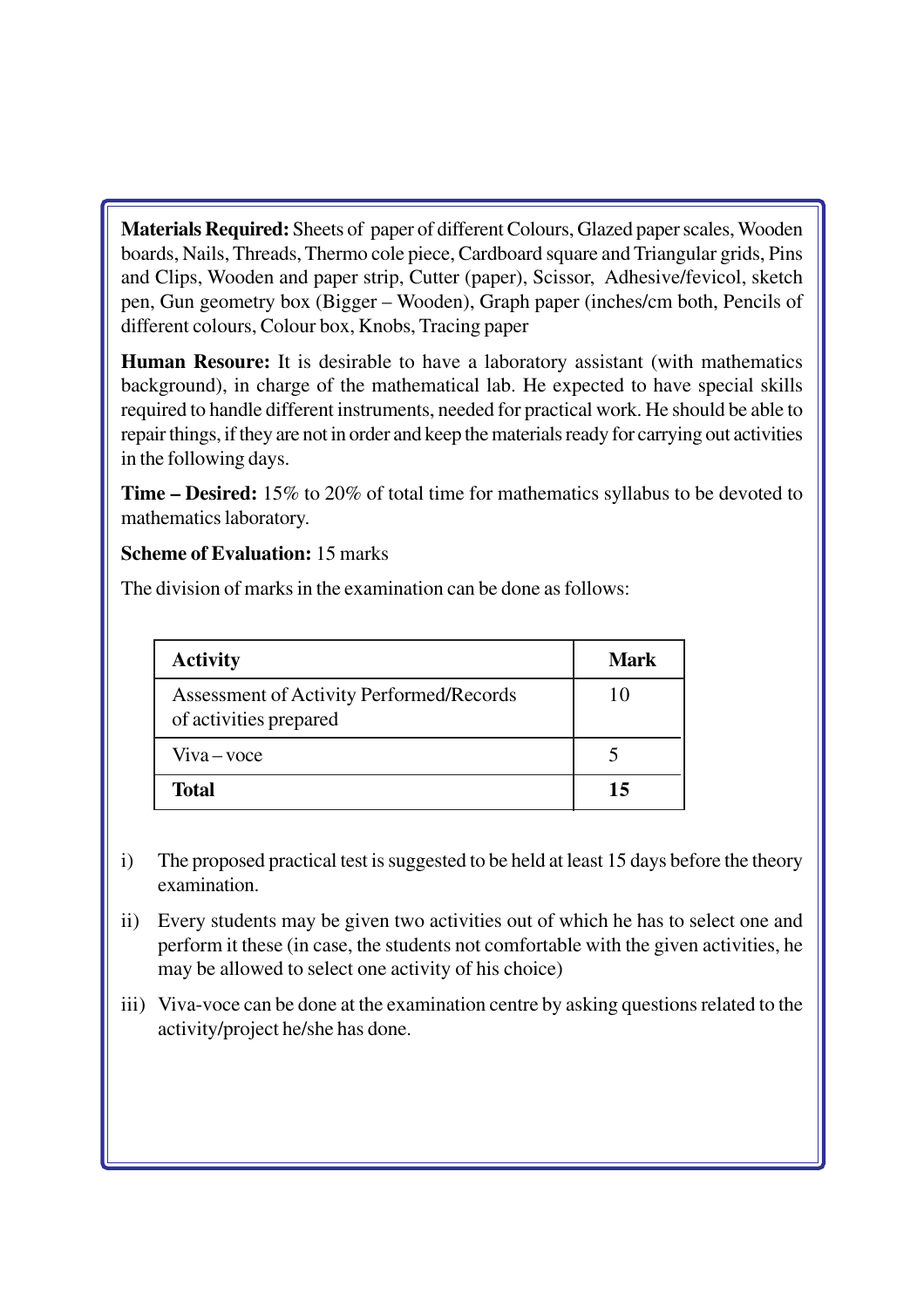# **Contents**

### **S.No. List of Activities Pages Verification of the identities (1 to 4)** 1.  $(a+b)^2 = a^2 + 2ab + b^2$  1 2.  $(a-b)^2 = a^2 - 2ab + b^2$  3 3.  $(a^2-b^2)=(a+b)(a-b)$  5 4.  $(a+b)^3 = a^3 + b^3 + 3a^2b + 3ab^2$  7 5. To find the HCF of two given numbers by division method. 9 6. Equivalent fractions 11 7. To verify that a linear equation in two variables has infinite number of solutions. 13 8. To find the condition for consistency of a system of linear equations. 15 9. To verify the relation between roots and coefficients of a quadratic equation. 19 10. To verify graphically that a quadratic polynomial can have at most two zeroes. 21 11. To verify that a given sequence is an A.P. 23 12. To find the sum of first n odd natural numbers. 25 13. To find the sum of first n natural numbers. 27 14. To find the sum of first n terms of an arithmetic progression. 39 15. To verify that the sum of the angles of a triangle is  $180^\circ$  31 16. To verify that the angles opposite to equal sides of a triangle are equal. 33 17. To verify mid point theorem. 35 18. To verify basic proportionality theorem. 37 19. To verify Pythagoras theorem. 39 20. To verify the relation between the ratio of areas of two similar triangles and their sides. 41 21. To find the area of a circle. 43 22. To demonstrate that the opposite angles of a cyclic quadrilateral are supplementary. 45 23. To verify that the equal chords of congruent circles subtend equal angles at the centre. 47 24. To find the area of a trapezium. 49 25. To find the total surface area of a cube. 51 26. To find the formula for the curved surface area of a cone. 53 27. To find the relationship among the volumes of right circular cone, right circular cylinder and a hemisphere of same radius and same height. 55 28. To verify the identity  $a^3 - b^3 = (a - b)(a^2 + ab + b^2)$  57 29. To draw a triangle equal in area to a parallelogram. 59 30. To find the incentre of different types of triangles. 61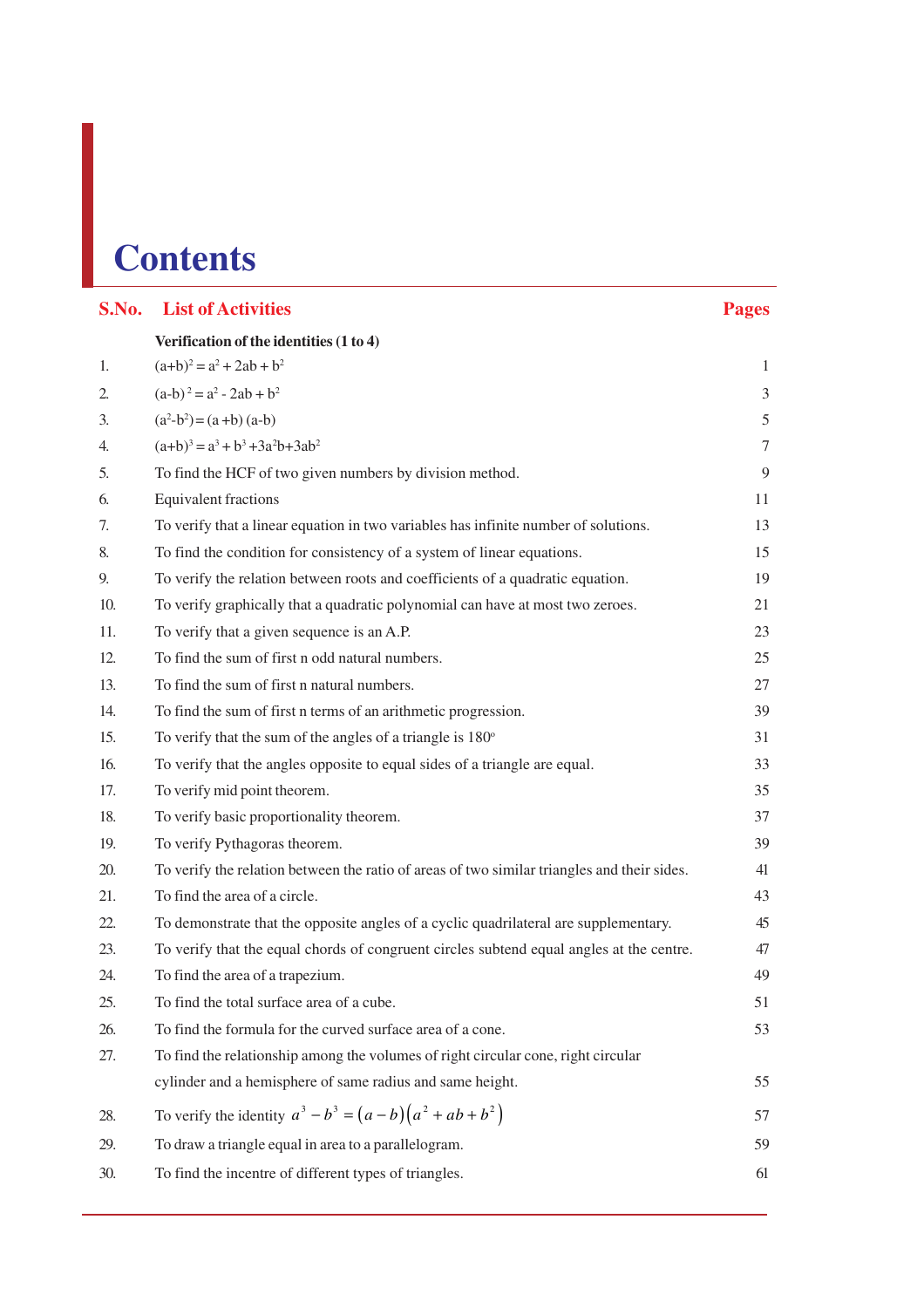# **ACTIVITY 1**

**Title:** Verification of the identity  $(a+b)^2 = a^2 + 2ab + b^2$ 

**Expected background knowledge:-** Area of a square and a rectangle.

**Objectives:** After performing this activity the learner will be able to verify and demonstrate the identity  $(a+b)^2 = a^2 + 2ab + b^2$ 

#### **Materials required:**

- (i) Cardboard
- (ii) White chart paper
- (iii) Two glazed papers of different colours, say red and green
- (iv) Pair of scissors
- (v) Gum
- (vi) Coloured ball point pens.
- (vii) Pencil and geometrical instruments.

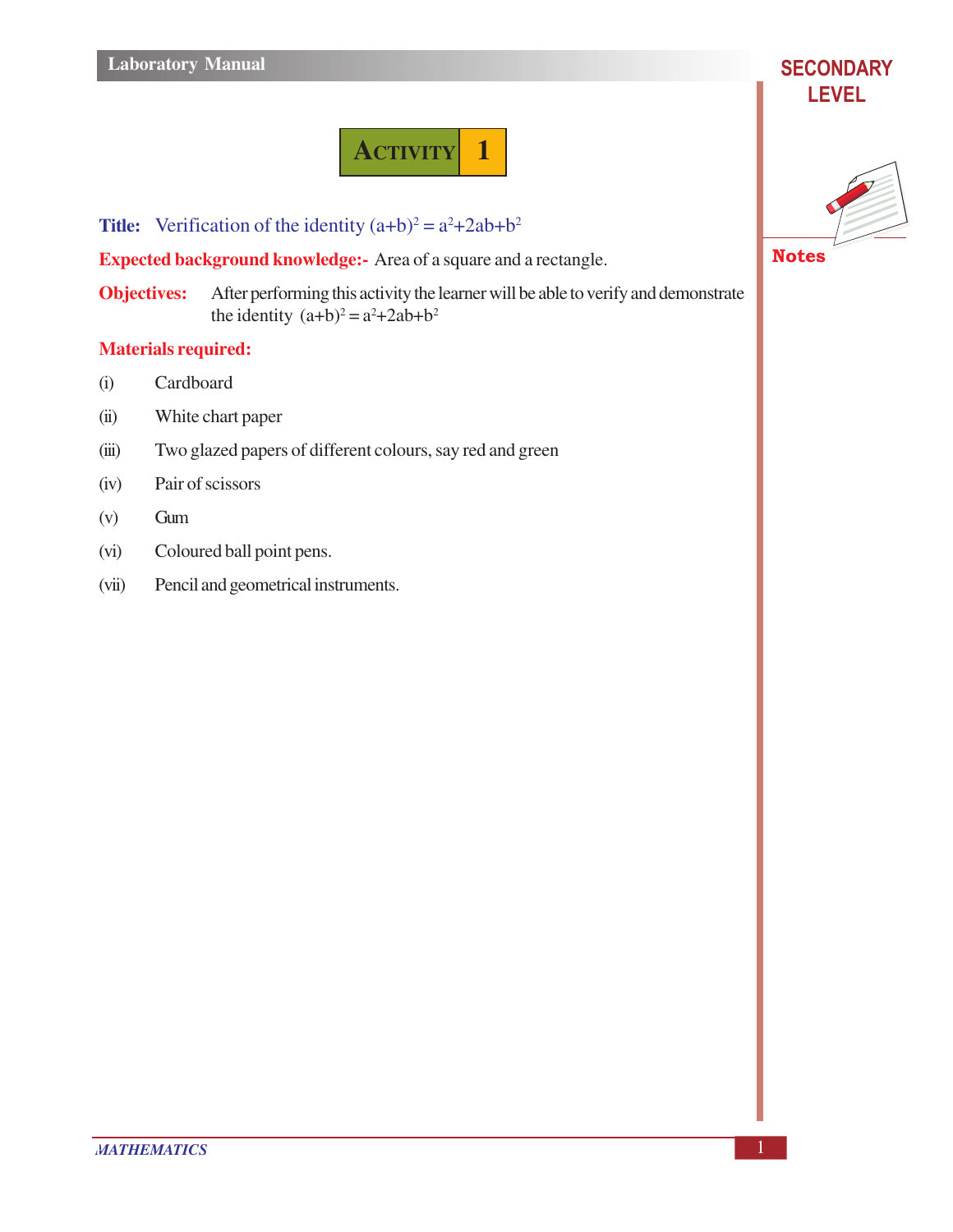### **Preparation for the activity:**

- (i) On a white chart paper, draw a square ABCD of side  $(a+b)$  units (say  $a=7$ cm, b=4cm) Cut it out and paste it on the cardboard.
- (ii) Cut off two rectangles of dimensions  $a \times b$  (7cm  $\times$  4 cm) from red colour paper and a square of side b (4 cm) from green colour paper.

**Notes** 

(iii) Paste these cutouts on the square ABCD as shown in the figure and name them as rectangle EFGD, square FHCG and rectangle KBHF

### **Demonstration and Use**

In the figure, area of square ABCD =  $(AB)^2 = (a+b)^2$  unit<sup>2</sup>

Area of square  $AKFE = (AK)^2 = a^2 unit^2$ .

Area of rectangle KBHF =  $(KF \times FH) = a \times b = ab$  unit<sup>2</sup>

Area of square FHCG =  $(HC)^2 = b^2$  unit<sup>2</sup>

Area of rectangle EFGD =  $ED \times GD = a \times b$ =ab unit<sup>2</sup>

From the figure we may observe that:

Area of square ABCD = Area of square AKFE + area of rectangle KBHF + area of square FHCG + area of rectangle EFGD.

i.e.  $(a + b)^2 = a^2 + ab + b^2 + ab$ 

 $= a^2 + 2ab + b^2$ 

**Conclusion:**

 $(a + b)^2 = a^2 + 2a b + b^2$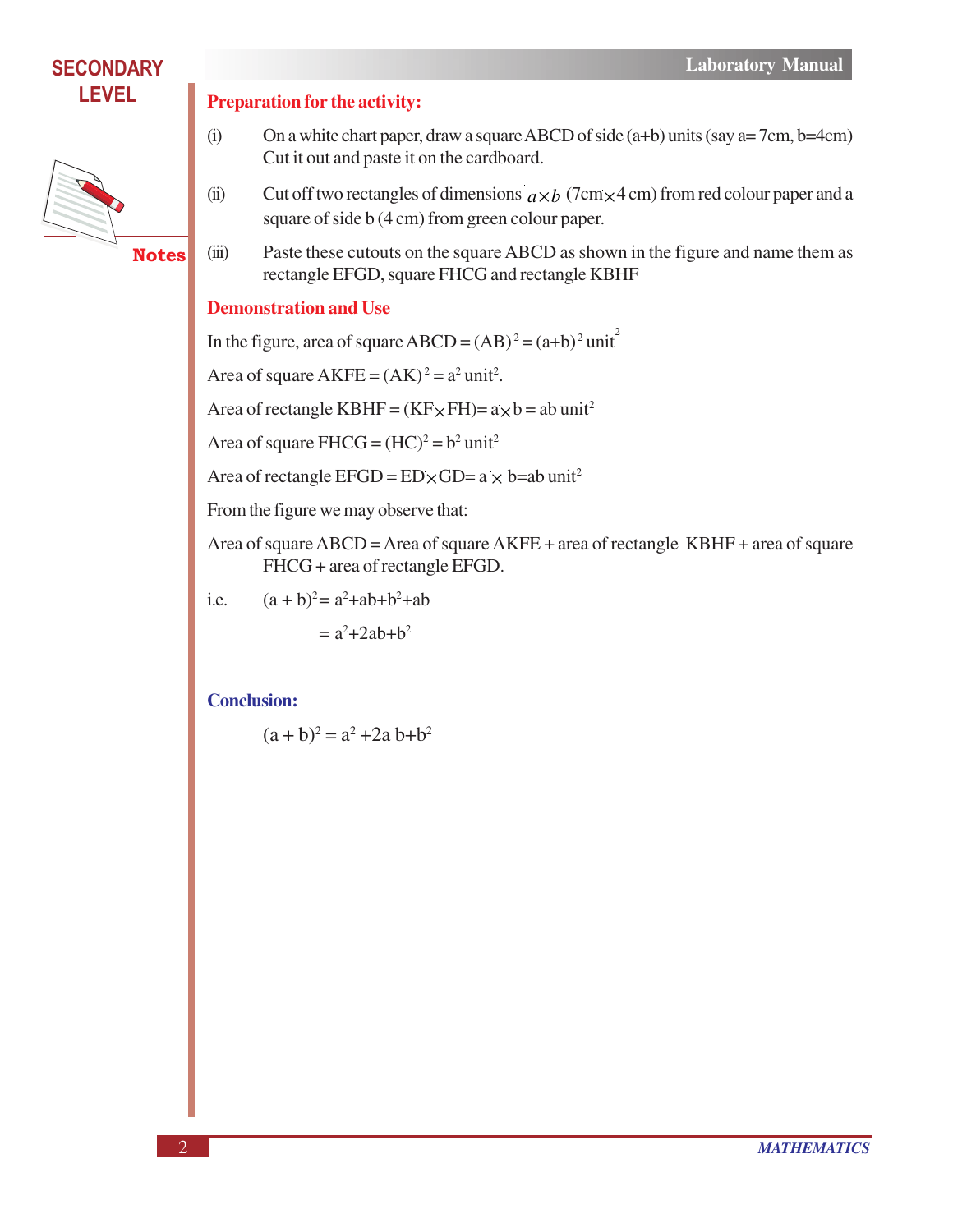# **ACTIVITY 2**

**Title:** Verification of the identity  $(a - b)^2 = a^2 - 2ab + b^2$ 

**Expected background knowledge:** Area of a square and a rectangle.

**Objectives:** After performing this activity, the learner will be able to verify and demonstrate the identity  $(a - b)^2 = a^2 - 2ab + b^2$ .

### **Materials required:**

- (i) Cardboard
- (ii) White chart paper
- (iii) Three glazed papers of different colours, say red green and yellow.
- (iv) Pair of scissors
- (v) Gum
- (vi) Coloured ball point pens.
- (vii) Pencil and geometrical instruments.

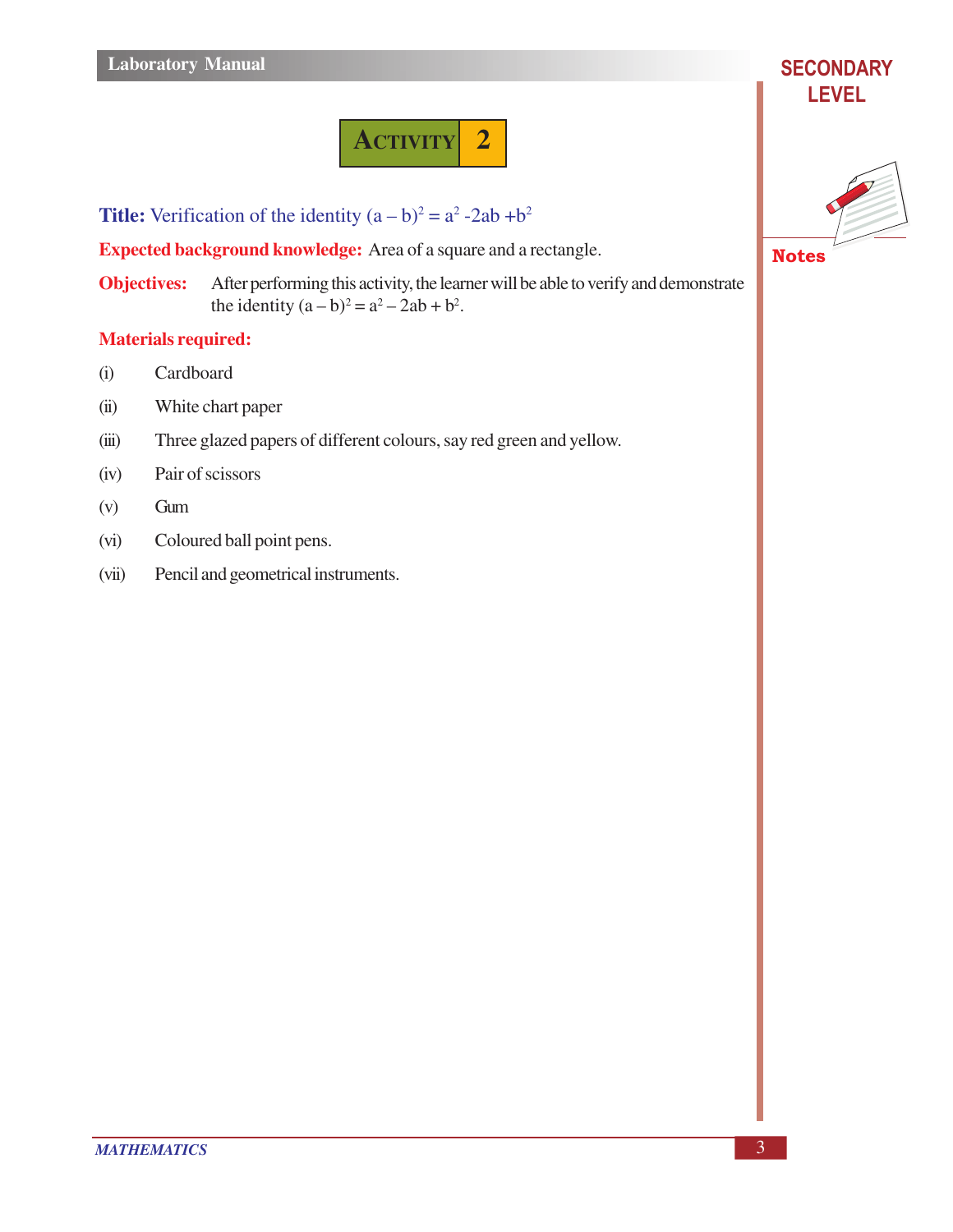- Notes
- (ii) Cut off a rectangle of dimensions  $a \times b$  (say a =10cm, b = 4 cm) from red colour paper, a rectangle of dimensions  $(a - b) \times b$  from green colour paper (Here a-b = 6 cm and b=4 cm) and a square of side b (b=4cm) from yellow colour paper.

(i) On a white chart paper draw a square ABCD of side a [say  $a = 10$ cm], cut it out and

(iii) Paste these cut outs on the square ABCD as shown in the figure and name them as rectangle EBCF, rectangle GHFD and square KGDL.

### **Demonstration and Use**

**Preparation for the activity:**

Area of square ABCD =  $(BC)^2 = a^2$  unit<sup>2</sup>

paste it on the cardboard.

Area of square  $AEHG = (AE)^2 = (a - b)^2$  unit<sup>2</sup>.

Area of rectangle EBCF =  $(BC \times EB) = ab$  unit<sup>2</sup>

Area of rectangle GHFD =  $(GH \times HF) = (a - b)b$  unit<sup>2</sup>

Area of square  $KGDL = (KL)^2 = b^2$  unit<sup>2</sup>

Area of rectangle KHFL =  $(KH \times HF)$  = ab unit<sup>2</sup>

From the figure we may observe that:

Area of square  $AEHG = Area$  of square  $ABCD +$ 

Area of square KGDL - Area of rectangle EBCF –

Area of rectangle KHFL.

i.e.  $(a - b)^2 = a^2 + b^2 - ab - ab$ 

 $=$   $a^2 - 2ab + b^2$ 

### **Conclusion:**

 $(a - b)^2 = a^2 - 2a b + b^2$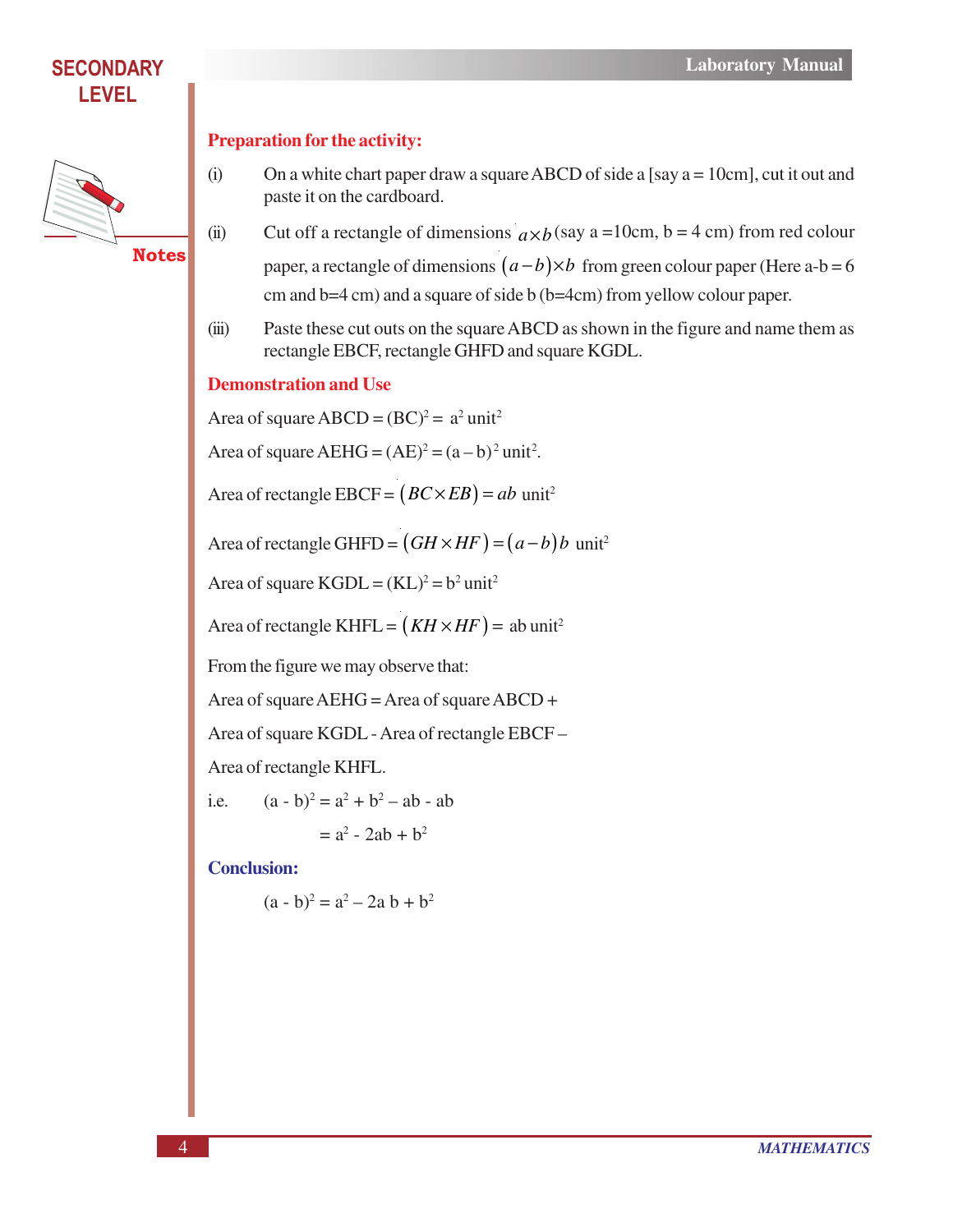

**Title: Verification of the Identity:**  $a^2 - b^2 = (a + b) (a - b)$ 

**Expected background knowledge:**Areas of quadrilaterals.

**Objectives:** After performing the activity, the learner will be able to verify and demonstrate the identity :  $a^2-b^2 = (a+b)(a-b)$ 

#### **Materials required:**

- (i) Cardboard.
- (ii) Glazed paper of different colours.
- (iii) Pair of scissors.
- (iv) Pencil and geometrical instruments.
- (v) Gum.
- (vi) Sketch pens.

#### **Preparation for the Activity :**

- (i) Take a cardboard sheet
- (ii) Paste on it a square (of side a ) made on blue paper. Area of this square is  $a^2$
- (iii) Make another square of side b  $(b \lt a)$  of area  $b^2$  on yellow paper.

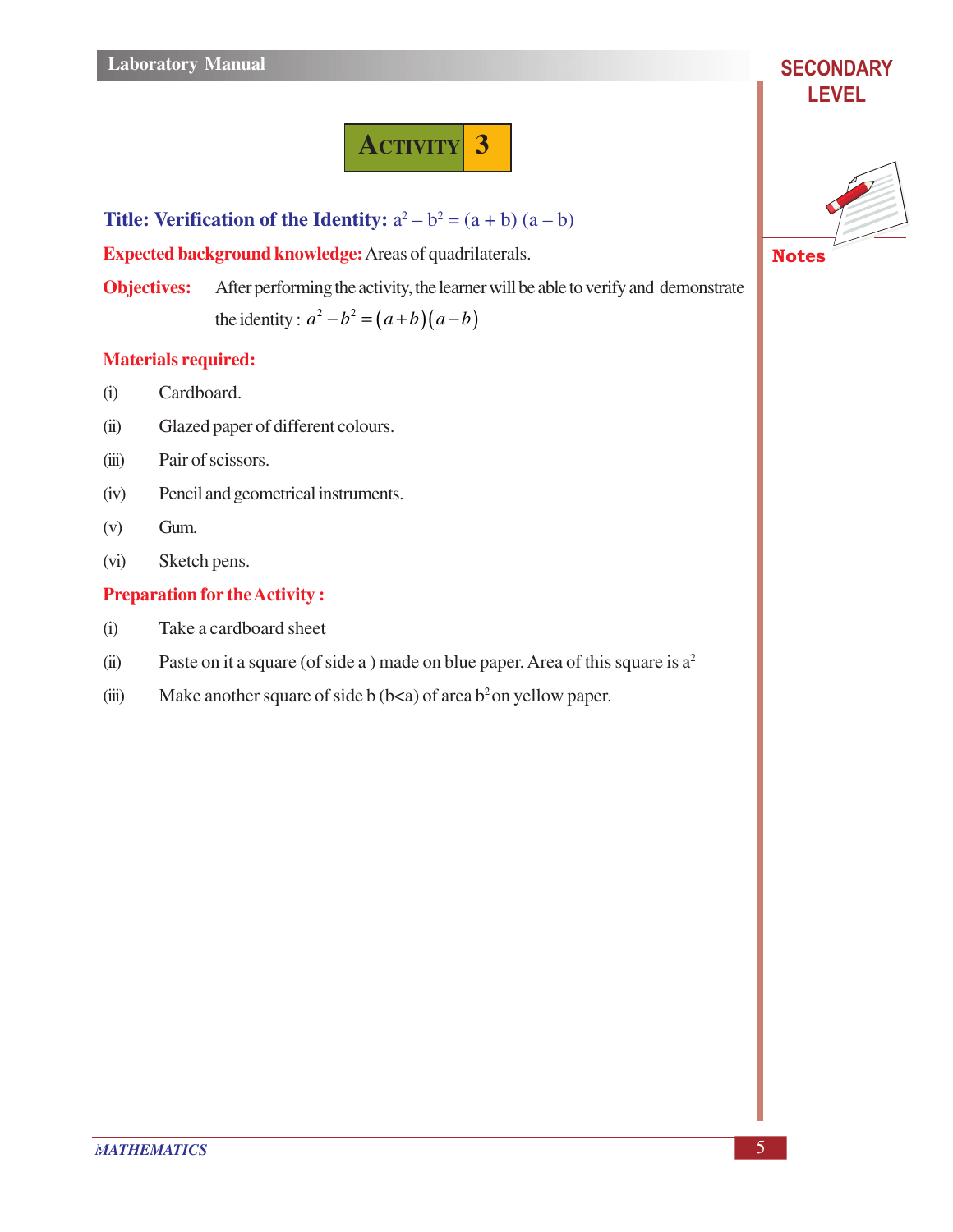

- (iv) Paste this smaller square (of side b) on the one side of bigger square [as shown in  $Fig. (i)]$
- (v) Cut the remaining portion ADCEFB and cut it along BC and join them as shown in Fig. (ii) above

#### Notes **Demonstration and Use**

- (i) Area of region ADCEFB in Fig. (i)  $=a^2-b^2$
- (ii) The breadth of rectangle in Fig (ii) is  $a + b$  and length is  $(a b)$

Its area  $=(a + b)(a - b)$ 

As the region ADCEFB has been transformed into Fig. (ii)

 $a^2 - b^2 = (a + b)(a - b)$ 

**Conclusion:**  $a^2-b^2 = (a+b)(a-b)$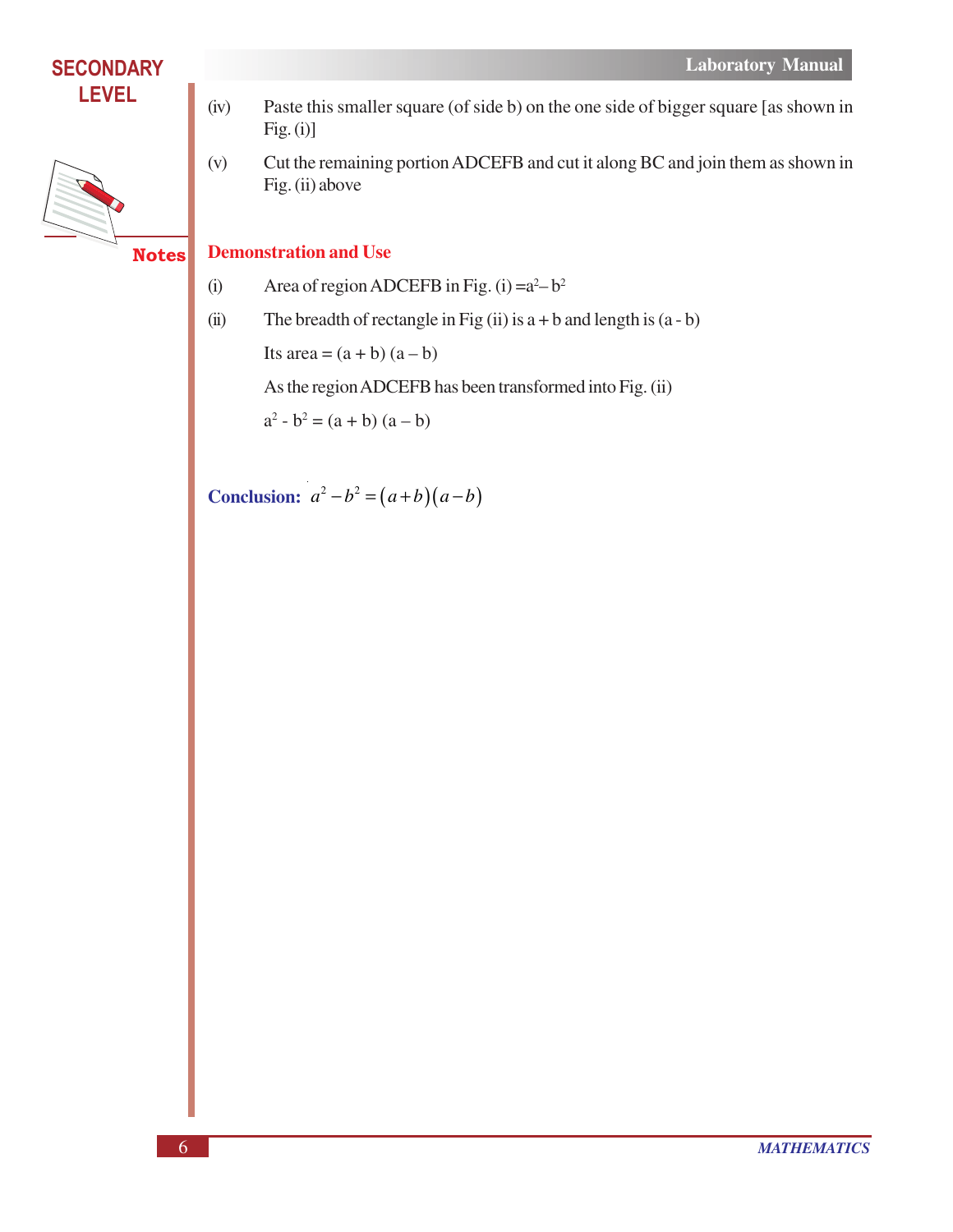| <b>CTIVI</b> |  |
|--------------|--|
|              |  |

**Title:** Verification of the identity  $(a+b)^3 = a^3 + 3a^2b + 3ab^2 + b^3$ 

#### **Expected background knowledge:**

- (i) Knowledge about vertices, edges and faces of cubes and cuboids.
- (ii) Volume and surface area of a cube and a cuboid

**Objectives:** After performing this activity, the learner will be able to verify and demonstrate the identity  $(a+b)^3 = a^3 + 3a^2b + 3ab^2 + b^3$ 

### **Materials required:**

- (i) Acrylic Sheets
- (ii) Wooden Board
- (iii) Sketch Pens
- (iv) Glazed papers
- (v) Fevicol
- (vi) Pair of Scissors
- (vii) Geometry Box

#### **Preparation for the activity:**

Take  $a = 3$  cm (say) and  $b = 1$  cm making  $a + b = 4$  cm.

- (i) Make a cube of side 3 cm from a wooden board
- (ii) Make another cube of side 1 cm from the wooden board
- (iii) Make three cuboids of dimensions 3 cm x 3cm x 1 cm and another three of dimensions 3 cm x1 cm x 1cm from the wooden board.
- (iv) Using acrylic sheet, make a cube of side 4 cm.

#### **Demonstration and Use**

- (i) The cube of side 4 cm represents  $(a + b)^3$ (Fig.5)
- (ii) The cube of side 3 cm represents  $a<sup>3</sup>$ (Fig.1)
- (iii) The cube of side 1 cm represents  $b<sup>3</sup>$  $(Fig.4)$
- (iv) A cuboid of 3 cmx3cmx1 cm represents  $a^2 b$  $(Fig.2)$ Thus three such cuboids  $= 3a^2b$
- (v) Similarly a cuboid of  $3cmx1$  cmx1cm =  $ab<sup>2</sup>$ (Fig.3) Thus three such cuboids  $= 3$  ab<sup>2</sup>

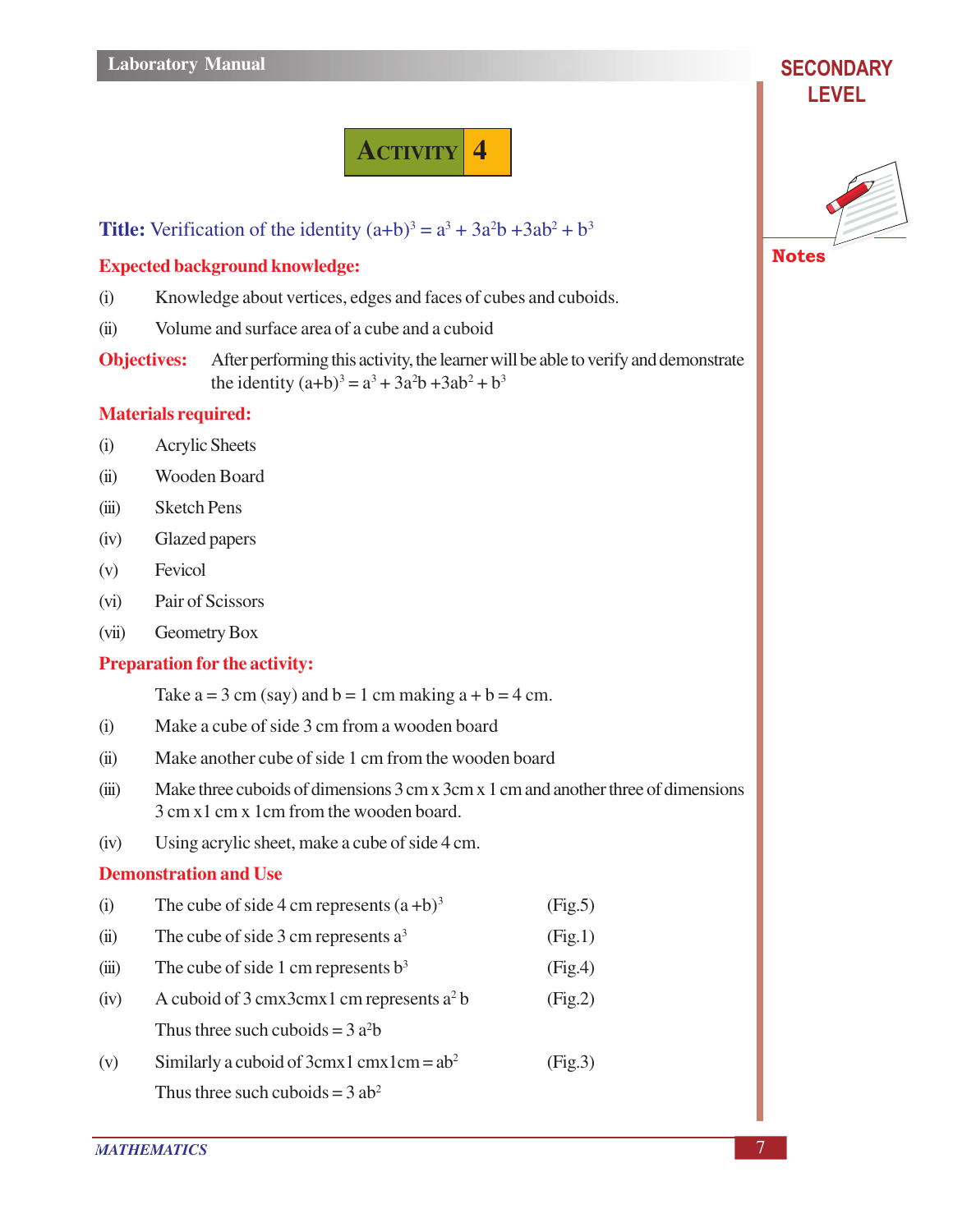

### **Conclusion**

 $(a + b)<sup>3</sup> = a<sup>3</sup> + 3 a<sup>2</sup>b + 3 ab<sup>2</sup> + b<sup>3</sup>$ 

Place all these cubes and cuboids in the acrylic cube in such a way that these all fill in the acrylic cube completely showing thereby that the cube of volume  $(a+b)^3$  is equal to the sum of

volumes of cuboids & cubes of volumes  $a^3$ ,  $b^3$ ,  $3$   $a^2b$  and  $3$   $ab^2$ 

b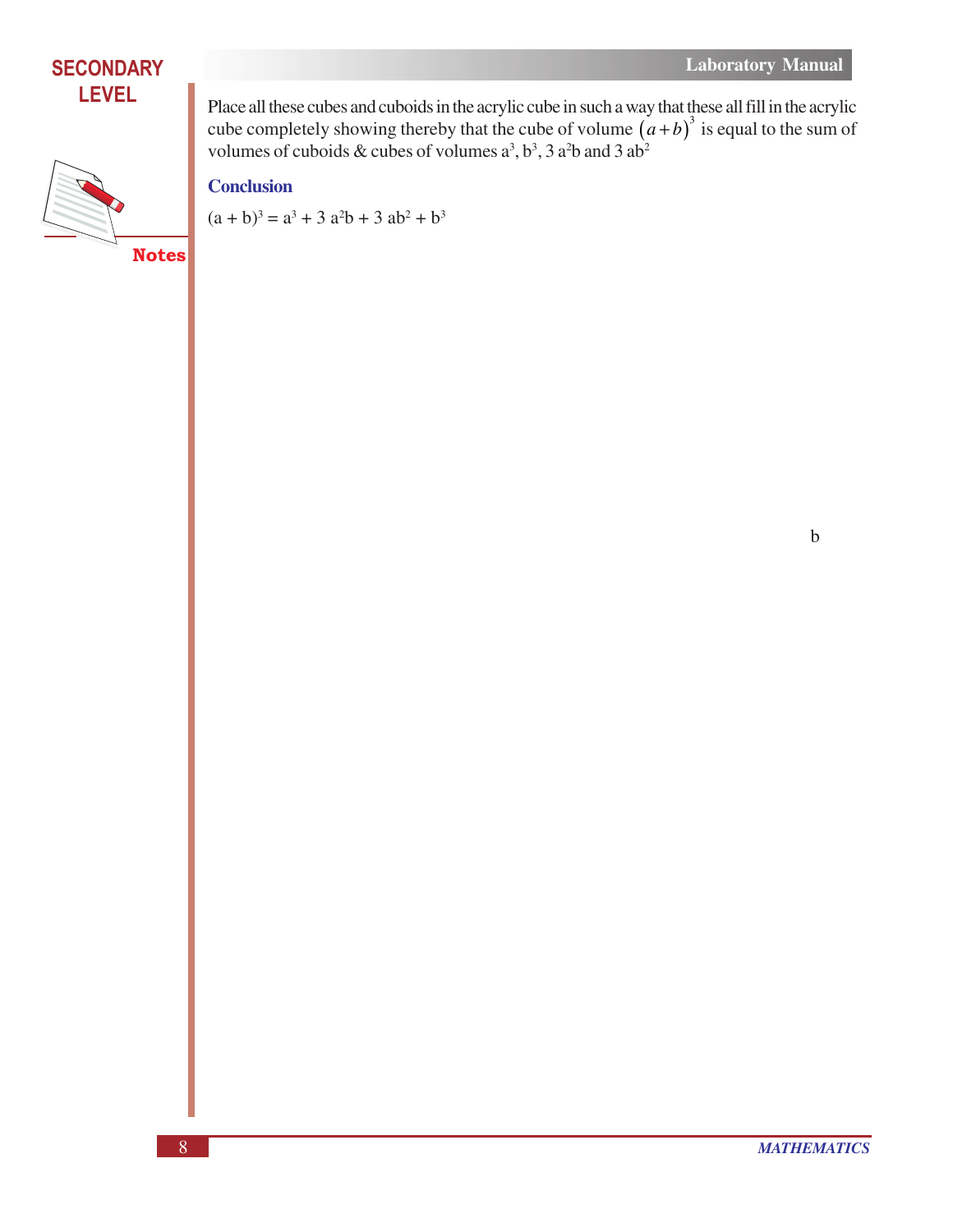

**Title:** To find the HCF of two given numbers by division method.

#### **Expected background knowledge:**

- (i) Factors of numbers
- (ii) Division of numbers
- **Objectives:** (i) After completing this activity, the learner will be able to find the HCF of any two given numbers

(ii) He will be able to find the largest number by which the two numbers can be divided.

#### **Materials required :**

- (i) Cardboard 5 strips of 2 cm width
- (ii) Sketch Pens
- (iii) Pair of Scissors
- (iv) Fevicol
- (v) Scale
- (vi) Pencil and eraser

#### **Preparation for the activity:**

Suppose we have to find the HCF of 20 and 32. Carry out the following steps:

- (i) Cut 2 cm wide cardboard strips to get two pieces of length 32 cm each, two pieces of length 20 cm each, two pieces of length 12cm each, two pieces of length 8 cm each and three pieces of length 4 cm each.
- (ii) Paste the cardboard strips as shown in figure below

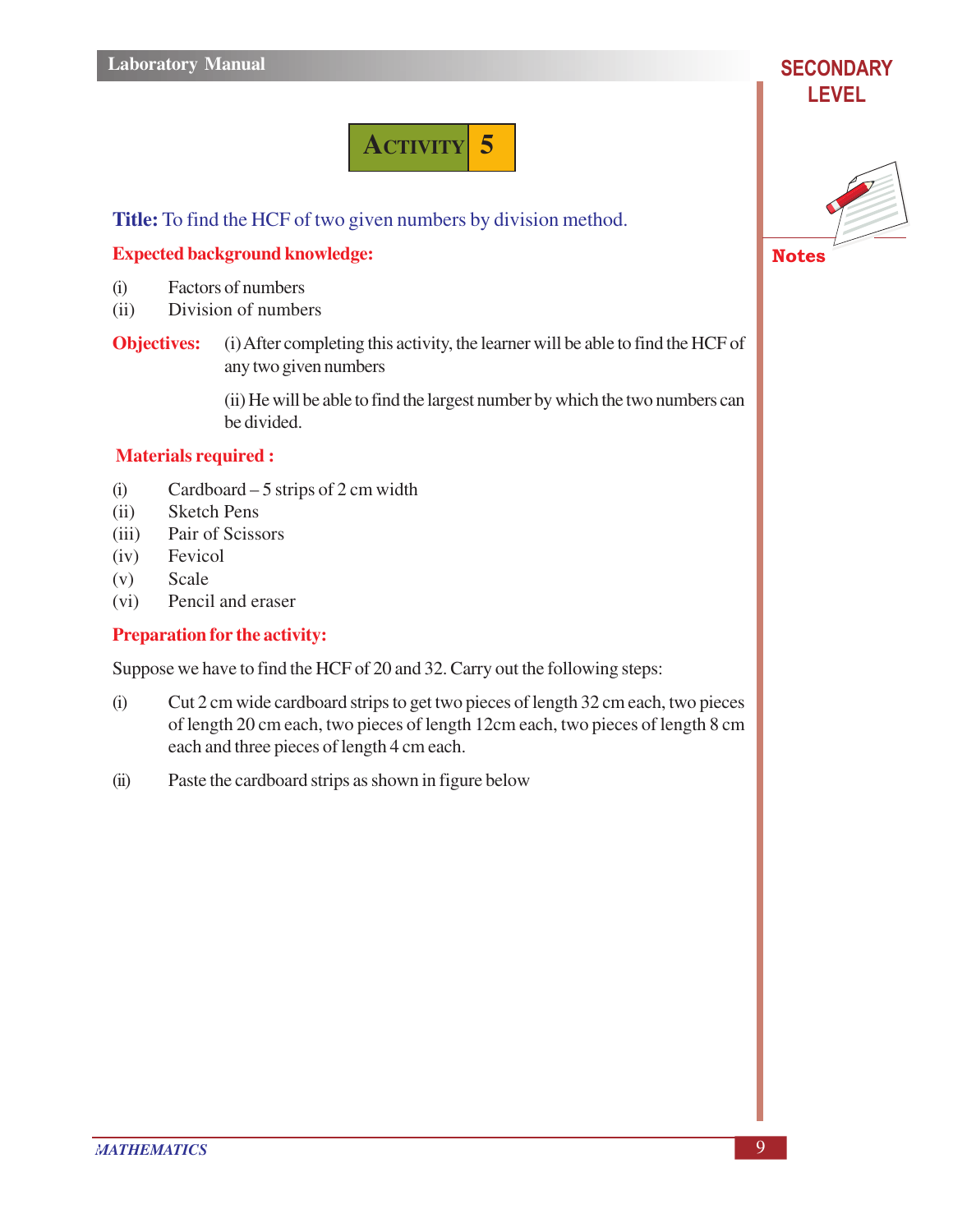### **Demonstration and Use:**

The first two strips represent numbers 32 and 20. Finding HCF means finding highest common factor of 32 and 20 i.e. finding that largest length of strip which measures the lengths 32cm and 20 cm exactly.

- a) From the first two strips it is clear that this length can not be 20 cm as 20 cm does not divide 32.
- b) If we keep the strip (ii) along (i), we see that the length of strip of length 12 cm is left out in (i)



c) From strip (iii) we see that the desired length can not be 12 cm, as it does not divide 20 cm strip exact number of times. From (iv) we see that 12 cm strip covers 20 cm strip once and then 8 cm strip is left over.



d) From strip (v) we see that desired length can not be 8, as it does not divide 12 cm strip exact number of times. We see that 8 cm strip covers 12 cm strip once and then 4 cm strip is left over.



e) The strip (vi) of 4 cm divides 8 cm strip exactly.

Thus we see that 4 cm long strip measures 32 cm and 20 cm strips exactly.

Thus, 4 is the HCF of 32 and 20

### **Conclusion:**

To find the HCF of two numbers, we have to find the largest number which can divide both given numbers.



**SECONDARY** LEVEL

Notes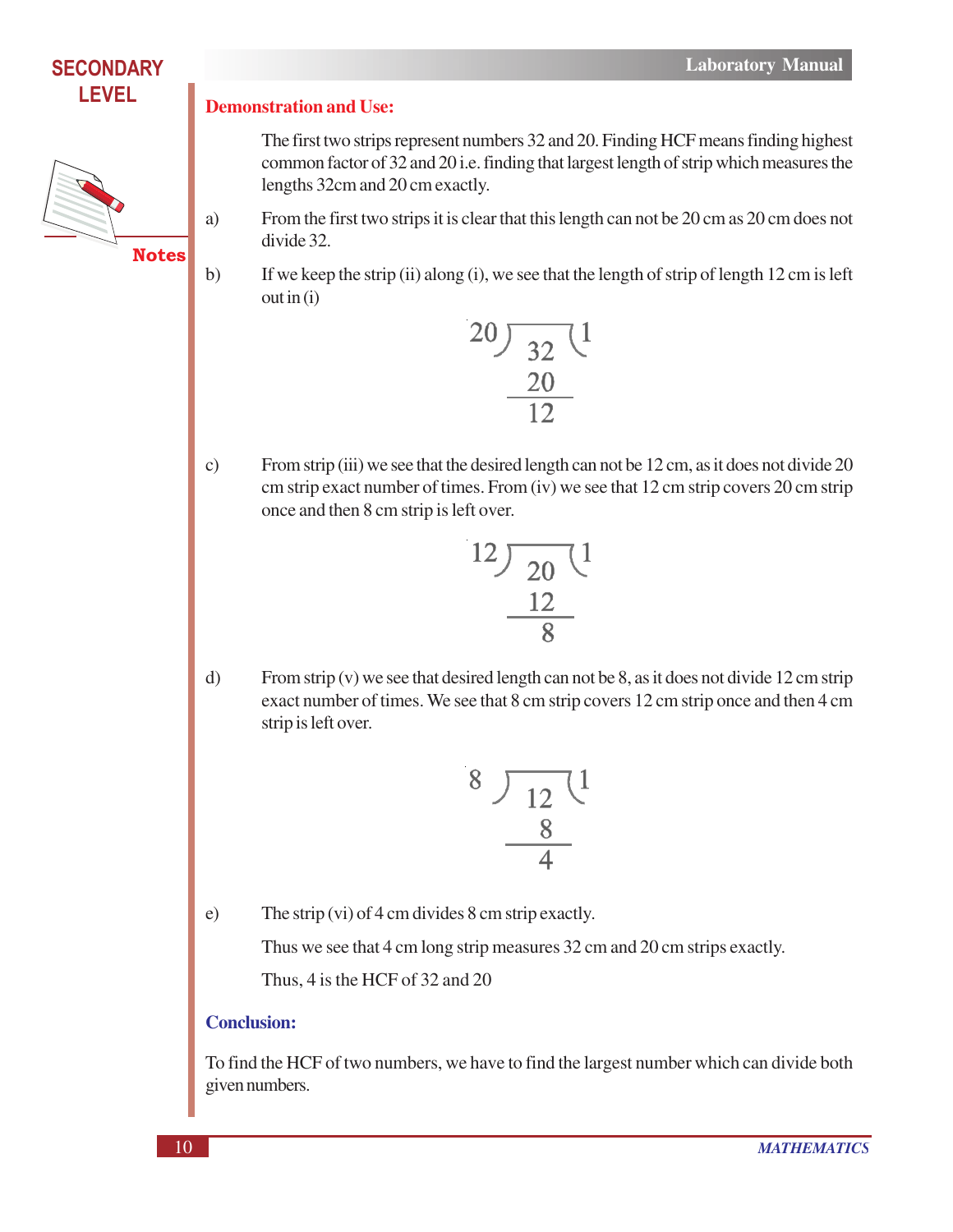

### **Title:** Equivalent Fractions

**Expected background knowledge:** Concept of fractions

**Objectives:** After performing this activity, the learner will understand the concept of equivalent fractions.

#### **Materials required:**

- (i) Glazed paper (red)
- (ii) White square sheet
- (iii) String
- (iv) Sketch pens
- (v) Pencil, eraser and Fevicol.

#### **Preparation for the activity:**

- a) Mark 6 strips of same size on a square sheet marked S-1, S2, S3, S4, S5 and S6, each strips starting from an initial point representing zero (Fig. ii)
- b) The first strip S1 has 12 squares and represents 1.
- c) The second strip S2 has 2 equal parts of 6 squares each, each part representing 1/2 (half strip). Thus OA represents 1/2 .
- d) The third strip S3 has 3 equal parts, each of 4 squares. And each part representing 1/3 (one third of a strip). Thus OB represents 1/3 and OC represents 2/3.
- e) The fourth strip S4 has 4 equal parts, each of 3 squares, each part representing 1/4 (one fourth of a strip). Thus OD, OE and OF on S4 represent 1/4, 2/4 and 3/4 respectively.
- f) The fifth strip S5 has 6 equal parts, each of 2 squares, each part representing 1/6 (one sixth of a strip). Thus OG, OH, OI, OJ and OK represent 1/6, 2/6, 3/6, 4/6 and 5/6. respectively.
- g) The sixth strip S6 has 12 equal parts, each of 1 square, each past representing 1/12 (One twelveth of a strip) Thus OL, OM, ON, OP, OQ, OR, OS, OT, OU, OV and OW represent 1/12, 2/12, 3/12, 4/12, 5/12, 6/12, 7/12, 8/12, 9/12, 10/12 and 11/12 respectively.

**Demonstration and Use:** Using a glazed paper and a thread, equivalent fractions can be shown in the same vertical line as shown in Fig. (i) and Fig. (ii)

Thus  $1/2 = 2/4 = 3/6 = 6/12$  and so on

Hence  $1/2$ ,  $2/4$ ,  $3/6$ ,  $6/12$  are equivalent fractions

Similarly 1/3, 2/6, 4/12 etc. are equivalent fractions

Similarly 2/3, 4/6, 8/12 are equivalent fractions.

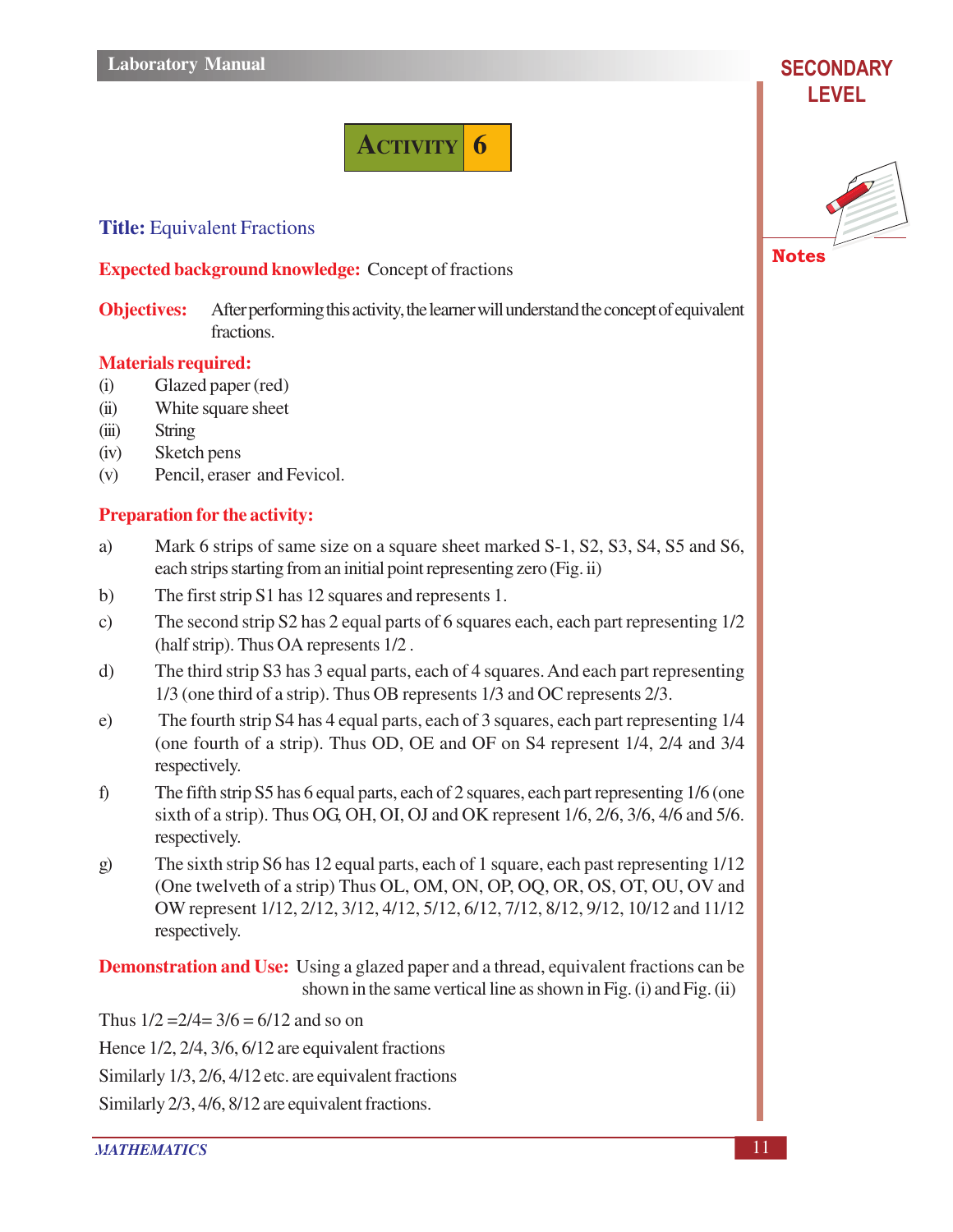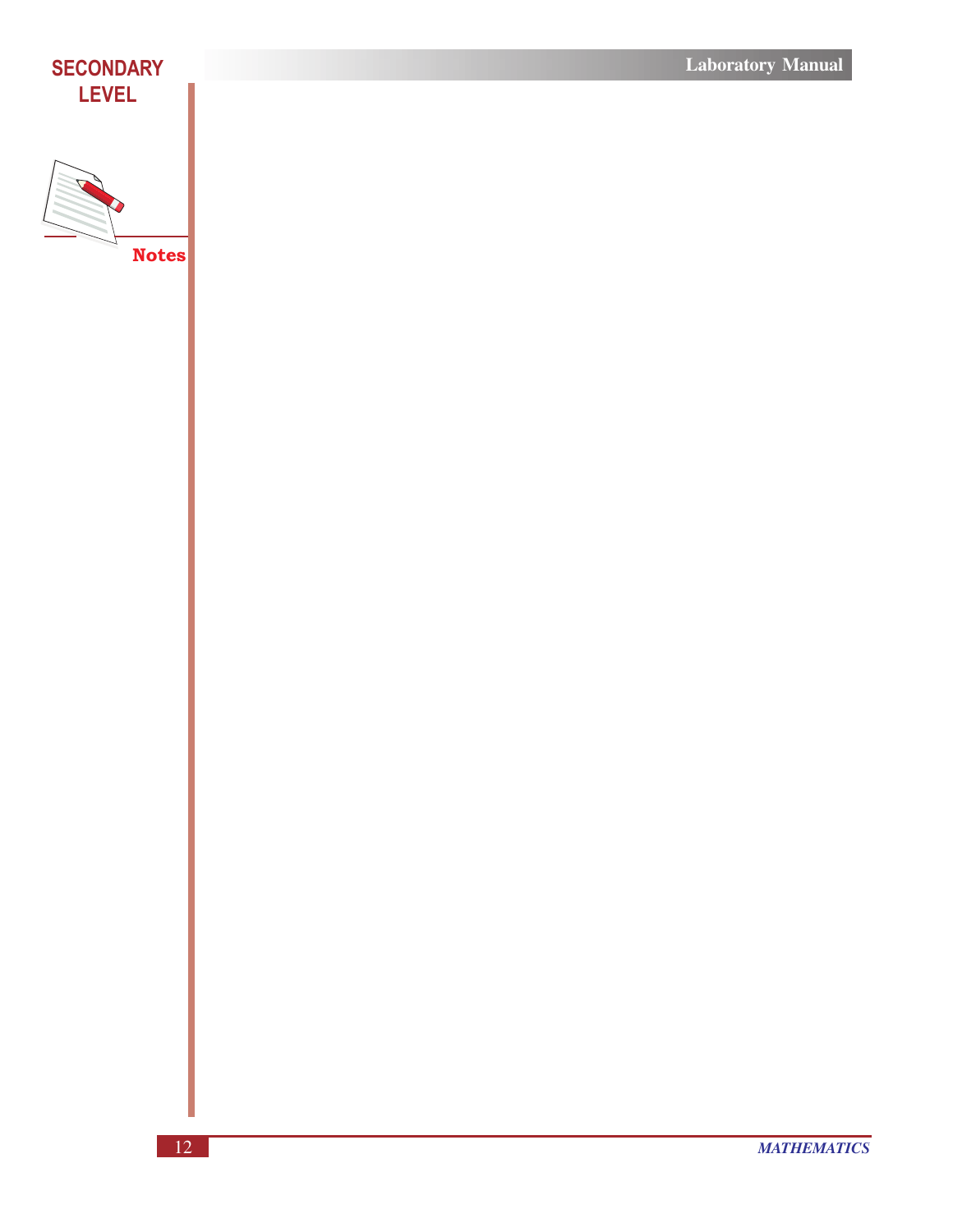



**Title:**To verify that a linear equation in two variables has infinite number of solutions.

**Expected background knowledge:** Meaning of solution, plotting points on graph paper, reading the coordinates of the points lying on a line drawn on the graph paper.

**Objectives:** After performing this activity, the learner will be able to demonstrate that a linear equation in two variables has infinite number of solutions.

**Materials required:** (i) Glazed paper (red)

(ii) Scale

(iii) Pencil and geometrical instruments, (iii) Graph paper

**Preparation for the activity:** Consider a linear equation in two variables of the form  $ax + by = c$ . e.g  $2x - y = 6$ 

Obtain a table of ordered pairs  $(x, y)$  which satisfy the given equation

e.g.

| $\chi$ |      |      |
|--------|------|------|
|        | $-6$ | $-8$ |

Draw the graph of the given equation on a graph paper as shown in the figure given below.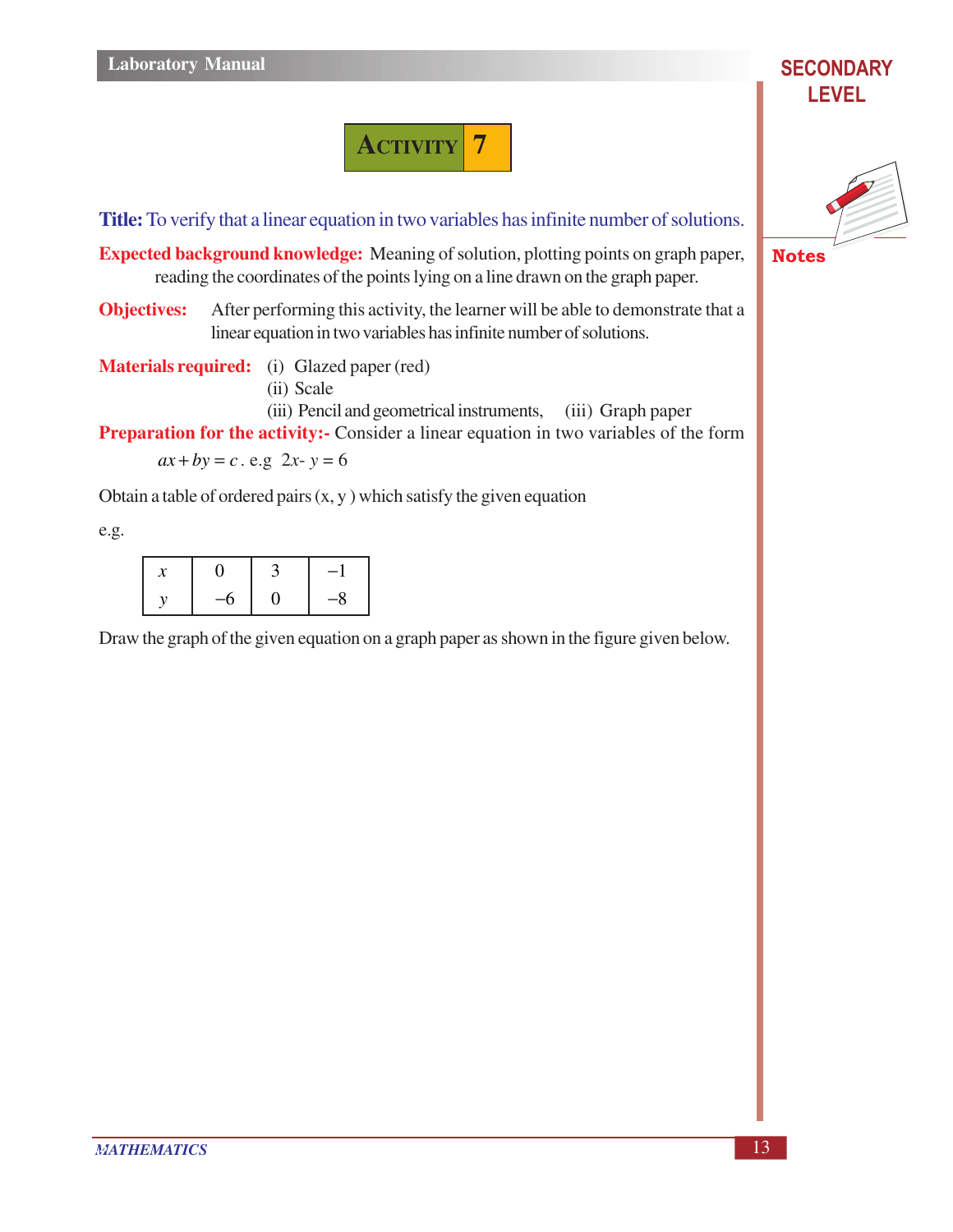### **Demonstration and Use:**

Take any other three points  $A(6,6) B(1,-4)$  and  $C(-4,-14)$  on the line drawn. Substitute the co-ordinates of these points in the given equation.

 $\overline{a}$ 

| i.e. | For A $(6,6)$ , 2x6 - 6=6              | $\Rightarrow$ | $6 = 6$           |
|------|----------------------------------------|---------------|-------------------|
|      | For B $(1,-4)$ , $2x1 - (-4) = 6$      |               | $\Rightarrow$ 6=6 |
|      | For C $(-4, -14)$ , $2x-4 - (-14) = 6$ | $\Rightarrow$ | $6 = 6$           |

**Conclusion:** You may observe that for each of the three points A,B and C, the given equation is satisfied i.e. LHS of the equation becomes equal to RH.S, therefore coordinates of each of the three points give solution of the given equation. The learner may further note that there are infinite number of such points on the graph of the equation. Hence, a linear equation in two variables has infinite number of solutions.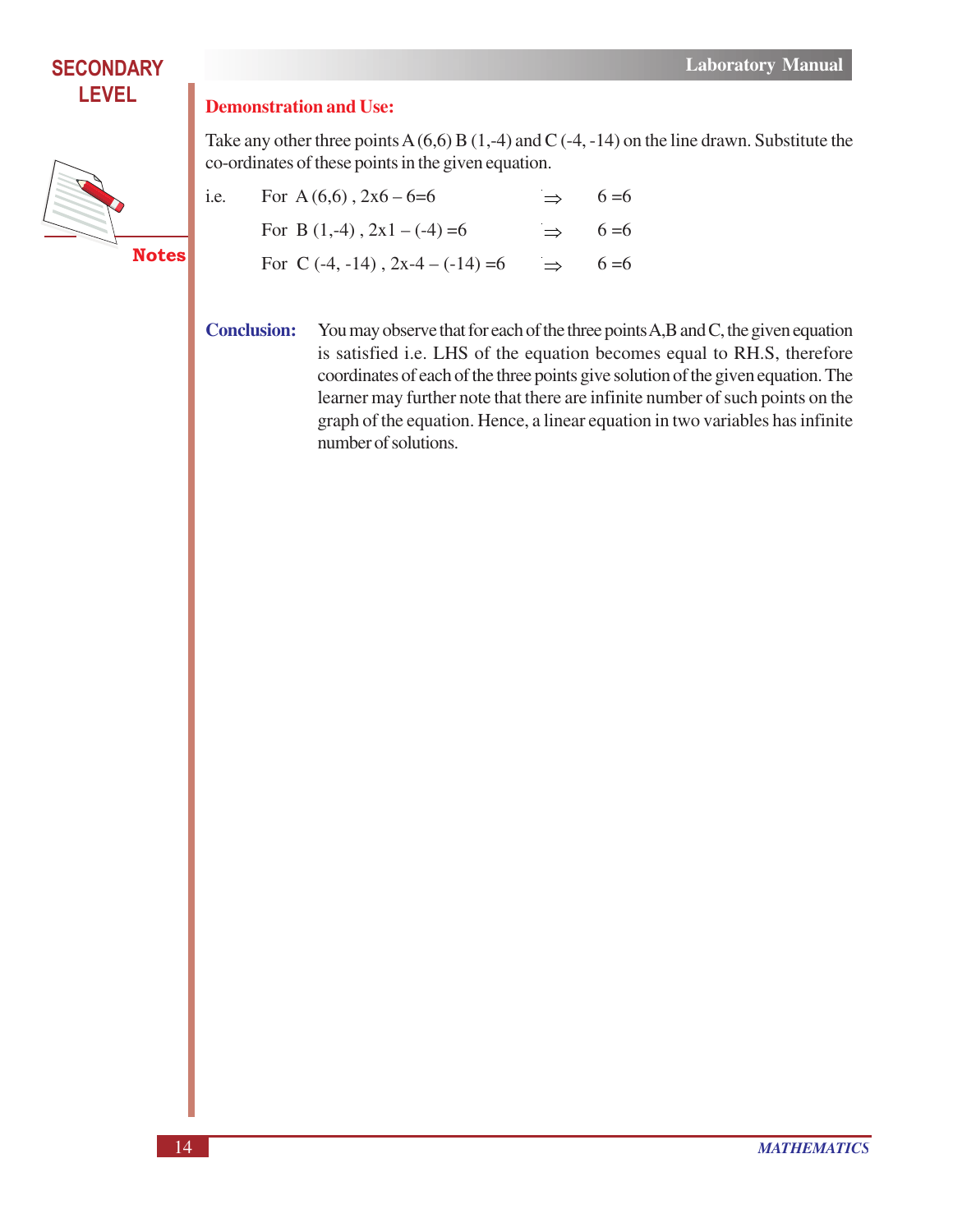**ACTIVITY 8**

**Title:** To find the condition for consistency of a system of linear equations in two variables

**Expected background knowledge:** Plotting points on the graph paper

**Objectives:** After performing this activity, the learner will be able to find and demonstrate the conditions for a system of linear equations to have a unique solution, infinite solutions or no solution.

#### **Materials required:**

- (i) Graph paper
- (ii) Scale
- (iii) Pencil, geometrical instruments.

### **Preparation for the activity:**

Take three pairs of linear equations in two variables of the form

$$
a_1x + b_1y = c_1
$$
  
\n
$$
a_2x + b_2y = c_2
$$
  
\ne.g.  $x + y = 4$  2x + 3y = 6 2x + 3y = 6  
\n2x + 3y = 6, 4x + 6y = 12 4x + 6y = 24

Consider the first pair of linear equations and obtain a table of ordered pairs (*X*, *Y*) for each of the two equations.

| e.g. | For           | $x + y = 4$ |  |  |
|------|---------------|-------------|--|--|
|      | $\mathcal{X}$ |             |  |  |
|      |               |             |  |  |

For  $2 x + 3 y = 6$ 

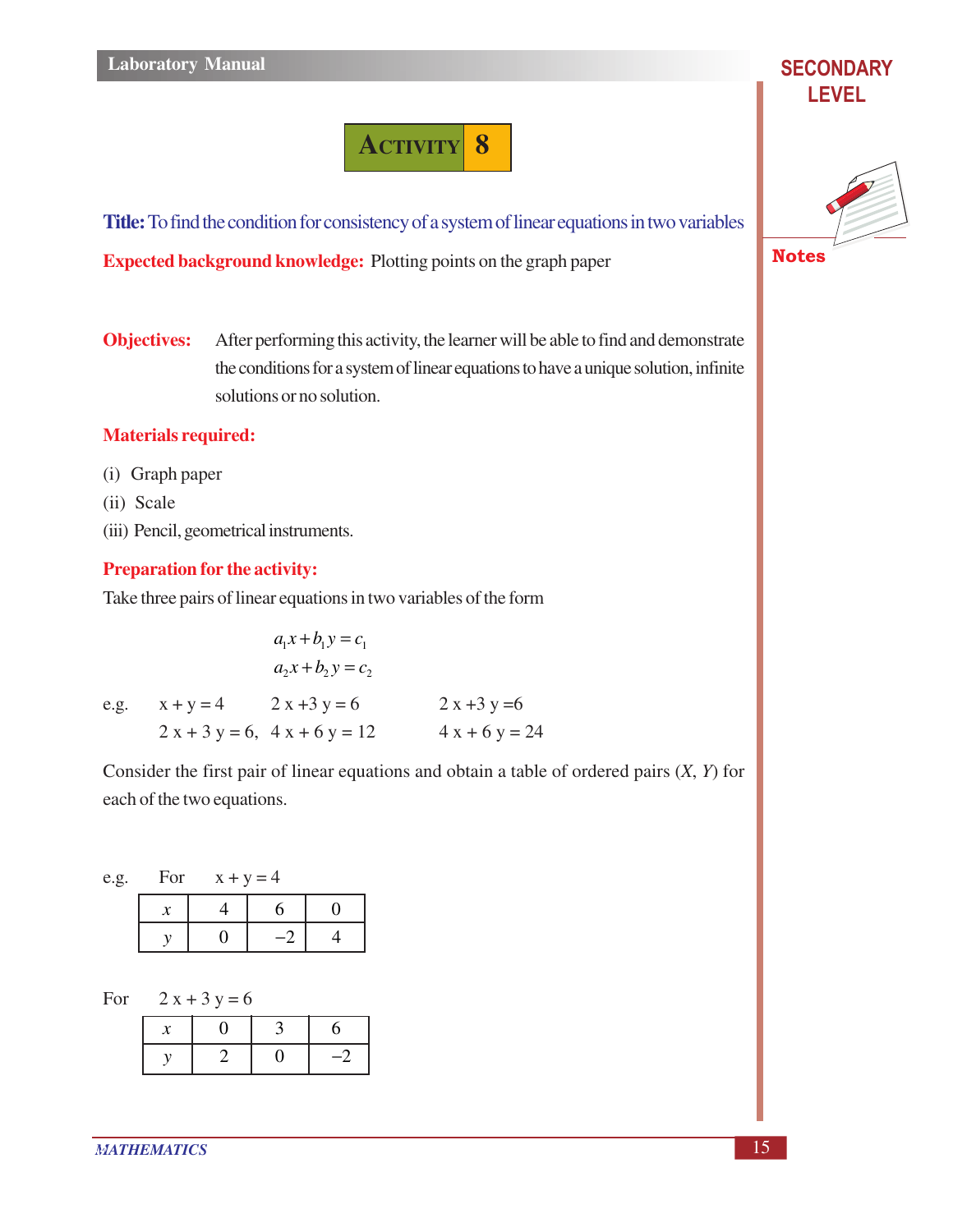

Draw the graphs of the two equations on the graph paper as shown in the figure given below:

The learners may notice that the two lines representing the equations intersect at the point A (6,-2) and so the two equations have a unique solution, namely

$$
x = 6, y = -2.
$$

Consider the second pair of linear equations and obtain a table of ordered pair (x, y) for each of the two equations.

e.g. For  $2 x + 3y = 6$ 

For  $4x+6y = 12$ 

Draw the graph of two equations on a graph paper as shown in the figure given below: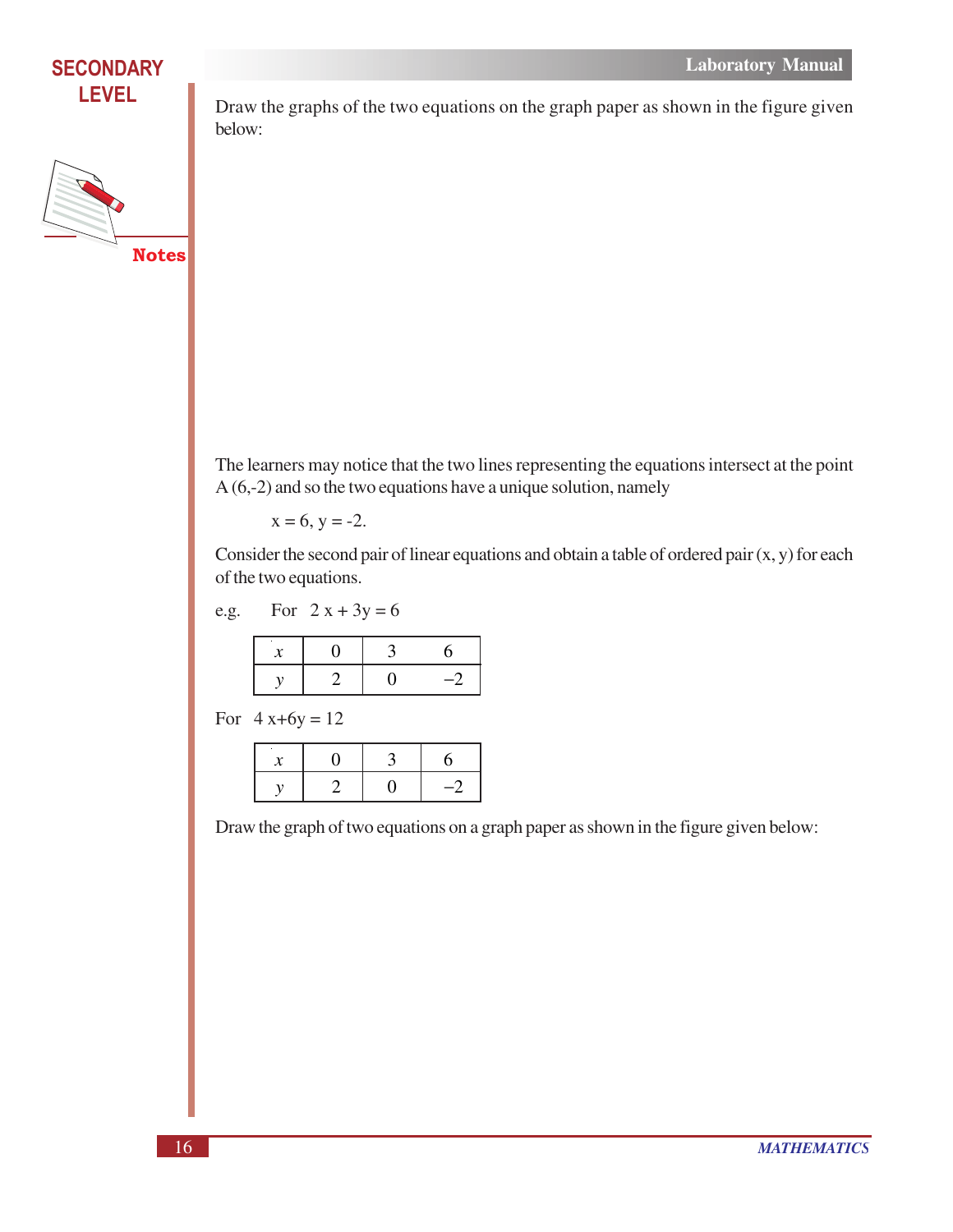#### **Laboratory Manual**

The learner may notice that the two lines representing the two equations are the same (coincident). The lines have many points (infinite in number) common and so the equations have an infinite number of solutions.

Consider the third pair of linear equations and obtain a table of ordered pairs  $(x, y)$  for each of the two equations.

e.g. For  $2x + 3y = 6$ 

For  $4x + 6y = 24$ 

Draw the graph of the two equations on a graph paper as shown in the figure given below.

The leaner may notice that the lines representing the equations are parallel i.e. the lines have no points in common. Therefore the two equations have no solution

**Demonstration and Use:** Complete the following table with the help of graphs drawn and the given pairs of equations:

| <b>S. No.</b>                    | Pair of lines representing |               |     | $c_{1}$       |
|----------------------------------|----------------------------|---------------|-----|---------------|
|                                  | the equations are          |               |     |               |
| First pair of equations          | Intersecting               | $\frac{1}{2}$ | 1/3 | 2/3           |
| Second pair of equations         | Coincident                 | $\frac{1}{2}$ |     | $\frac{1}{2}$ |
| Third pair of equations Parallel |                            | $\frac{1}{2}$ |     | 1/4           |



### **SECONDARY** LEVEL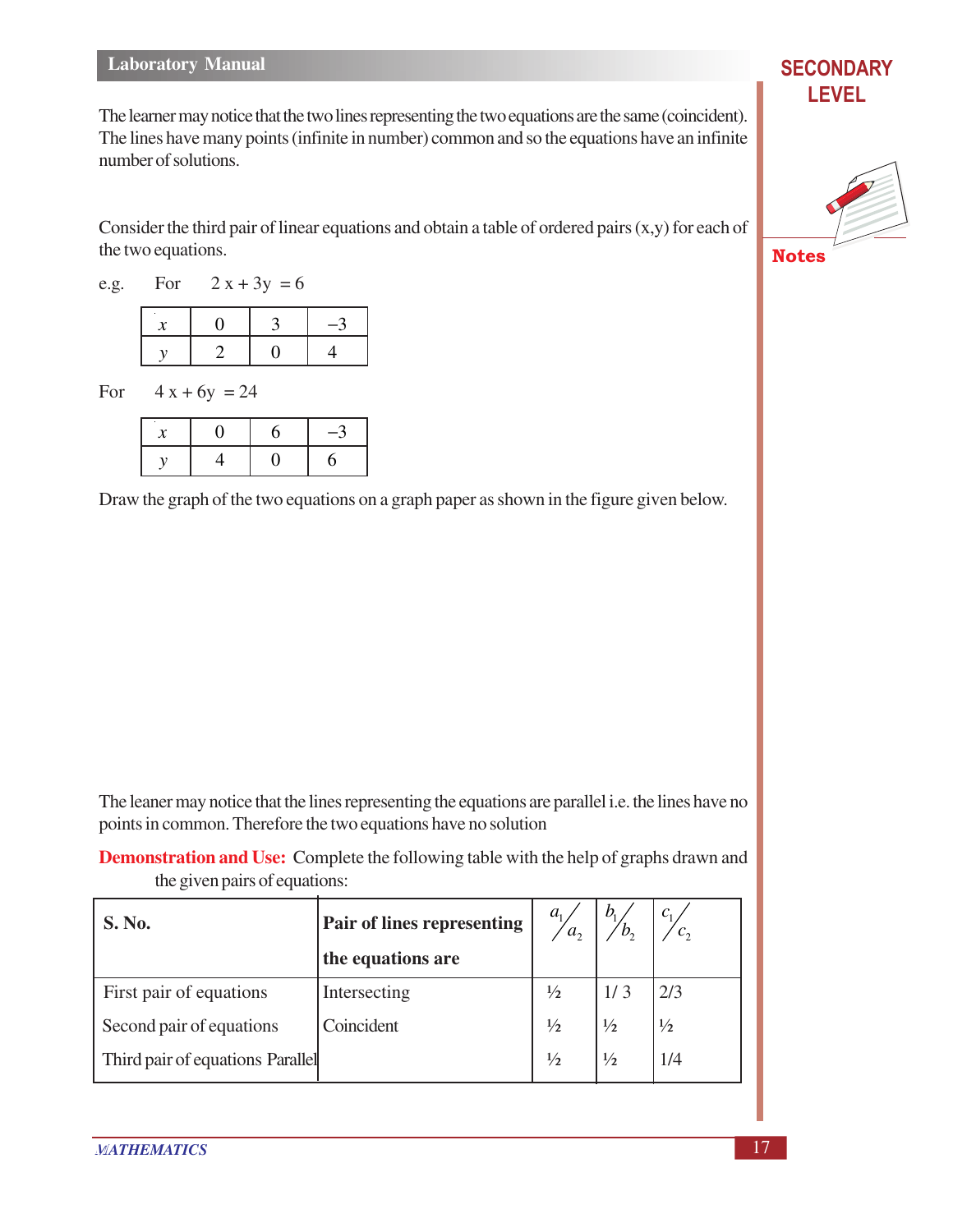

**Conclusion:** Obtain the condition for two lines to be intersecting, coincident or parallel from the above table by comparing the values of  $\frac{a_1}{a_2}$ *a*  $\frac{a_1}{a_2}$ ,  $\frac{b_1}{b_2}$ *b*  $\frac{b_1}{b_2}$  and  $\frac{c_1}{c_2}$ *c*  $\frac{1}{c_2}$ . you will conclude that for

2

intersecting lines

For coincident lines 2 *a*  $\frac{a_1}{a_2} = \frac{b_1}{b_2}$ 2 *b*  $\frac{b_1}{b_2} = \frac{c_1}{c_2}$ *c*  $\frac{1}{c_2}$  and

2

2

*b b*

*a*  $\frac{a_1}{a_2} \neq \frac{b_1}{b_2}$ 

For parallel lines  $\frac{a_1}{a_2}$ *a*  $\frac{a_1}{a_2} = \frac{b_1}{b_2}$ 2 *b*  $\frac{b_1}{b_2} \neq \frac{c_1}{c_2}$ *c c*

#### **Remark:**

1. The learner may note that when a system of linear equations in two variables has solution (unique or infinite), the system is said to be consistent. When the system of equations has no solution it is said to be inconsistent.

2

2

2. The learner may verify the above conditions by taking some more examples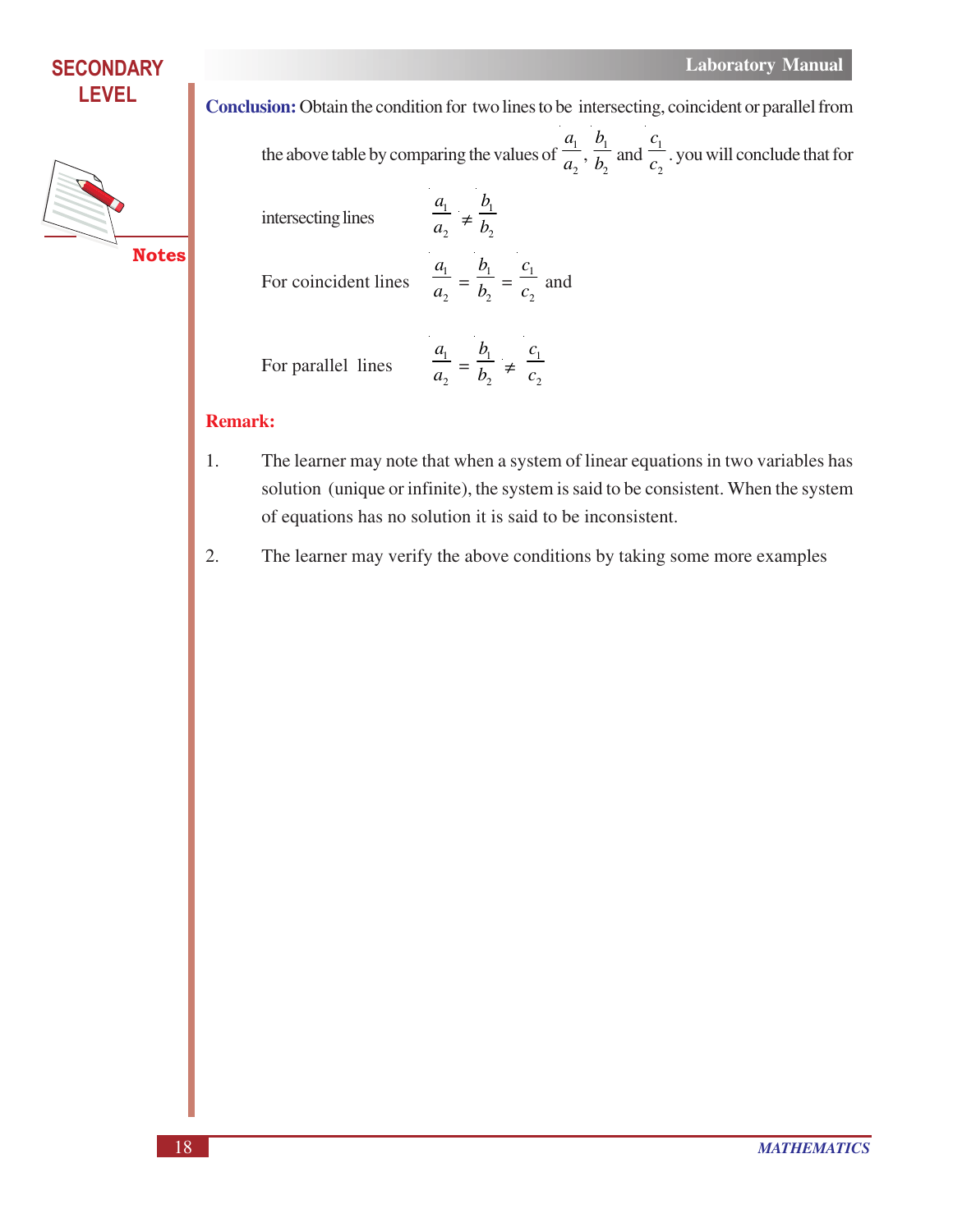

#### **Expected background knowledge:**

- (i) Quadratic equation of the type  $ax^2 + bx + c = 0, a \neq 0$
- (ii) Roots of a quadratic equation.
- **Objectives:** After performing this activity, the learner will be able to establish the relation between the roots and coefficients of a quadratic equation.

**Materials required:** (i) Chart paper

(ii) Pencil and eraser

#### **Preparation for the activity:**

Write different quadratic equations with their roots.

| e.g.  |                     | roots          |                |
|-------|---------------------|----------------|----------------|
| (i)   | $x^2 - 5x + 6 = 0$  | 2,3            |                |
| (ii)  | $x^2 - x - 6 = 0$   | $3,-2$         |                |
| (iii) | $4x^2 - 8x + 3 = 0$ | 3/2, 1/2       |                |
| (iv)  | $x^2 - 4x + 1 = 0$  | $2+\sqrt{3}$ , | $2, -\sqrt{3}$ |
| (v)   | $x^2 + 8x + 15 = 0$ | $-3, -5$       |                |

Verify the roots by substituting in the corresponding quadratic equation

#### **Demonstration and use**

Prepare the following table on Chart paper

| Sr.<br>No. | Quadratic equation<br>$ax^2 + bx + c = 0$ | Roots<br>$\alpha, \beta$                      | Sum of roots<br>$(\alpha+\beta)$ | Product<br>of roots $\alpha\beta$ | $-b/a$         | c/a  |
|------------|-------------------------------------------|-----------------------------------------------|----------------------------------|-----------------------------------|----------------|------|
| 11.        | $x^2 - 5x + 6 = 0$                        | $\alpha = 2, \beta = 3$                       |                                  | 6                                 |                | 6    |
| 2.         | $x^2 - x - 6 = 0$                         | $\alpha = 3, \beta = -2$                      |                                  | $-6$                              | 1              | $-6$ |
| 3.         | $4x^2 - 8x + 3 = 0$                       | $\alpha = \frac{3}{2}, \beta = \frac{1}{2}$   | $\overline{2}$                   | 3/4                               | $\overline{2}$ | 3/4  |
| 4.         | $x^2 - 4x + 1 = 0$                        | $\alpha = 2 + \sqrt{3}, \beta = 2 - \sqrt{3}$ | $\overline{4}$                   |                                   | 4              |      |
| 5.         | $x^2 + 8x + 15 = 0$                       | $\alpha = -3, \beta = -5$                     | $-8$                             | 15                                | $-8$           | 15   |

**Notes**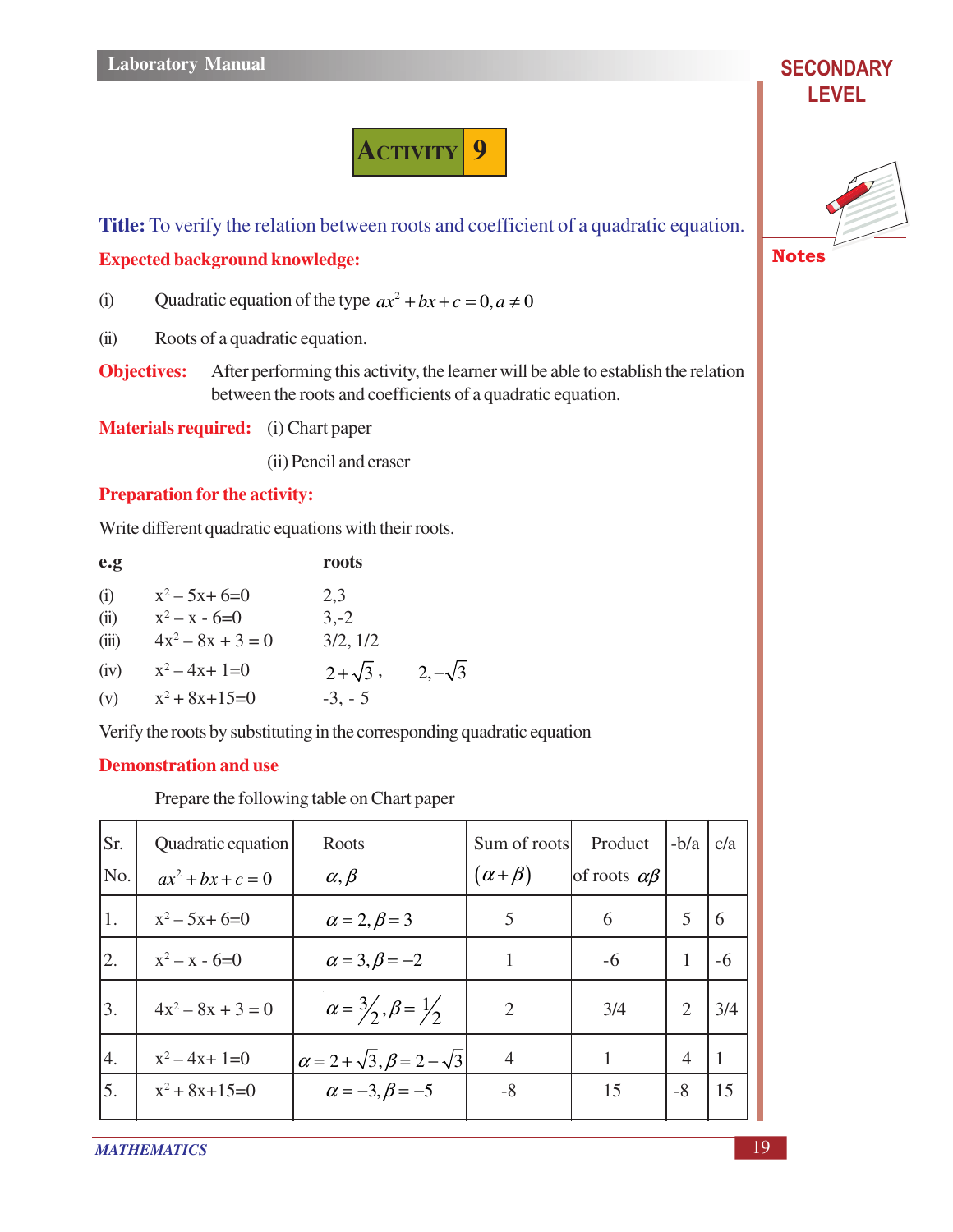### **Conclusion :**

**Notes** 

In a quadratic equation  $ax^2 + bx + c = 0, a \neq 0$ 

Sum of roots 
$$
(\alpha + \beta) = -\frac{b}{a} = -\frac{Coefficient \ of \ x}{Coefficient \ of \ x^2}
$$

Product of roots  $\alpha p = -\frac{1}{q} \frac{1}{\sqrt{2\pi}}$ *c a Coefficient of x*  $\alpha\beta$  =  $\stackrel{\sim}{-}$  = Constant *term*

### **Remark:**

Result of this activity can be used in the following.

- (i) Forming quadratic equation when the roots are given.
- (ii) Finding the sum and product of roots of a quadratic equation, without actually finding the roots.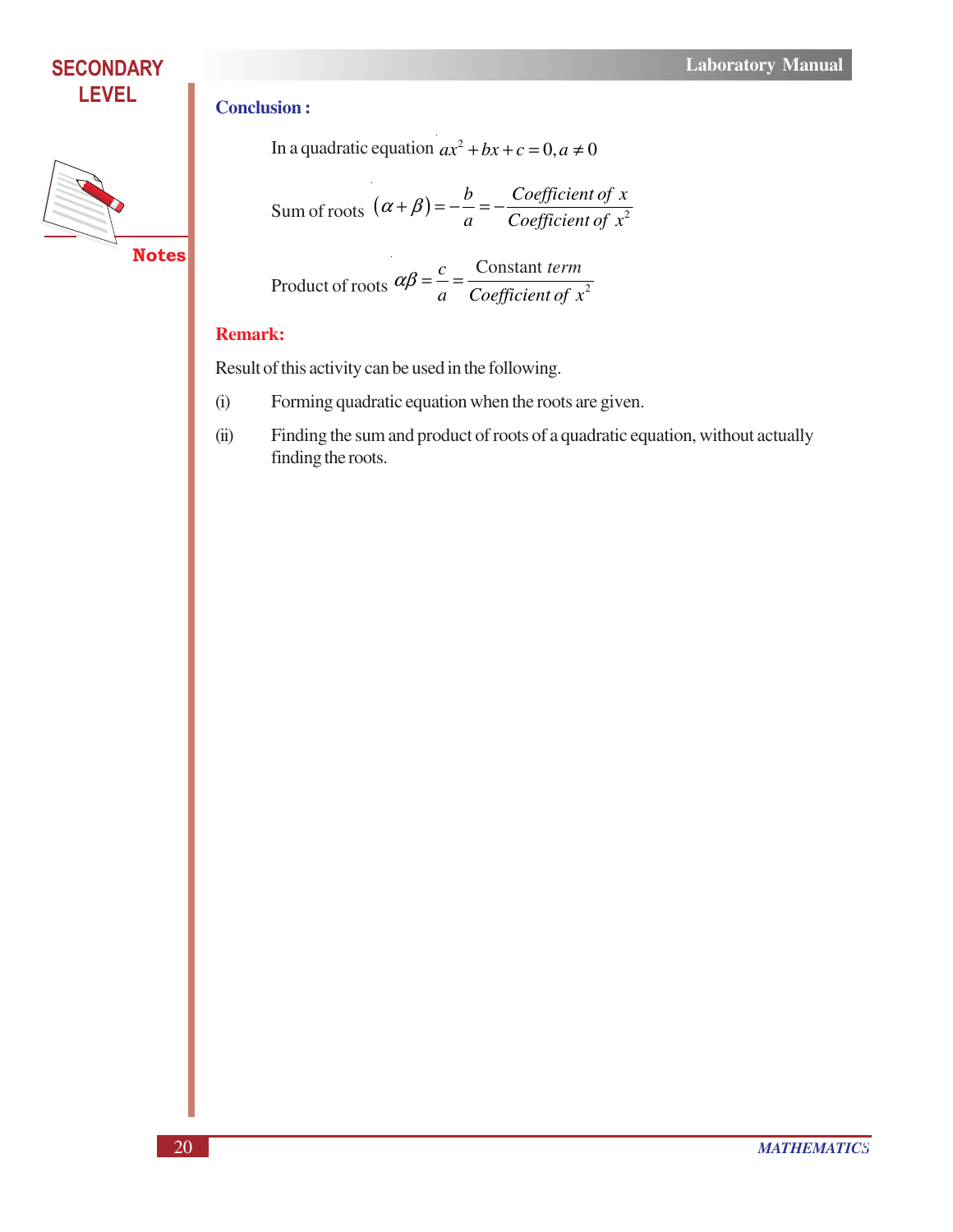# **ACTIVITY 10**

**Title:**To verify graphically that a quadratic polynomial can have at the most two zeroes.

#### **Expected background knowledge:**

- 1. Plotting the coordinates of a point on the graph.
- 2. Quadratic polynomial and its value at a given point.

**Objectives:**After performing this activity the learner will be able to:

- (i) find, how many zeroes a given quadratic polynomial has.
- (ii) find the zeroes of a quadratic polynomial.

#### **Materials required:**

- (i) Graph papers (minimum 3)
- (ii) Geometry box
- (iii) Pencil and eraser.

#### **Preparation for the activity:**

Take quadratic polynomials of the form  $ax^2 + bx + c$ ,  $a \neq 0$  with different a, b, c. For example

- (i)  $p(x)=x^2-5x+6$
- (ii)  $q(x) = -x^2 3x + 4$
- (iii)  $r(x)=x^2-6x+9$
- (iv)  $g(x)=x^2-4x+8$

By finding the values of polynomials for different values of x, and plotting the coordinates[ $x, p(x)$ ]etc, draw the graphs of given polynomials.

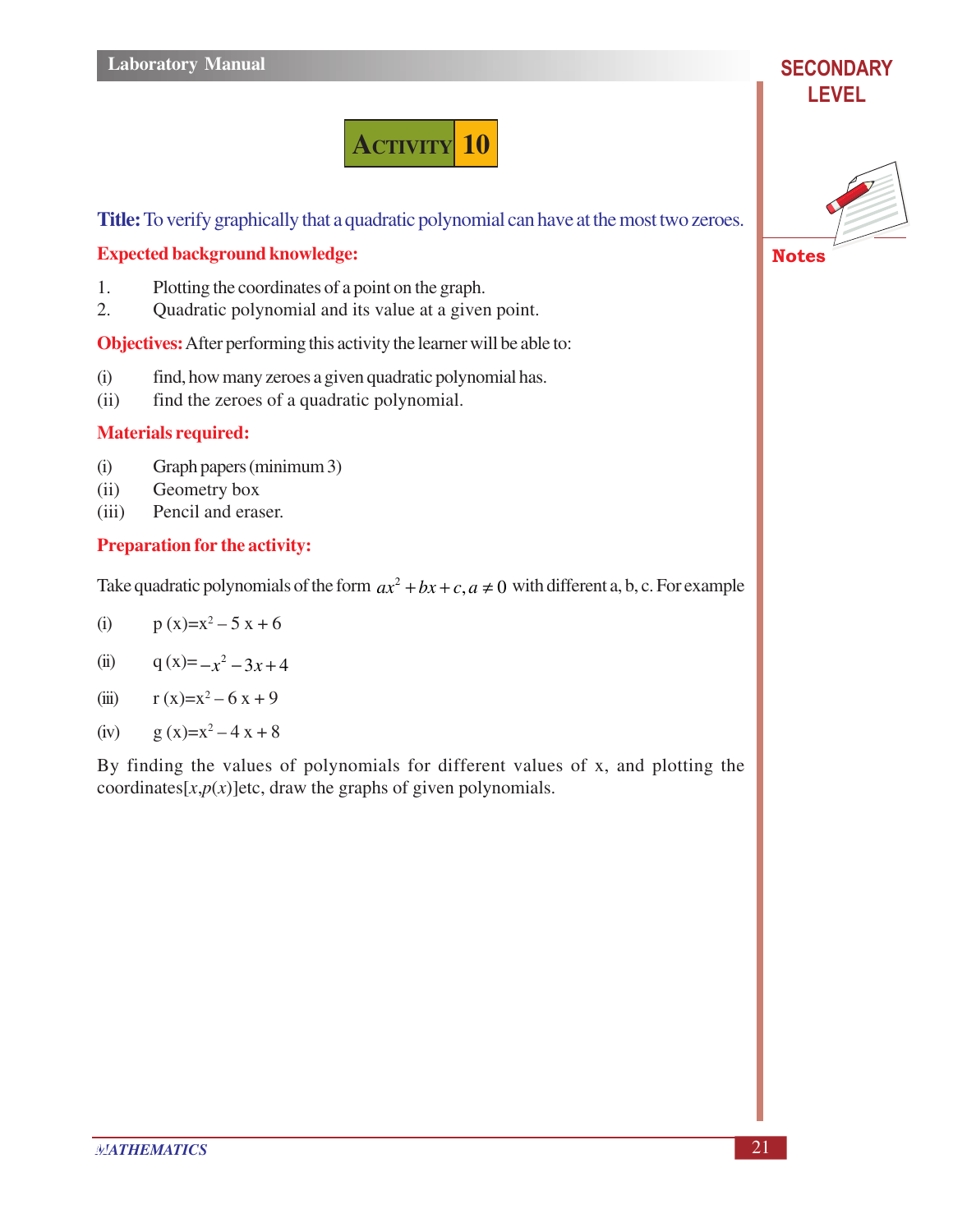**Laboratory Manual**

### **SECONDARY** LEVEL



(iii)  $(iv)$ 

### **Demonstration and Use.**

| Polynomial            | <b>Graph Opening</b><br><b>Upward / Downward</b> | <b>Number of Zeroes</b> |
|-----------------------|--------------------------------------------------|-------------------------|
| $p(x)=x^2-5x+6$       | Upwards                                          | Two                     |
| q (x)=4 – 3 x – $x^2$ | Downwards                                        | Two                     |
| $r(x)=x^2-6x+9$       | Upwards                                          | <b>One</b>              |
| $g(x)=x^2-4x+8$       | Upwnwards                                        | Nil                     |

### **Conclusion :**

- (i) The graph of polynomial  $ax^2 + bx +c$ ,
	- (a) opens upwards if a>o
	- (b) opens downwards if  $a \lt o$
- (ii) Number of zeroes of a quadratic polynomial can be at most two.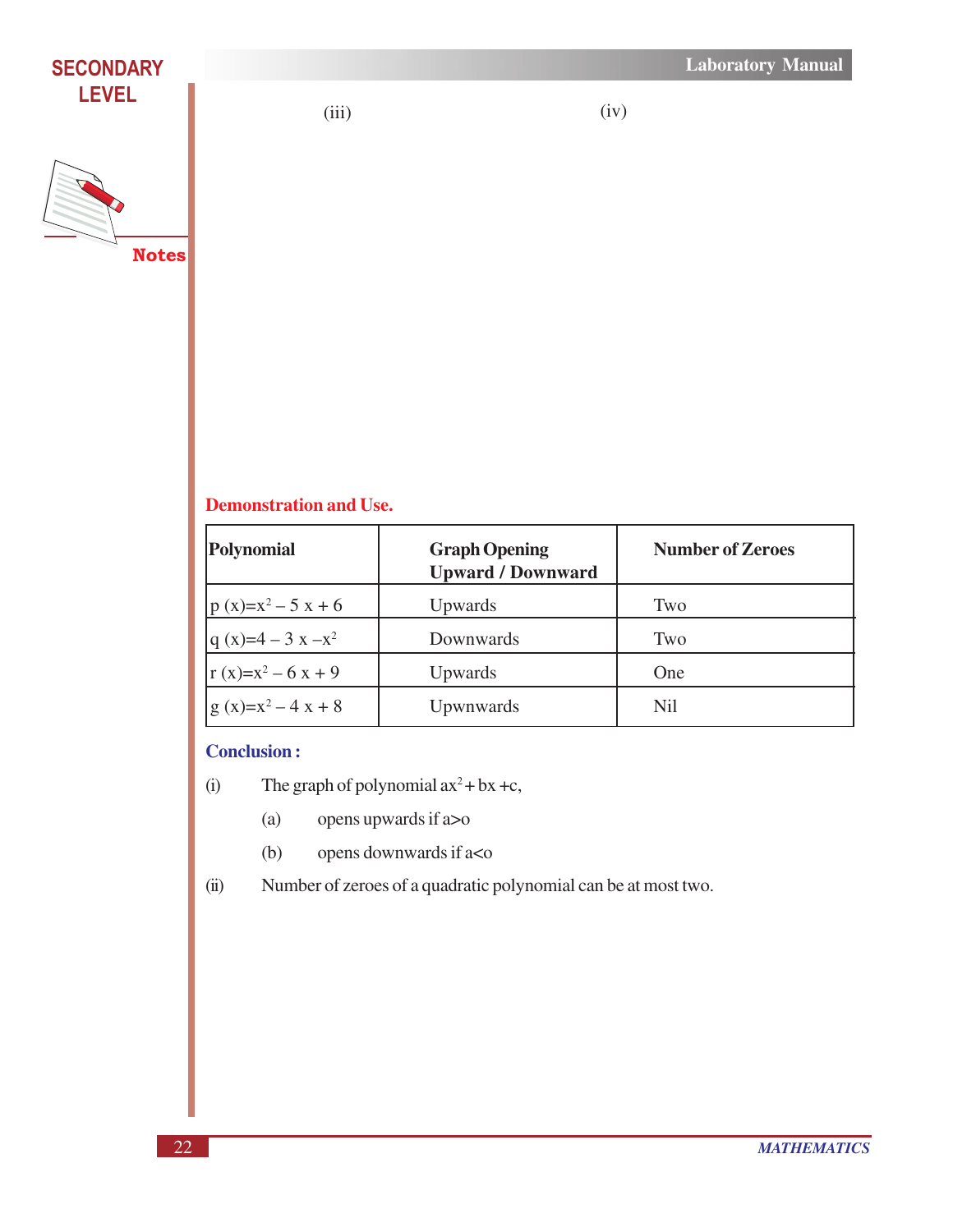

**Title:** To verify that a given sequence is an A.P.

**Expected Background knowledge:** Knowledge of a sequence, definition of an A.P.

**Objectives:** After performing this activity, learner will be able to identify an arithmetic progression out of the given sequences.

#### **Materials required:**

- (i) Square papers with squares of size 1 cm x 1cm
- (ii) Pair of scissors
- (iii) Gum/fevicol
- (iv) Ruler, Pencil
- (v) Geometrical instruments.

**Preparation for the activity:** Consider the following sequences of positive numbers.

1, 4, 7, 10, 13, 16, -- and 2,3,6,10,12,15,17, ---

For first sequence cut rectangular strips from colured papers of different colours of width 1 cm and lengths 1 cm, 4cm, 7cm, 10 cm, --- Paste the coloured stripes in order on a squared paper as shown in the figure given below. [Fig.(i)]

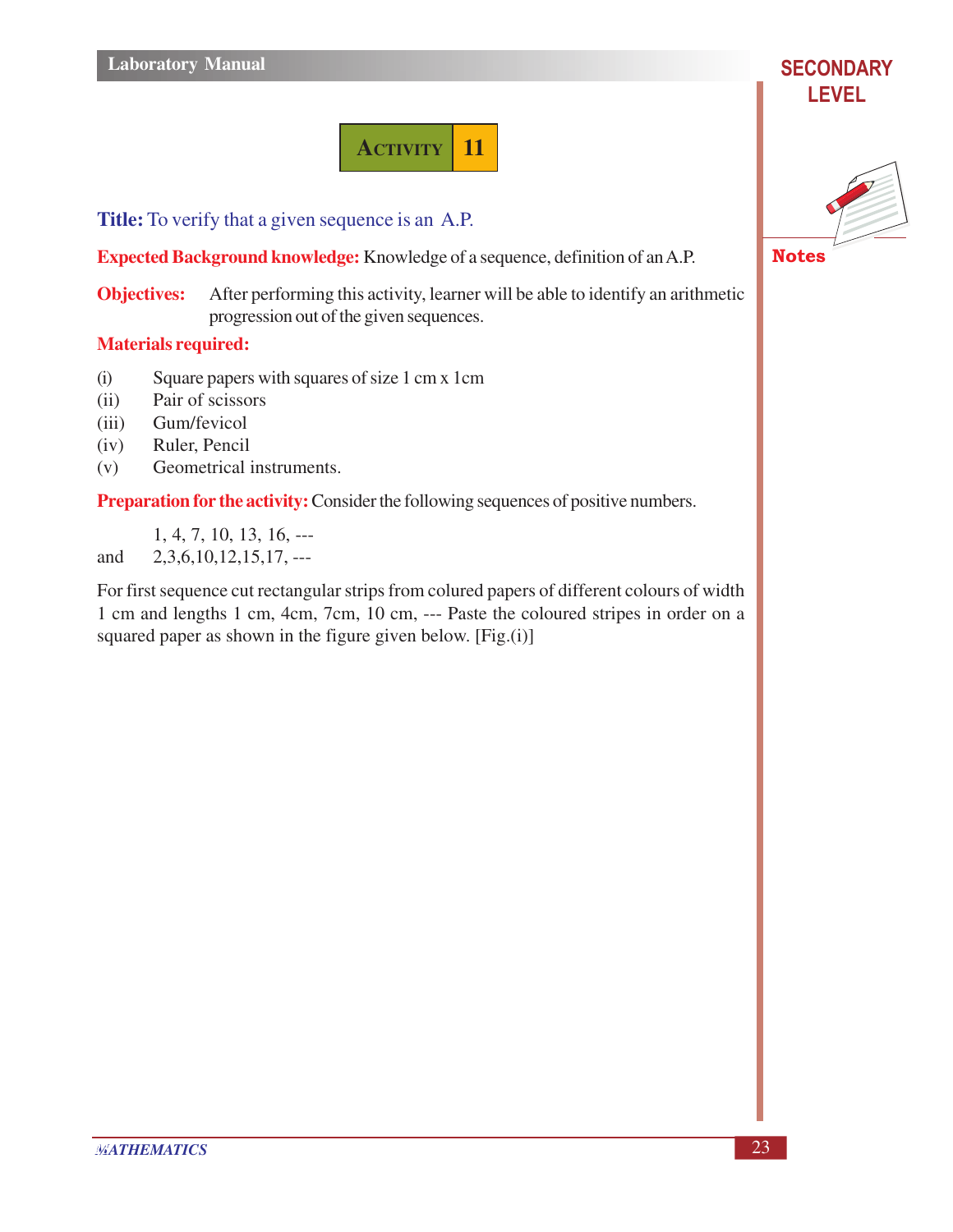

For the second sequence cut rectangular strips from coloured papers of different colours of width 1 cm and length 2cm, 3cm, 6cm, 10cm... Paste the coloured strips in order on a squared paper as shown in the figure given below. Fig. (ii)

 $Fig. (ii)$ 

### **Demonstration and Use**

For the first sequence, the coloured strips form a ladder in which the difference between the heights of the adjoining strips is constant (Here it is 3cm). For the second sequence the coloured strips form a ladder in which the difference between the heights of the adjoining strips is not constant.

**Conclusion:** For the first sequence which is an A.P. the difference between the heights of the adjoining strips of the ladder formed is constant and for the second sequence which is not an A.P, the difference between the heights of the adjoining strips of the ladder formed is not constant.

Hence, if the difference between the consecutive terms of a sequence is constant, then the given sequence is an A.P. otherwise it is not an A.P.

**Note:** In case of an A.P, the right hand top corners of the strips, when joined, form a straight line, which will not be the case, if the sequence is not an A.P.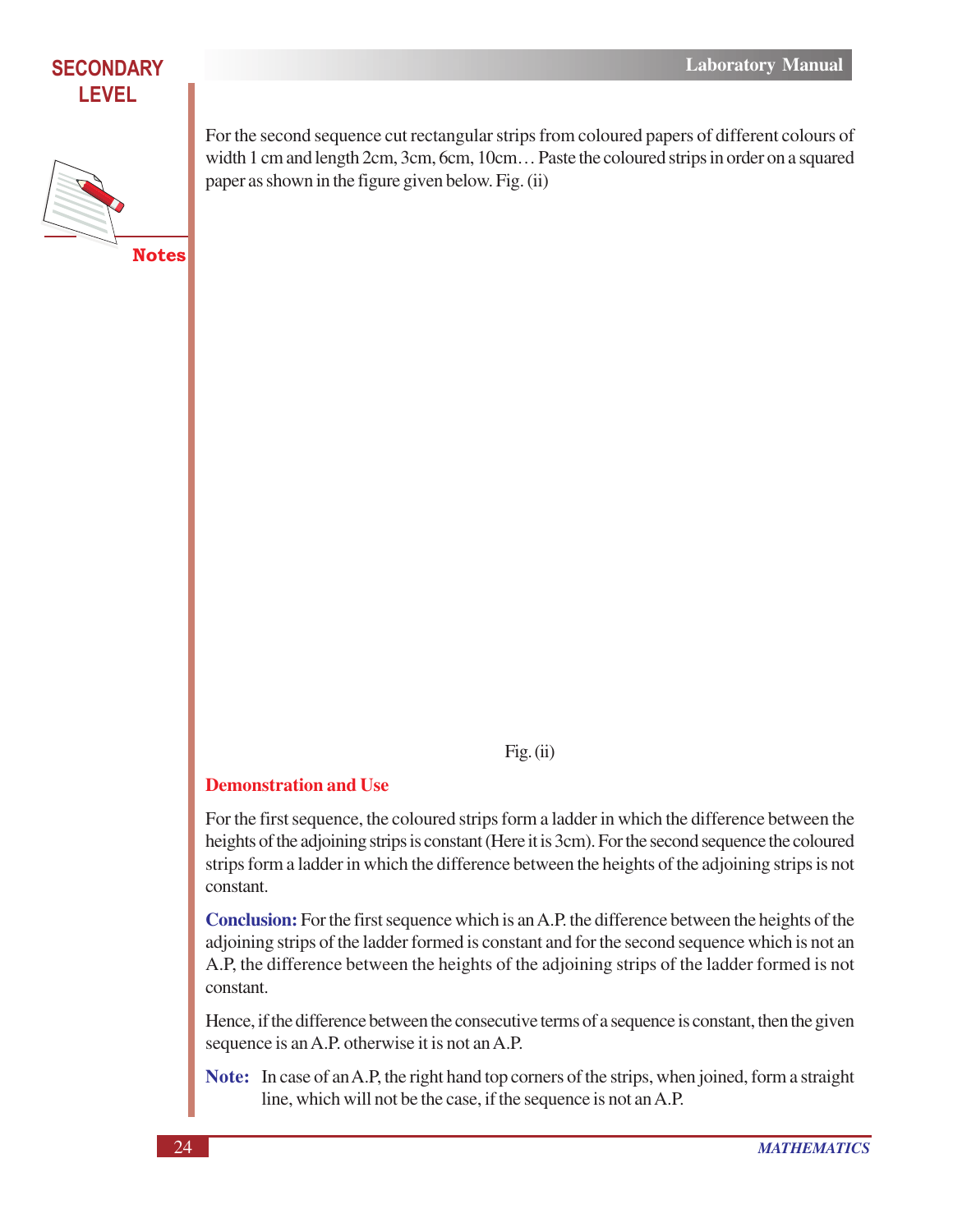

**Title:** To find the Sum of first n odd natural numbers.

**Expected Background knowledge:** (i) Odd natural numbers

(ii) nth odd natural number can be written as 2n-1.

- **Objectives:** After performing this activity the learner will be able to generalize that the sum of first n odd natural numbers is given by  $n^2$
- i.e.  $1+3+5+\ldots + 2n-1 = n^2$

#### **Materials required:**

- (i) White chart paper
- (ii) Scale, pencil and eraser
- (iii) Coloured ball point pens
- (iv) Pair of scissors
- (v) Geometrical instruments

#### **Preparation for the activity:**

(i) Take a white chart paper and cut out a square of size 10cm x 10 cm from it and mark the boundary of the square.

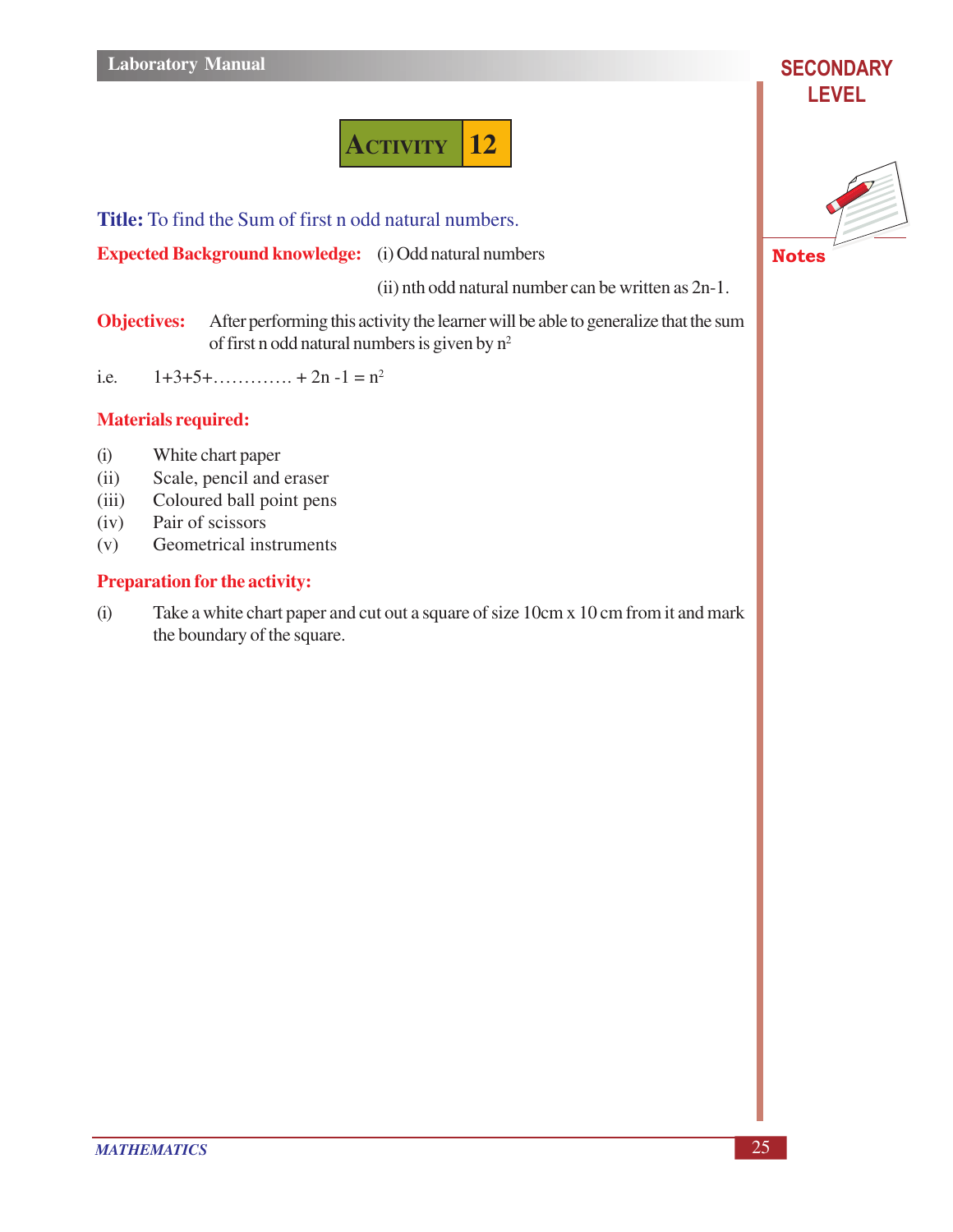

- (ii) Draw horizontal and vertical lines in the square to make small squares of size 1 cm x 1 cm as shown in the figure given below. (Fig.(i))
- (iii) Colour the small squares with different colours with the help of coloured pens as shown in the figure.

#### **Notes Demonstration and Use**

Number of brown coloured small squares is one.

Number of green coloured small squares is three.

Number of red coloured small squares is five.

Number of yellow coloured small squares is seven.

Number of sky blue coloured small squares is nine.

Number of purple coloured small squares is eleven.

Now total number of small squares (brown =1) in 1 cm x 1 cm square is

 $1 = 1^2$ 

Total number of small squares (brown + green =  $(1+3)$  in 2cm x 2cm square is  $4 = 2<sup>2</sup>$ 

Total number of small squares (brown + green + red =  $(1+3+5)$  in 3cm x3cm square is  $9=3^2$ 

Total number of small squares (brown + green + red + yellow =  $(1+3+5+7)$  in 4cm x4cm square is  $16 = 4^2$ 

Total number of small squars (brown + green + red + yellow + sky blue + purple =  $(1+3+5+7+9)$  in 5cm  $\times$ 5cm square is 25 = 5<sup>2</sup>

Total number of small squares (brown + green + red + yellow + sky blue + purple  $= 1+3+5+7+9+11$ ) in 6cm x6cm square is 36 = 6<sup>2</sup>

and so on ...........

### **Conclusion:**

Proceeding in thus way we observe that the total number of small squares in an n cm xncm square is  $1+3+5+7+9+11+$  ………+  $(2n-1) = n^2$ 

Hence we can say that the sum of first n odd natural numbers is  $n^2$ .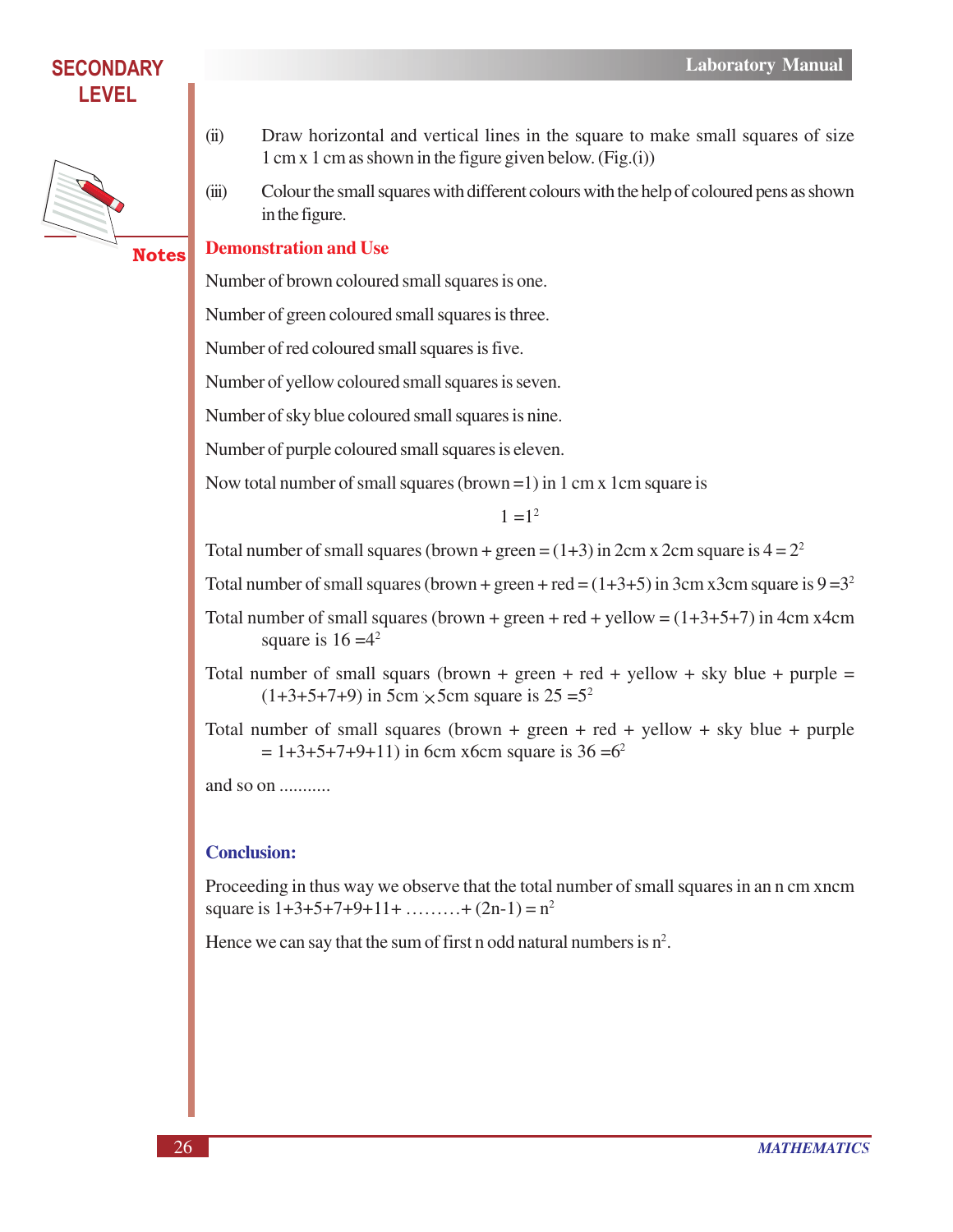

**Title:** To find the sum of first n natural numbers.

**Expected Background knowledge:** (i) Natural numbers and operations on them. (ii) Area of a square and a rectangle.

**Objectives:** After performing the activity, learner will be able to find the sum of first, n natural numbers.

#### **Materials required:**

- (i) Chart paper
- (ii) Scale, Pencil and Eraser
- (iii) Colour box/ Coloured ball point pens
- (iv) Geometrical Instruments.
- (v) Pair of scissors/cutter

#### **Preparation for the activity:**

- (i) Cut out a chart paper ABCD of size 10cmx11cm and mark its boundary.
- (ii) Draw horizontal and vertical lines in the above rectangular paper to mark squares of size 1cm*x* 1cm as shown in the figure below. [Fig. (i)]

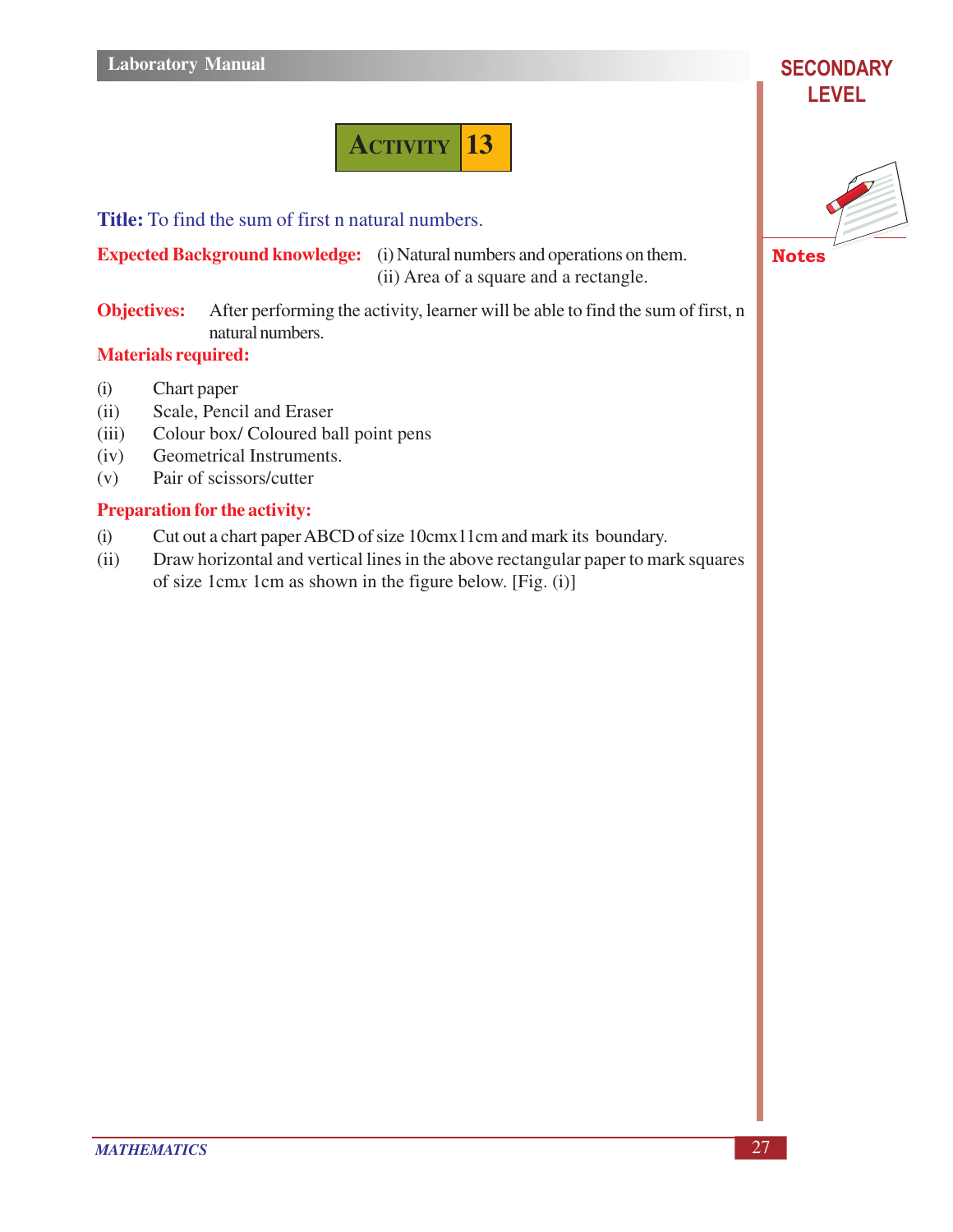

- (iii) Mark the squares as,  $1,2,3, \ldots$  10, along vertical line and  $1,2,3,\ldots$  11, along horizontal line.
- (iv) Starting from the left top corner colour the square of size 1cm x1cm, rectangle of size 2cmx1cm, rectangle of size 3cm x 1cm,………with different colours as shown in the figure.

### **Demonstration and Use**

(i) Area of coloured portion in the figure

 $=$  Area of square of size 1cm x 1cm + area of rectangle of size 2cm x1cm + ...  $\dots$ ... area of rectangle of size 10cm x 1cm

 $=$   $(1 + 2 + 3 + \dots + 10)$  cm<sup>2</sup>

- (ii) Area of coloured region = 1/2 area of rectangle ABCD.
- (iii) Area of rectangle  $ABCD = 10 \text{ cm} \times 11 \text{ cm}$

 $= (10 \times 11)$  cm<sup>2</sup>

(iv) Area of coloured region =  $(1/2 \times 10 \times 11)$  cm<sup>2.</sup>

From (i) and (iv) we have

 $1+2+3+\ldots$   $10 = (1/2 \times 10 \times 11).$ 

Proceeding in this manner and generalizing the result we get

$$
1+2+3+\cdots+ n = \frac{1}{2} \Big[ n(n+1) \Big]
$$

### **Conclusion:**

∴ Sum of first n natural numbers is

$$
=\frac{n(n+1)}{2}
$$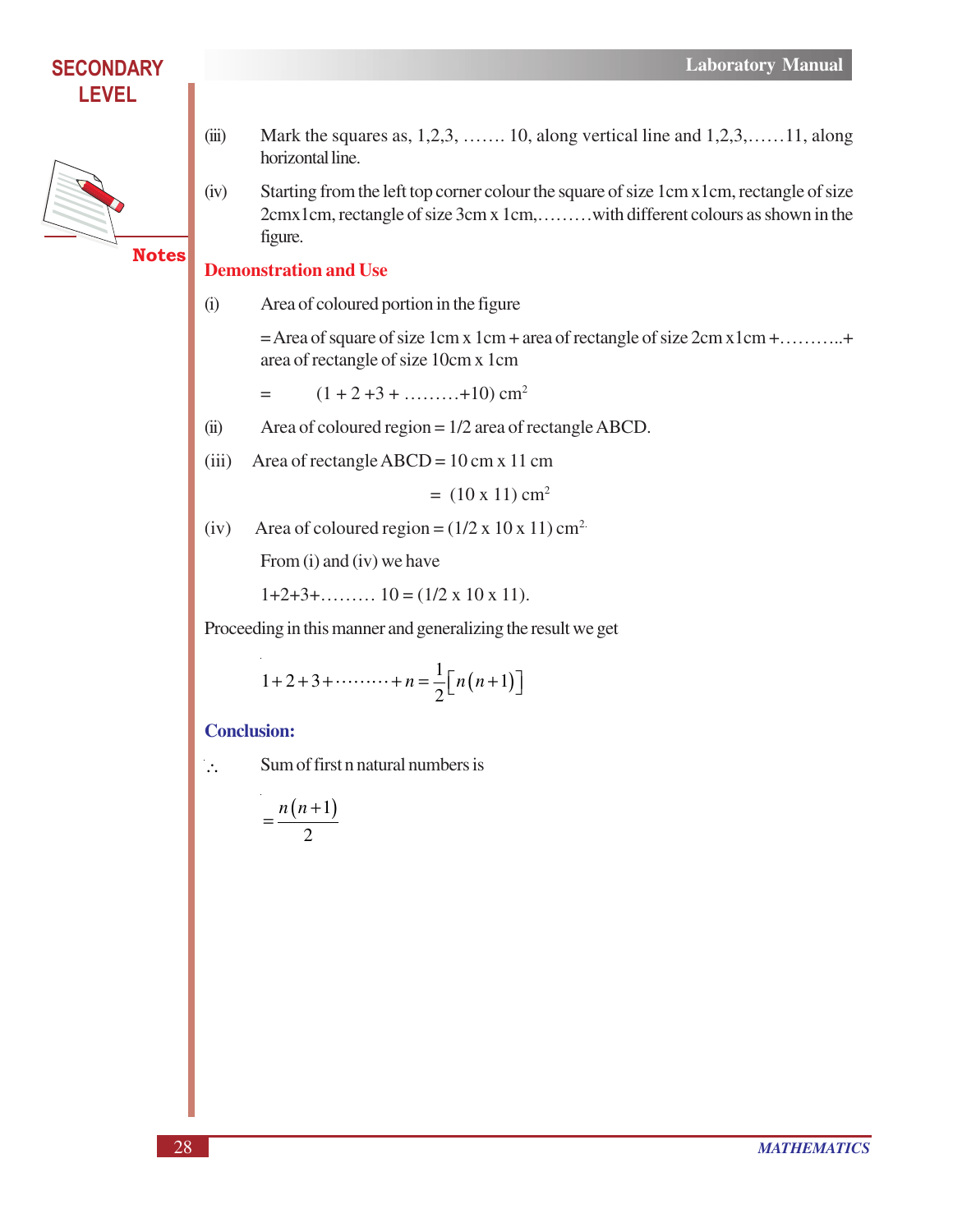

**Title:** To find the sum of first n terms of an arithmetic progression (A.P.).

**Expected Background knowledge:** Knowledge of arithmetic progression.

**Objectives:** After performing this activity the learner will be able to find the sum of any number of terms of an A.P.

#### **Materials required:**

- (i) Plastic strips
- (ii) Coloured chart paper
- (iii) Thermocol sheets
- (iv) Fevicol
- (v) Pair of scissors
- (vi) Scale, pencil and eraser

#### **Preparation for the activity : -**

- (i) Take a rectangular thermocol sheet ABCD.
- (ii) Cut some plastic strips of equal fixed length, denoted by a and some others of equal length denoted by d.
- (iii) Arrange and paste both types of strips so as to get terms, a,  $a+d$ ,  $a+2d$ , …….  $a+9d$ placed at unit distance apart and arrange along the rectangle, as shown above
- (iv) The last strip ends in F on BC, extend F To C by a fixed length a.



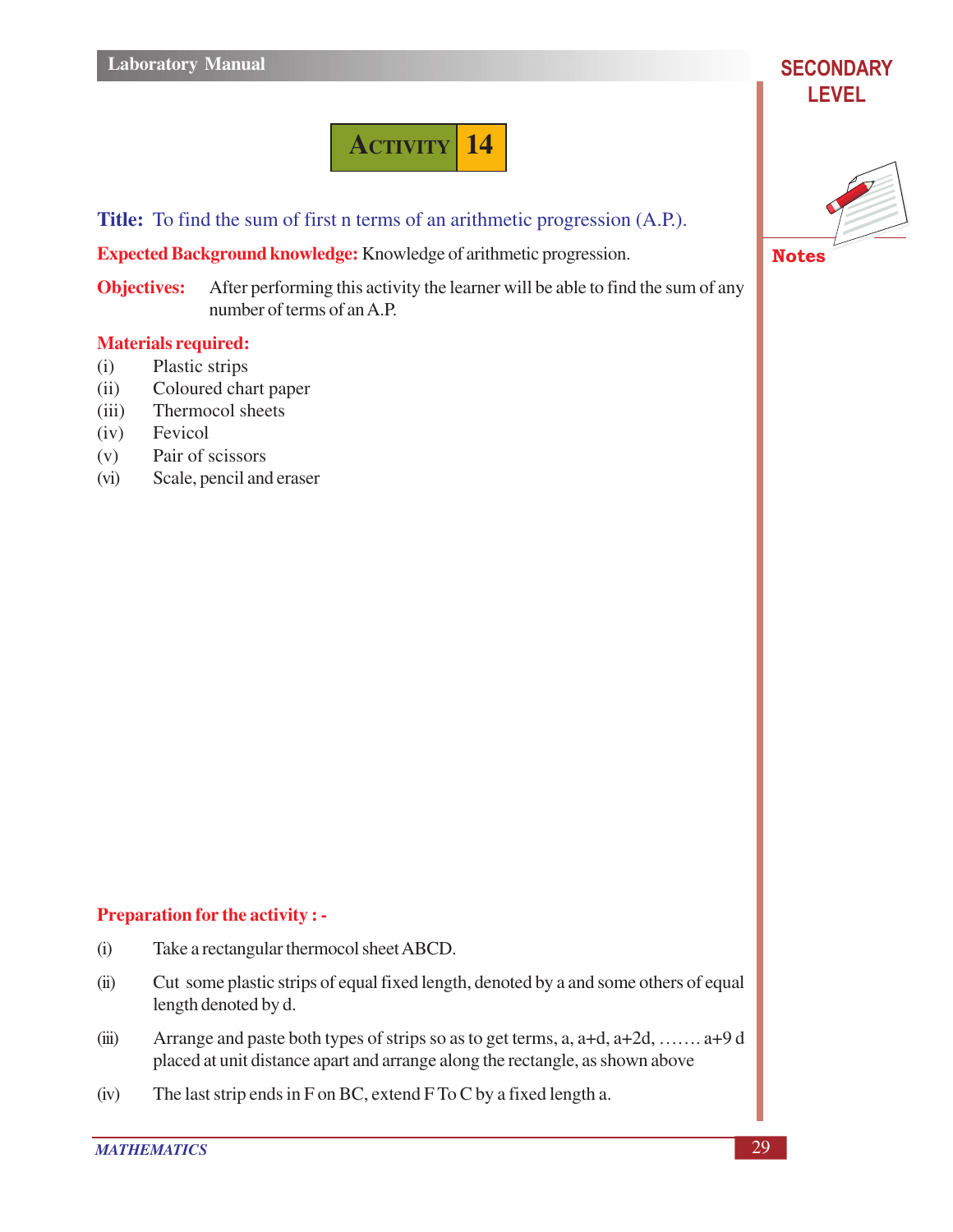**Notes** 

### **Demonstration and Use.**

- (i) The first strip is of length a
- (ii) Second strip is of length a+d
- (iii) Third strip is of length a+2d
- (iv) Tenth strip is of length  $a + 9d$ .
- (v) Strips arranged look like a stair case
- (vi) The sum of above arithmetic progression
	- $= a + (a+d) + (a+2d) + \dots + (a+9d)$
	- $= 10a + 45d$
	- $= 5 (2a+9d) = 1/2 .10. (2a +9d) = 1/2.10 [2a + (10-1)d]$
	- $= 1/2$  (Area of rectangle ABCD, where length BC = 2a +9 and breadth is 10 units)

### **Conclusion**

If the arithmetic progression is a,  $a+d$ ,  $a+2d$ , ……..  $a+(n-1)d$ , then the sum of its first n terms

$$
=\frac{n}{2}\big[2a + (n-1)d\big]
$$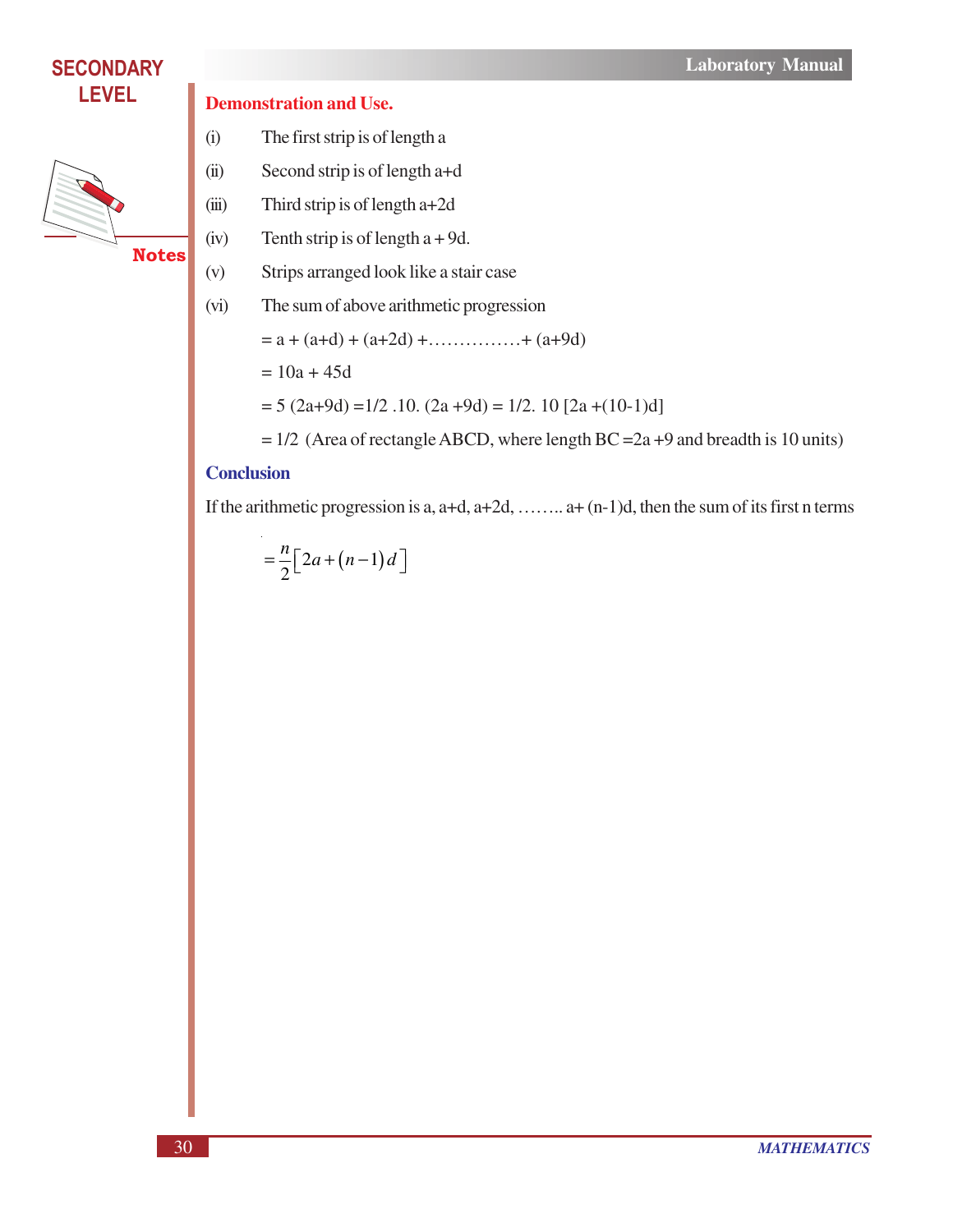**ACTIVITY 15**

**Title**: To verify that the sum of the angles of a triangle is 180<sup>o</sup>

**Expected background knowledge:** (i) Angles and Triangles

(ii) Construction of angles and triangles

**Objectives:** After performing this activity, the learner will be able to

- (i) verify and demonstrate that the sum of the angles of a triangle is  $180^{\circ}$ .
- (ii) find the measure of an angle of a triangle when the measure of other two angles are given.

#### **Materials required:**

- (i) Coloured glazed papers
- (ii) Coloured Paper (card) board
- (iii) Scale
- (iv) Pencil
- (v) Eraser
- (vi) Fevicol
- (vii) Pair of scissors/cutter

#### **Preparation for the activity:-**

- (i) Take the orange coloured Cardboard
- (ii) Draw a triangle ABC on a thick white paper. Cut out the triangular region and paste it on the cardboard. [Fig.(i)]



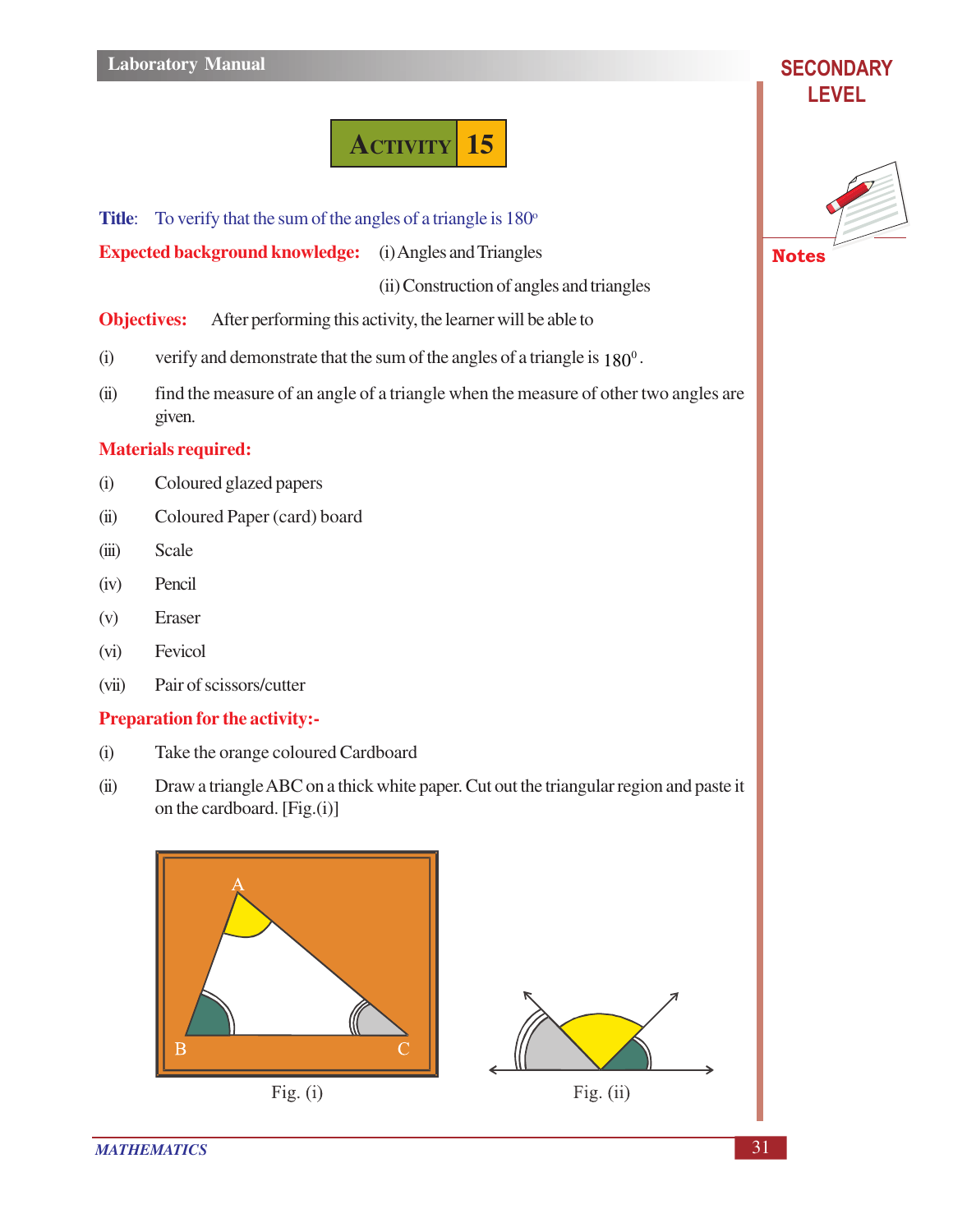### **Demonstration and Use**

- (i) Cut off angles BAC, ACB and CBA from the triangular portion and colur them yellow, grey and green respectively
- (ii) Paste these cut-out angles on a sheet of paper, as shown in Fig. (ii)
- (iii) It can be seen that the three angles together form a straight angle, showing thereby that the sum of the angles of a triangle is  $180^\circ$

### **Conclusion :**

The sum of the angles of any triangle is  $180^{\circ}$ 

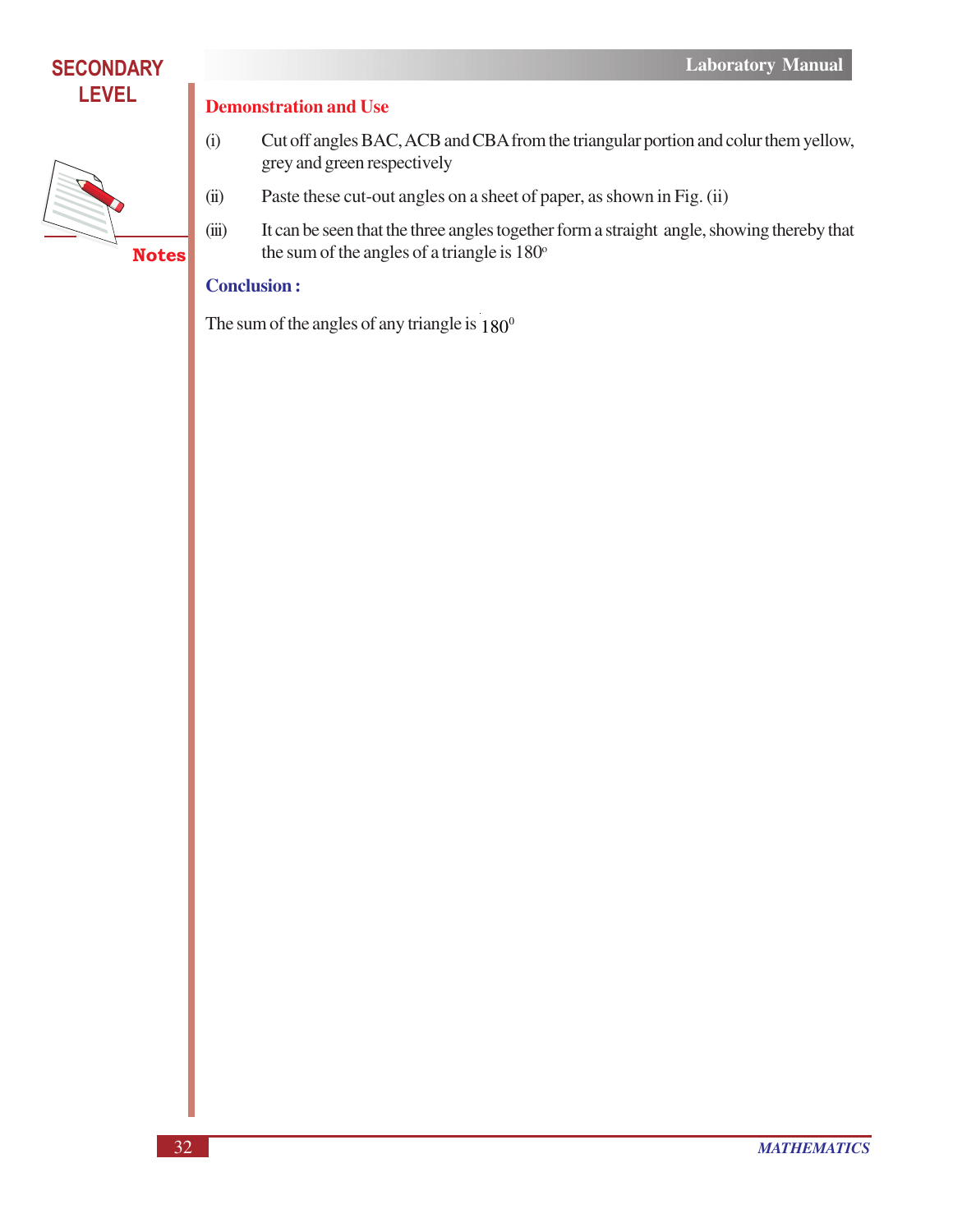# **ACTIVITY 16**

**Title:** To verify that the angles opposite to equal sides of a triangle are equal.

### **Expected background knowledge:**

- (i) Construction of triangles
- (ii) Congruency of triangles
- (iii) Paper folding and superposition
- **Objectives:** After completion of the activity, the learner will be able to demonstrate this concept and use it in proving the problems requiring this knowledge



### **Materials required:**

- (i) Grey Card board sheet of size 25 cm x 30cm.
- (ii) Pencil
- (iii) Eraser
- (iv) Fevicol
- (v) Pair of compasses
- (vi) Scale
- (vii) Pair of scissors/cutter

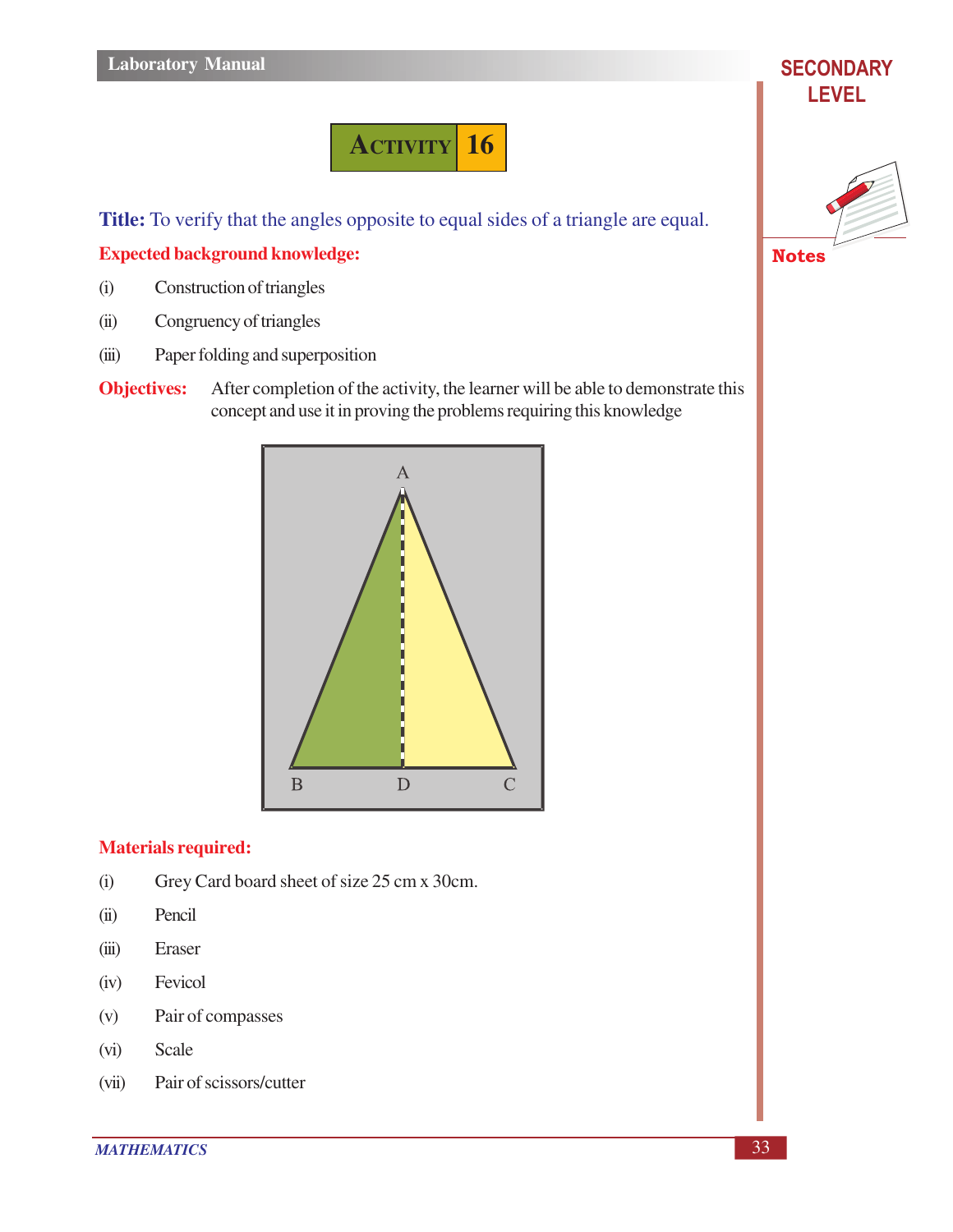### **Preparation for the activity:**

- (i) On a bigger white board, paste a grey cardboard of size 25cm x 30cm
- (ii) Draw a ABC, in which AB=AC, on the cardboard and make a copy of Ä ABC on a white sheet
- (iii) Of the Ä ABC, made on white sheet, find the median AD using paper folding
- (iv) Colour the two halves in different colours and paste the triangle on the triangle drawn on the board, as shown in the figure
- (v) Keep the fold AD loose on the board

### **Demonstration and Use**

- (i) Fold the pasted triangle ABC along the median AD
- (ii) See that point C falls on B and AC falls along AB. You can see that CD falls along BD, showing that  $\angle ABC = \angle ACB$

#### **Conclusion:**

Angles opposite to equal sides of a triangle are equal



**Notes**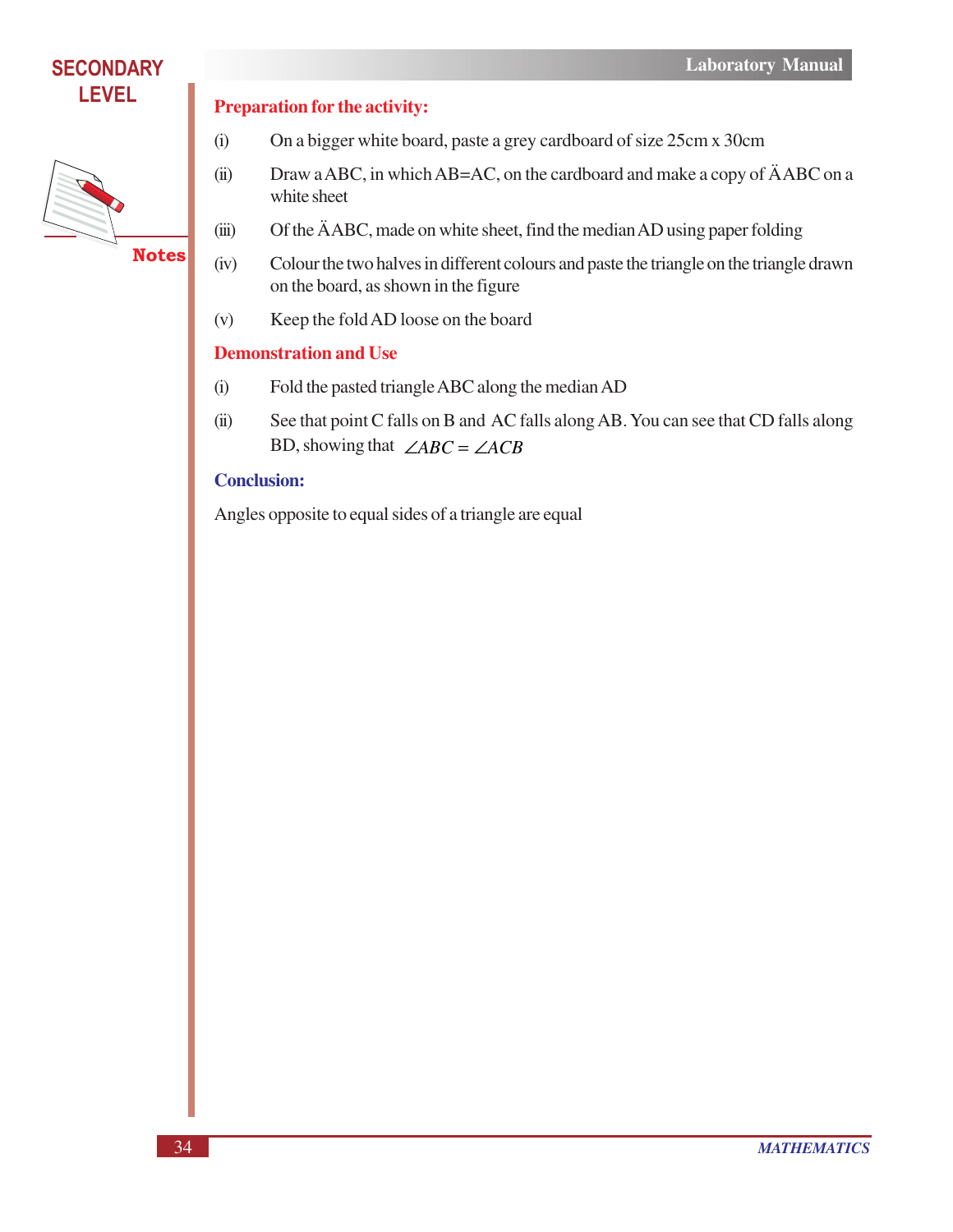

#### **Title:** To verify the Mid-Point Theorem

#### **Expected background knowledge:**

- (i) Knowledge of parallel lines
- (ii) Knowledge of parallelograms
- (iii) Criteria for a quadrilateral to be a parallelogram

**Objectives:**After performing this activity, the learner will be able to:

- (i) recognize the importance of the result
- (ii) use it wherever needed for proving other results





### **Materials required:**

- (i) Orange coloured thick board
- (ii) Coloured and white sheets (papers)
- (iii) Gum/Fevicol
- (iv) Pair of scissors/ Cutter
- (v) Pair of compasses
- (vi) Pencils and sketch pens
- (vii) Scale and Eraser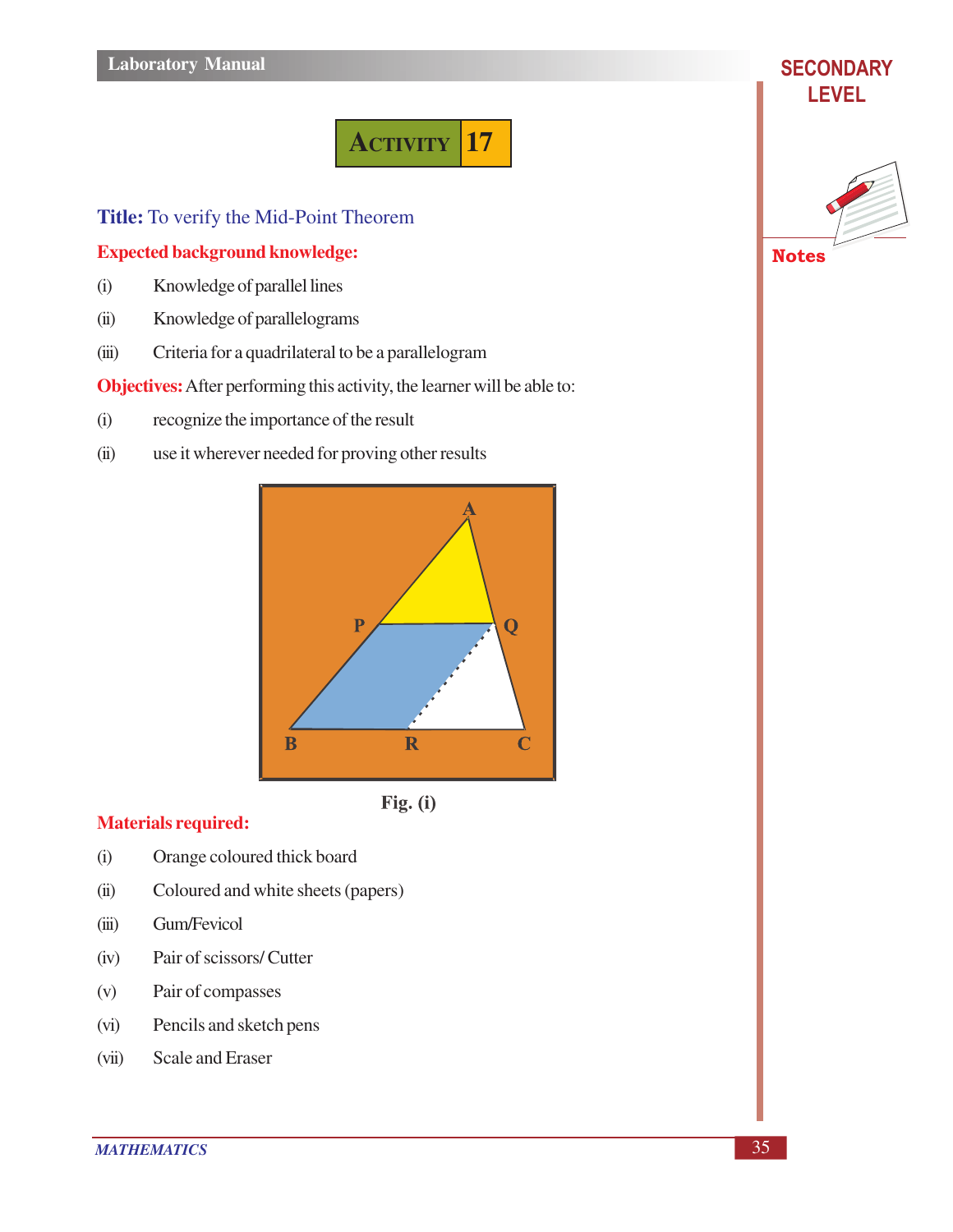### **Preparation for the activity:**

- (i) Cut out a squared from the orange thick board of size 20cm x 20 cm
- $(ii)$  From a sheet of paper, cut a  $\ddot{A}ABC$
- (iii) Find the mid-points P and Q of the sides AB, and AC by paper folding and join P and Q by making the crease PQ

(iv) Cut the Ä APQ from Ä ABC and superpose AQ over QC so that QP falls along CB as shown in the figure

### **Demonstration and Use**

 $\triangle APQ \cong \triangle QRC$ 

$$
AP = QR = \frac{1}{2} AB = PB
$$

and  $\angle APQ = \angle QRC = \angle PBC$ ;  $\angle PBC + \angle QRB = 180^\circ$ 

PQRB is a parallelogram

 $PQ=BR = 1/2 BC$ 

and 
$$
PQ \mid BC
$$

### **Conclusion:**

The line segment joining the mid points of any two sides of a triangle is parallel to the third side and is half of it.



**SECONDARY** LEVEL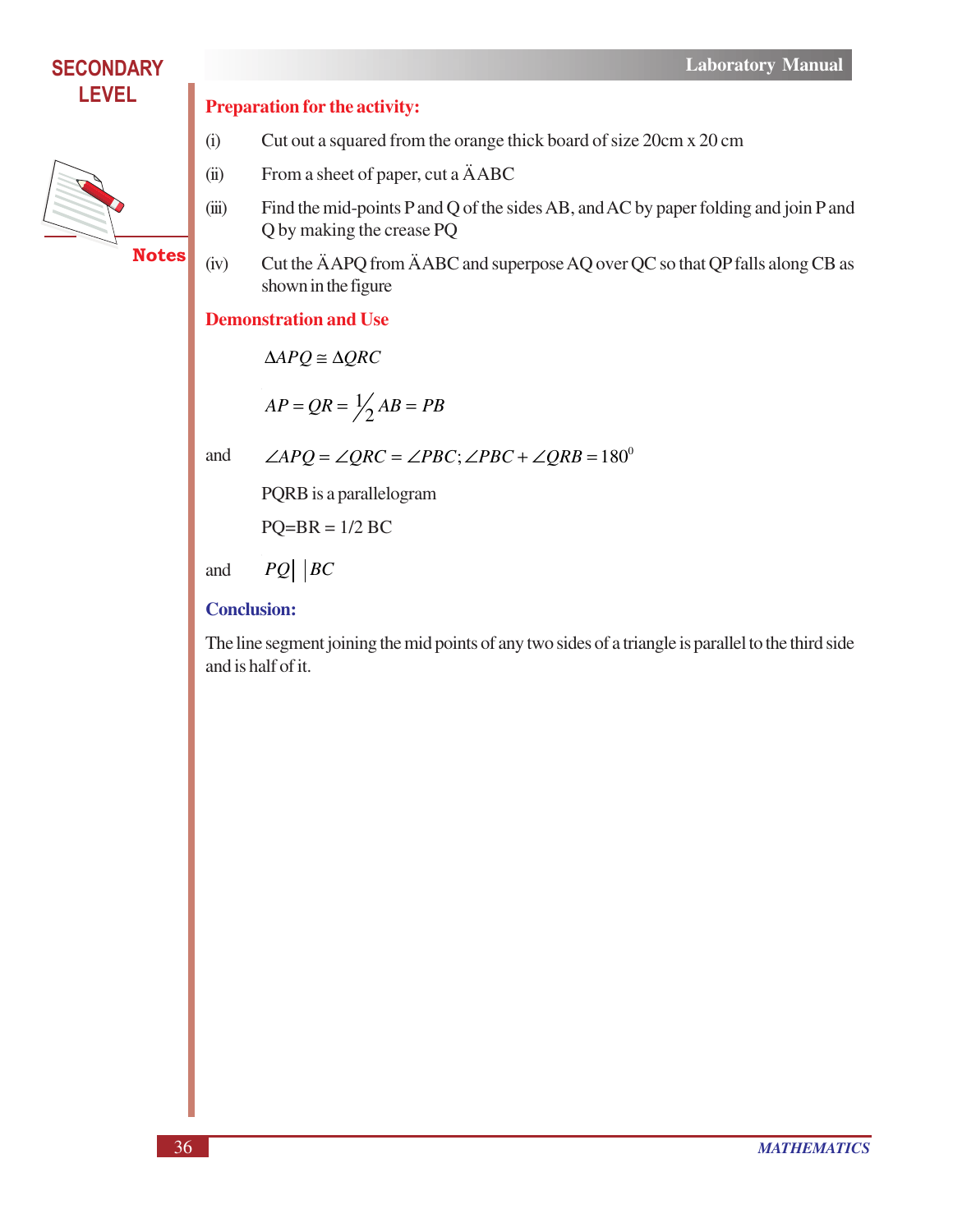**ACTIVITY 18**

#### **Title:** To verify Basic Proportionality Theorem

#### **Expected background knowledge:**

- (i) Knowledge of parallel lines and their construction
- (ii) Knowledge of triangles, triangular regions and their construction
- (iii) Concept of ratio and proportion.
- **Objectives:** After completion of this activity the learner will be able to demonstrate the theorem and apply it in situations, where the conditions of the theorem are fulfilled.



#### **Materials required:**

- (i) Stands with grooves so that they can keep any rod, fixed on these through pulleys, straight
- (ii) Wooden board with yellow paint on it
- (iii) A triangular region (of thick paper)
- (iv) Graduated scales (At least 4)
- (v) Screws and screw driver
- (vi) Glue/Fevicol

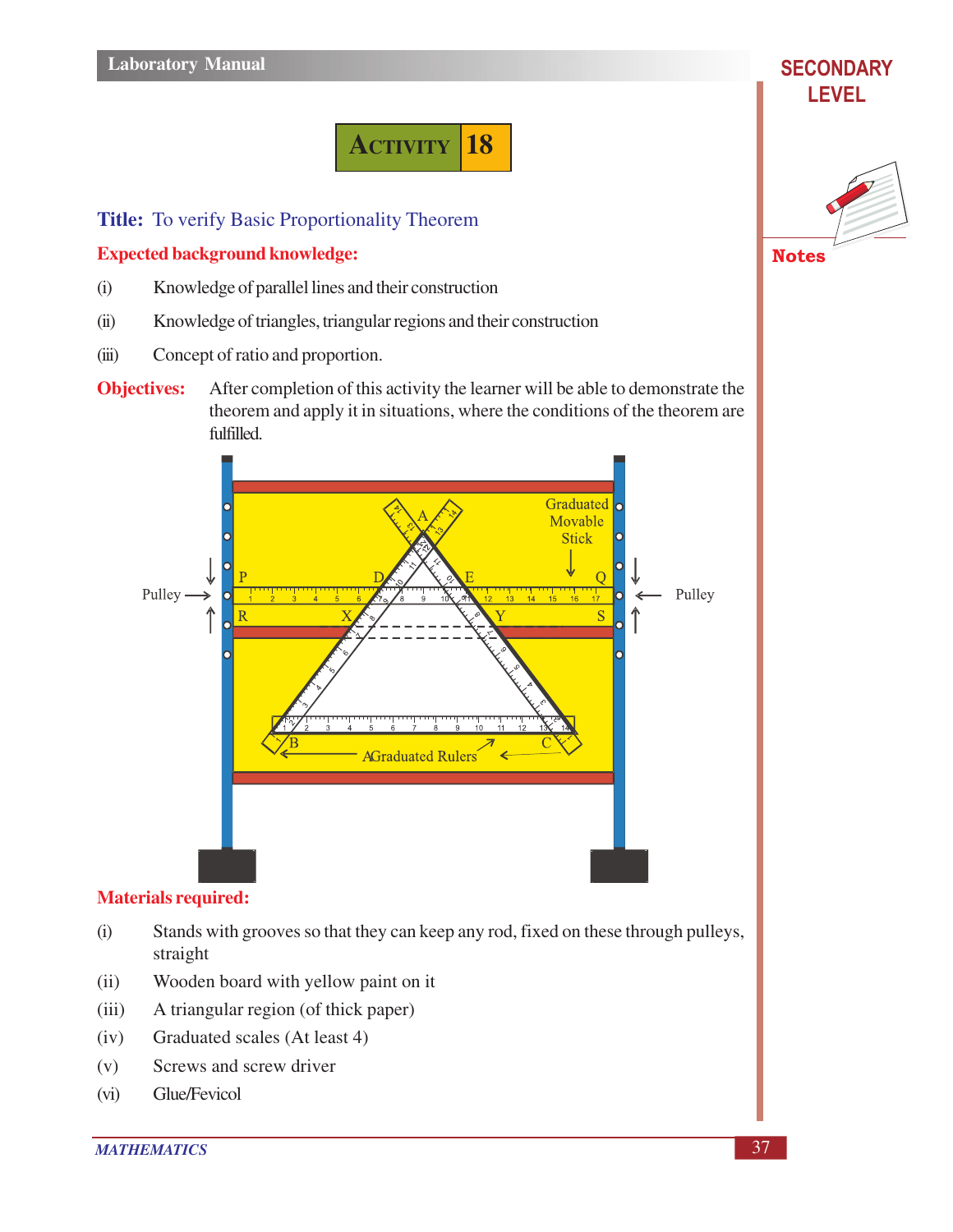

**Notes** 

- (vii) Sketch Pens
- (viii) Pulleys
- (ix) Pair of Scissors.
- (x) Nails of different sizes (to fix pulleys in grooves)

### **Preparation for the activity:**

- (i) Take the yellow wooden board and fix it with the help of screws on the stands
- (ii) Fix pulleys, on the stands with the help of nails.
- (iii) Cut a triangle from the thick paper and name it ∆*ABC* and paste it on the wooden board
- (iv) Fix three graduated rulers along the sides of ∆*ABC* , with base BC
- (v) Fix the straight ruler, parallel to the base of the triangle, using pulleys and nails in such a way that the ruler can be moved up and down parallel to base of the ∆*ABC*

### **Demonstration and Use**

- A.
- (i) Fix the position of the horizontal graduated ruler PQ and read the distances AD, BD and AE, CE along the rulers along the sides AB and AC respectively
- (ii) Also read the length of DE and BC

(iii) Calculate 
$$
\frac{AD}{BD}
$$
,  $\frac{AE}{CE}$ 

(iv) You will find that 
$$
\frac{AD}{BD} = \frac{AE}{CE}
$$

B. Fix the position of the horizontal graduated ruler at R and S and again find the ratios

$$
\frac{AX}{XB} and \frac{AY}{YC},
$$

You will again find that all the ratios are equal, proving Basic Proportionality Theorem

### **Observation:**

You can also check that

(i) 
$$
\frac{AD}{AB} = \frac{AE}{AC} = \frac{DE}{BC}
$$

and (ii) 
$$
\frac{AX}{AB} = \frac{AY}{AC} = \frac{XY}{BC}
$$

**Conclusion:** If a line is drawn parallel to one side of a triangle intersecting the other two sides, then it will divide the other two sides in the same ratio.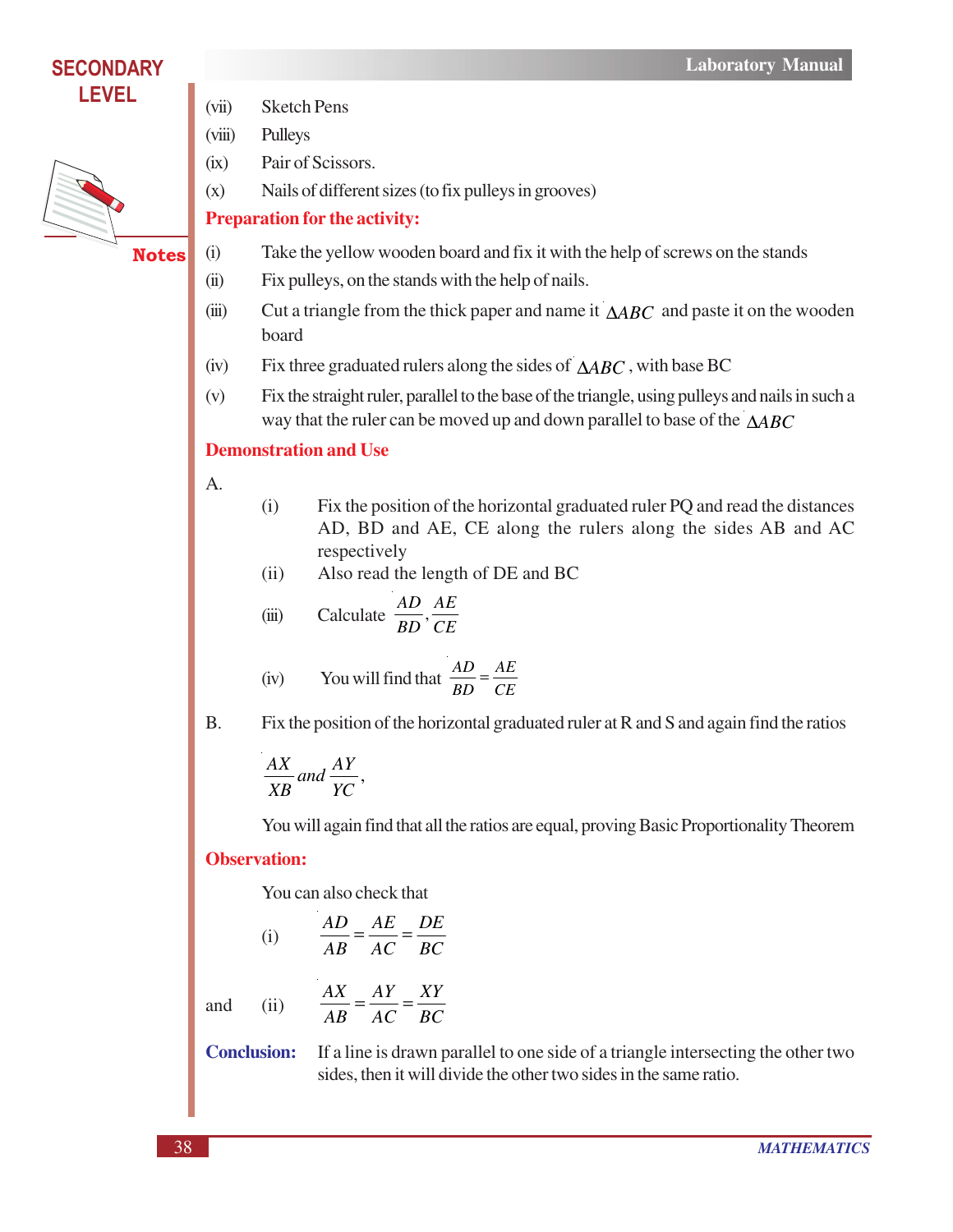

### **Title:** To verify Pythagoras Theorem

#### **Expected Background knowledge:**

- (i) Knowledge about triangles and their types
- (ii) Similarity in triangles
- (iii) Idea of ratio and proportion

**Objective:**After performing this activity, the learner will be able to

- (i) identify right triangles from a given number of triangles
- (ii) use its result, wherever required, to simplify/or solve problems



#### **Materials required :**

- (i) Yellow Card Board
- (ii) Various Coloured Papers
- (iii) Pens/markers
- (iv) Fevicol
- (v) Pencil/Sharpner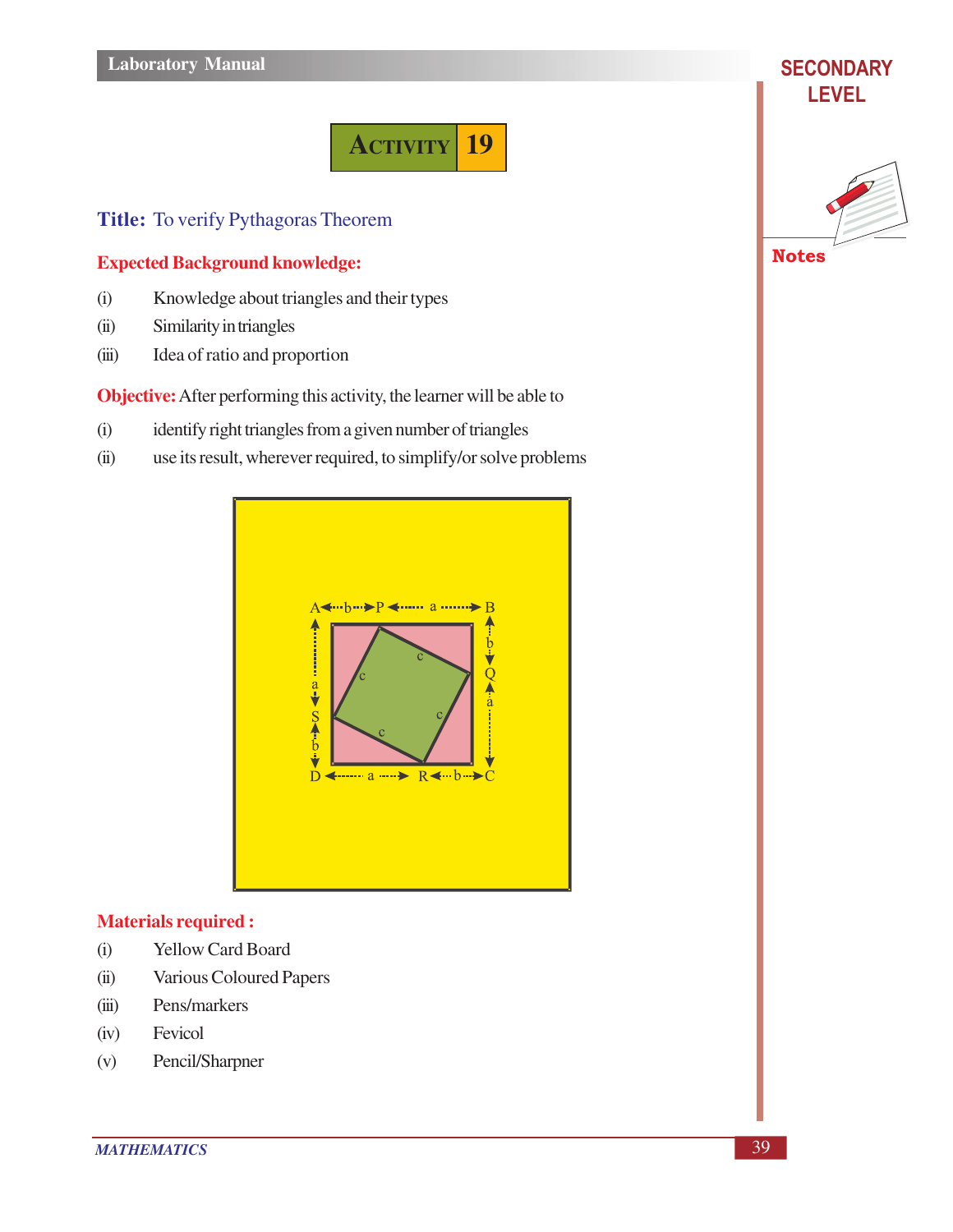- (vi) Eraser
- (vii) Drawing Pins

### **Preparation for the activity:**

- (i) Cut off a yellow Card Board of size  $(10cm \times 10cm)$
- (ii) On an orange sheet of paper draw a square of side  $a + b$ , (where  $a = 3cm$  and  $b = 1cm$ ) and name it ABCD
- (iii) On the sides AB, BC, CD and DA, take points P, Q, R and S such that  $AP = BQ = CR$  $= DS = b (1cm)$
- (iv) Paste the square ABCD on the yellow board
- (v) On the orange square, paste a square PQRS of side PQ (or QR=c, say) made on a green sheet

#### **Demonstration:**

(i) Area of square ABCD =  $(a + b)^2$  sq. units

 $=(a^2+b^2+2ab)$  sq. units

- (ii) Area of square  $PQRS = c^2$
- (iii) The four orange triangular regions are equal in area as they are congruent. (by SSS) Their joint area  $= 4$  [1/2 ab] = 2ab
- Now, Area of square ABCD = Area of sq. PQRS + Area of 4 orange triangles

 $a^2+b^2+2ab = c^2 + 2ab$ 

 $\Rightarrow$  c<sup>2</sup> = a<sup>2</sup>+b<sup>2</sup>

Which verifies Pythagoras theorem

#### **Conclusion:**

- (i) In any right triangle, the square on the hypotenuse is equal to sum of the squares on the other two sides
- (ii) The lengths of the three sides of a right triangle are called "Pythagorean Triplets". For example

a) 3,4,5 b) 5,12,13 c) 7, 24,25 etc.

(iii) The Converse of Pythagoras theorem also holds i.e. for a triangle if  $c^2 = a^2 + b^2$ , then the triangle is right angled at C, where BC=a, AC=b and AB=c.

**Notes**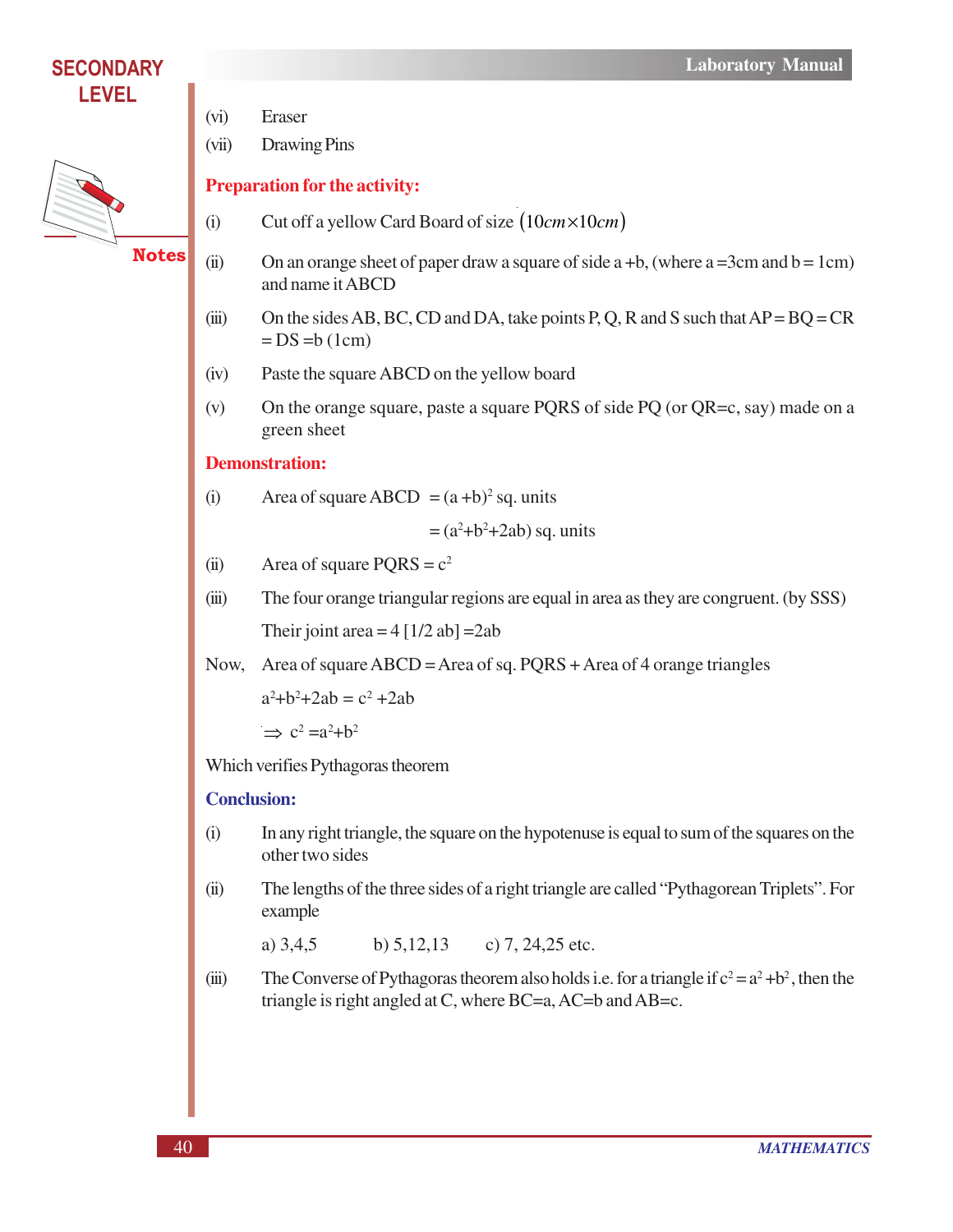

**Title :**To verify that the ratio of the areas of two similar triangles is equal to the ratio of the squares of their corresponding sides.

**Expected background knowledge:-** (i) Areas of triangles (ii) concept of similarity

**Objectives:** After performing the activity, the learner will be able to apply the result wherever required, in problems of geometry.

#### **Materials required :**

- 1. Thick coloured sheet
- 2. Coloured and lined Papers
- 3. Pair of scissors
- 4. Fevicol
- 5. Sketch Pens
- 6. Scale
- 7. Compass
- 8. Drawing Pins
- 9. Markers

#### **Preparation for the activity :-**

- (i) Take the thick coloured sheet and on it draw an equilateral triangle of side 5cm  $(AB_1C_1)$ with the help of scale, compass and marker
- (ii) Divide each of the sides in 5 equal parts and through these divisions draw lines parallel to the sides of the triangle, creating the figure containing 25 equilateral (and congruent) triangles
- (iii) Paste yellow papers and lined papers on the triangles as shown in the figure



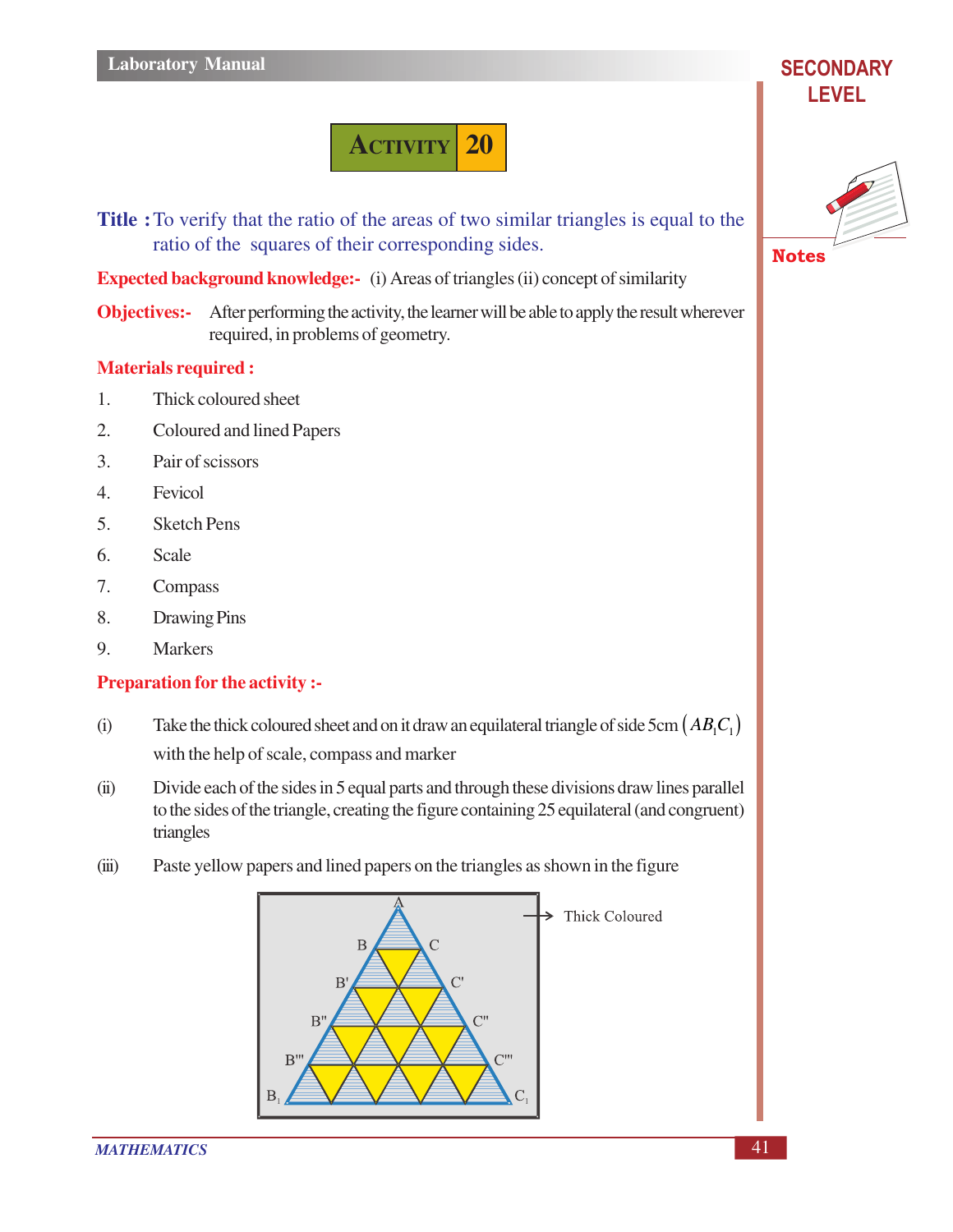**Demonstration and Use:** From triangle ABC and triangle  $AB'C'$  we have

$$
\frac{ar(ABC)}{ar(AB'C')} = \frac{1}{4} = \left(\frac{1}{2}\right)^2 = \frac{BC^2}{B'C'^2}
$$

**Notes Again,**

$$
\frac{ar(ABC)}{ar(AB'C')} = \frac{1}{9} = \left(\frac{1}{3}\right)^2 = \left(\frac{BC}{B'C'}\right)^2 = \frac{BC^2}{B'C'^2}
$$

**Similarly,**

 $(ABC)$  $\overline{\big(AB^{{\rm \texttt{''}} }C^{^{\rm \texttt{''}} }\big)}$  $\bigl( BC\bigr) ^2$  $\frac{P_{\rm C}}{P_{\rm C}} = \frac{1}{16} = \frac{P_{\rm C}}{R_{\rm C}}$ 16  $ar(ABC)$  1/  $(BC)$  $ar(AB^{\dagger}C^{\dagger})$  / 16  $B^{\dagger}C$  $=$   $\frac{1}{16}$  =

$$
\frac{ar(ABC)}{ar(AB_1C_1)} = \frac{1}{25} = \left(\frac{1}{5}\right)^2 \frac{BC^2}{B_1C_1^2}
$$

**and**

**Conclusion :** Ratio of the areas of two similar triangles = Ratio of the squares of their corresponding sides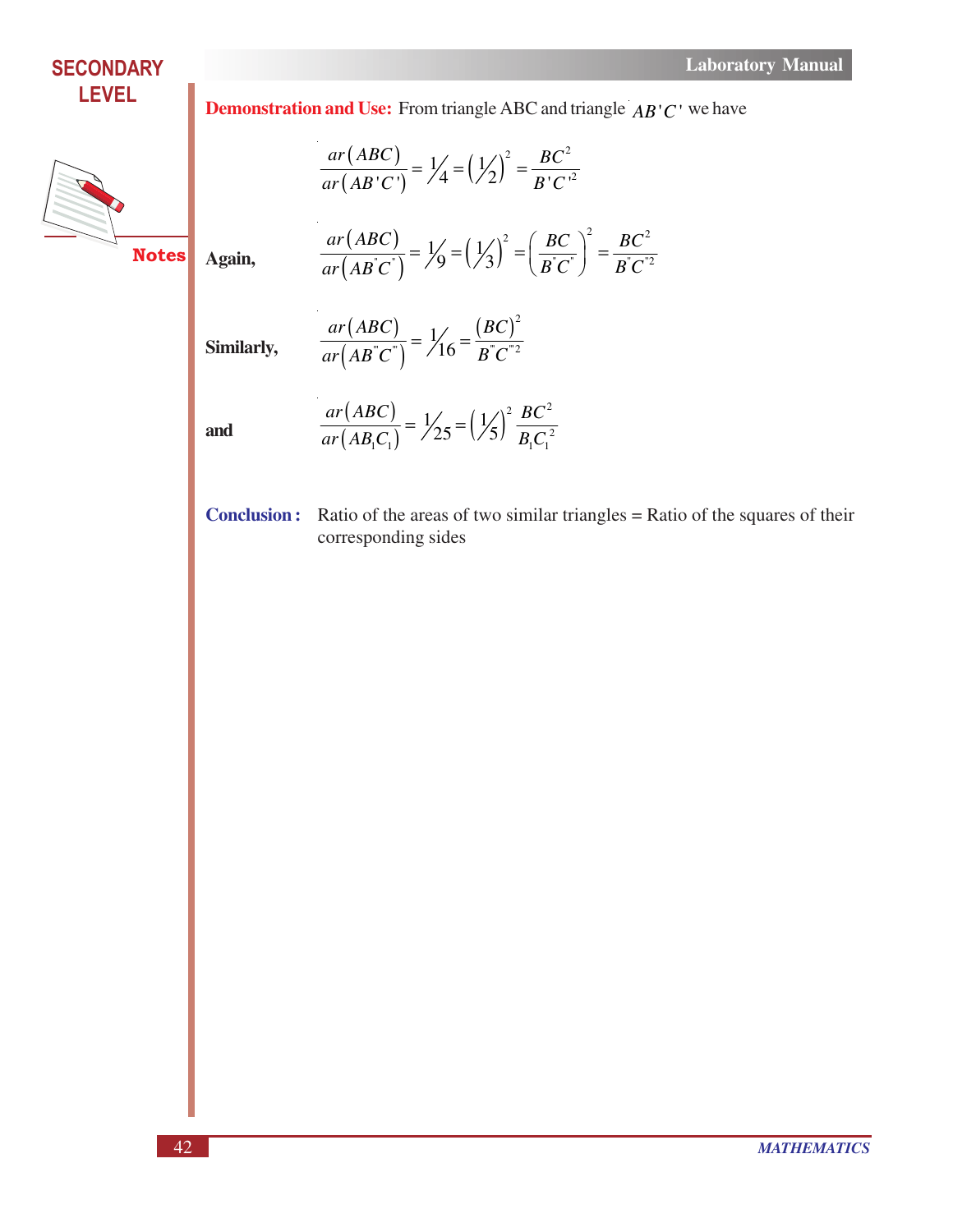

**Title :** To find the area of a circle

#### **Expected background knowledge:-**

- (i) Concept of area
- (ii) Circle and its related terms

**Objectives:** After the start and finish of activity, the learner will be able to quote the area of a circle correctly and use it wherever needed.

#### **Materials required:**

- (i) Threads of different colours
- (ii) Pair of compasses
- (iii) Pencil
- (iv) Pair of scissors.
- (v) Fevicol
- (vi) Yellow Thick cardboard





#### **Preparation for the activity: -**

- (i) Cut-off the yellow thick board of size 15cm x 15cm
- (ii) Using pair of compasses, draw concentric circles as shown in fig. (i)
- (iii) Arrange coloured Threads on the concentric circles as shown in (i)
- (iv) Cut-off the circles from the innermost thread to the outermost thread and arrange them as shown in fig. (ii) as a triangle

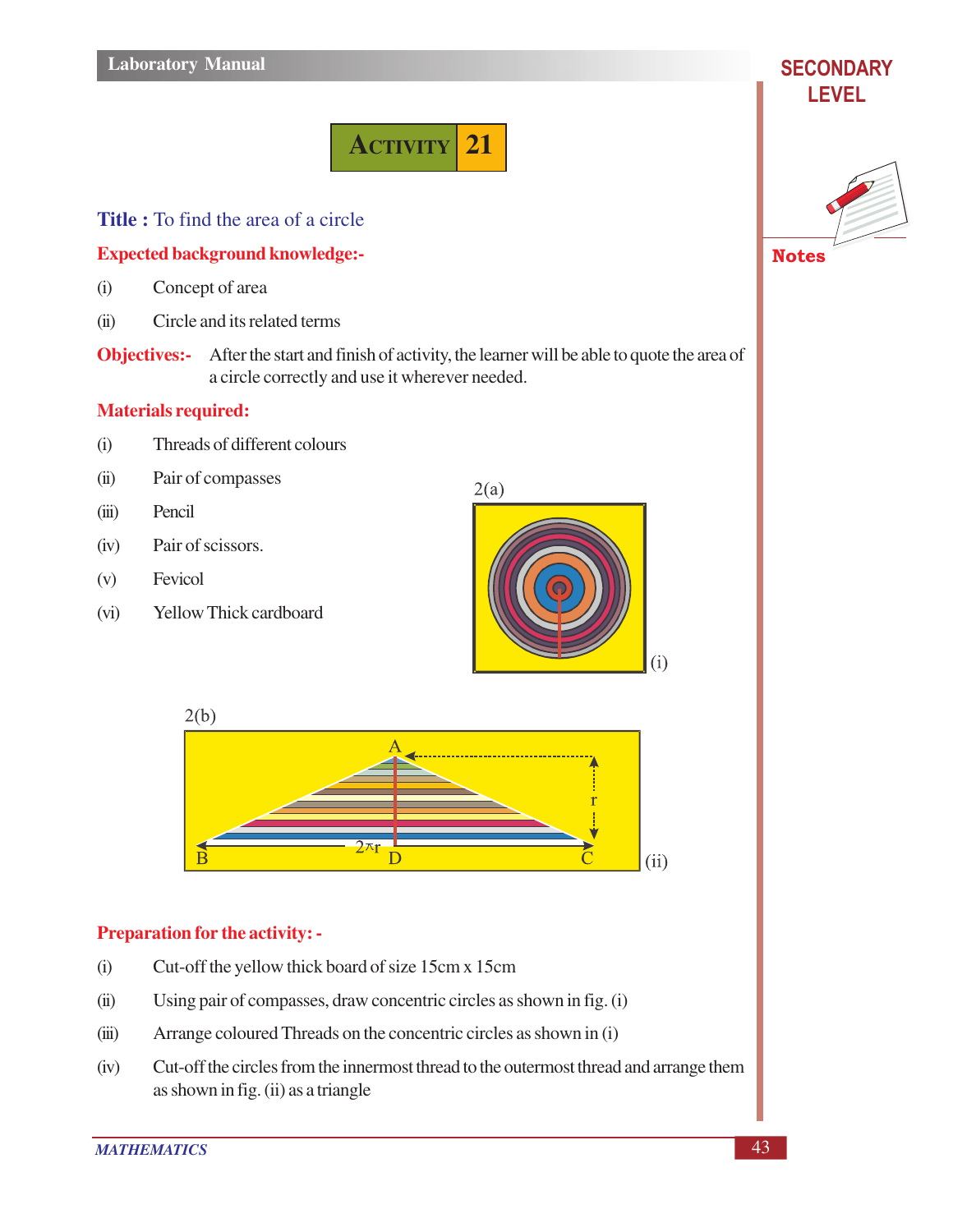Notes

### **Demonstration and Use**

Let r be the radius of outermost circle

∴ Base BC of triangle ABC has length = 2π*r* units

Length of AD, the altitude of triangle  $ABC = r$  units

Area of circle = Area of triangle  $ABC = 1/2 BC \times AD$ 

 $= \frac{1}{2} (2\pi r) (r)$  sq. units

 $= \pi r^2$  sq. units

### **Observation:**

- (i) The cut-outs laid down in (ii) form an approximate triangle
- (ii) With no wastage, area of circle = Area of cut out threads laid down

**Conclusion:** Area of a circle of radius r is  $\pi r^2$ .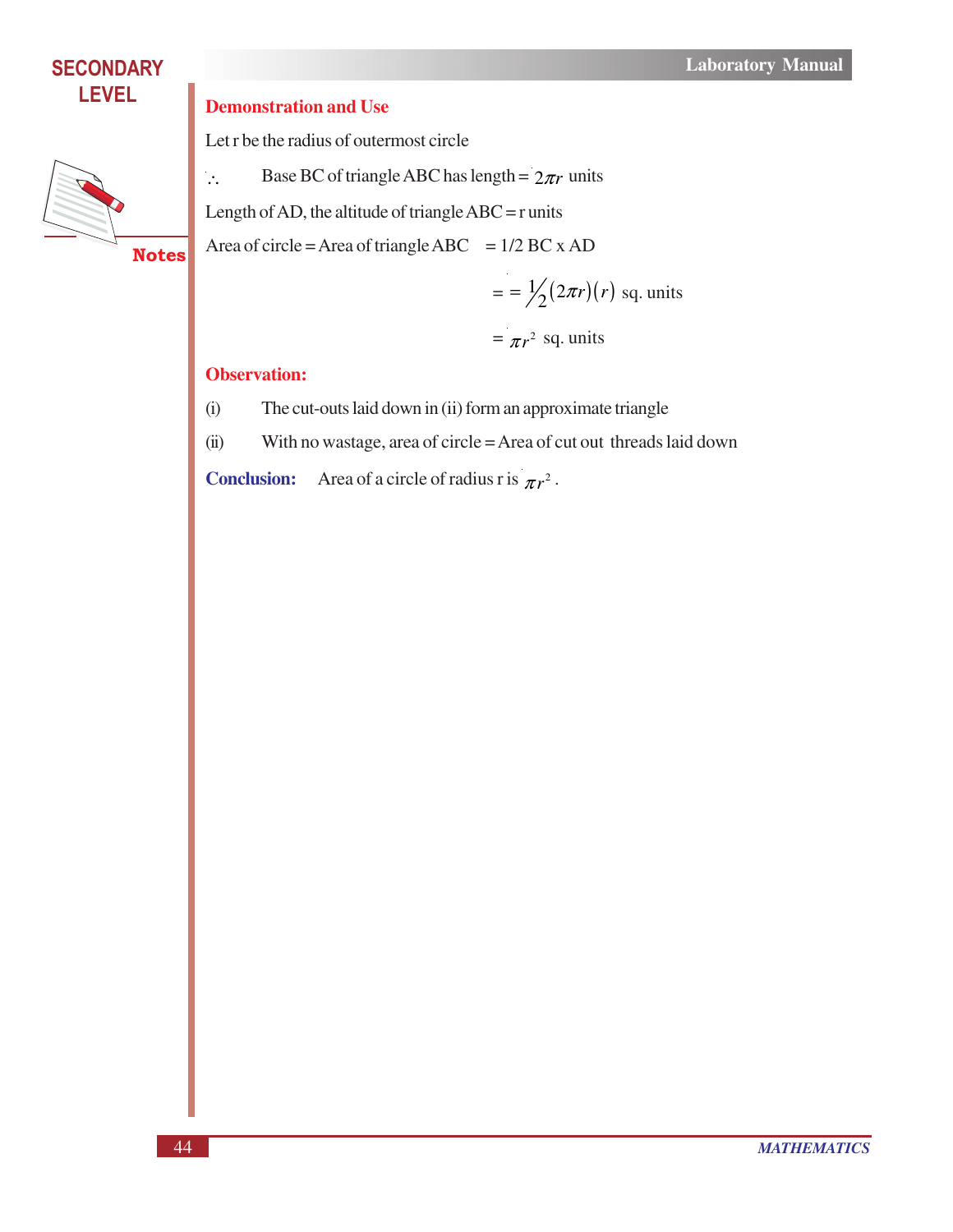| VI.<br>M.<br>œ<br>н<br>. . |  |
|----------------------------|--|
|                            |  |

- **Title :**To demonstrate that the opposite angles of a cyclic quadrilateral are supplementary
- **Expected Background knowledge :** Concept of a cyclic quadrilateral
- **Objectives:** To prepare a model to demonstrate the above
- **Materials required:** Plyboard, coloured Cardboard, drawing pins, glazed paper, sketch pens, Fevicol, pair of scissors.

#### **Preparation for the activity: -**

- (i) Cut out a circle of radius (5cm) on the Cardboard sheet and paste Yellow glazed paper on it
- (ii) Draw a cyclic quadrilateral ABCD on the yellow glazed paper and extend the side CD to both sides to E and F forming exterior angles ADE and BCF
- (iii) Cut-out a portion of ∠*A* and ∠*B* and paste on the exterior angles BCF and ADE respectively as shown in the figure
- (iv) You can see that  $\angle D + \angle ADE = 180^\circ \Rightarrow \angle D + \angle B = 180^\circ$

And

 $\angle C + \angle BCF = 180^\circ \Rightarrow \angle A + \angle C = 180^\circ$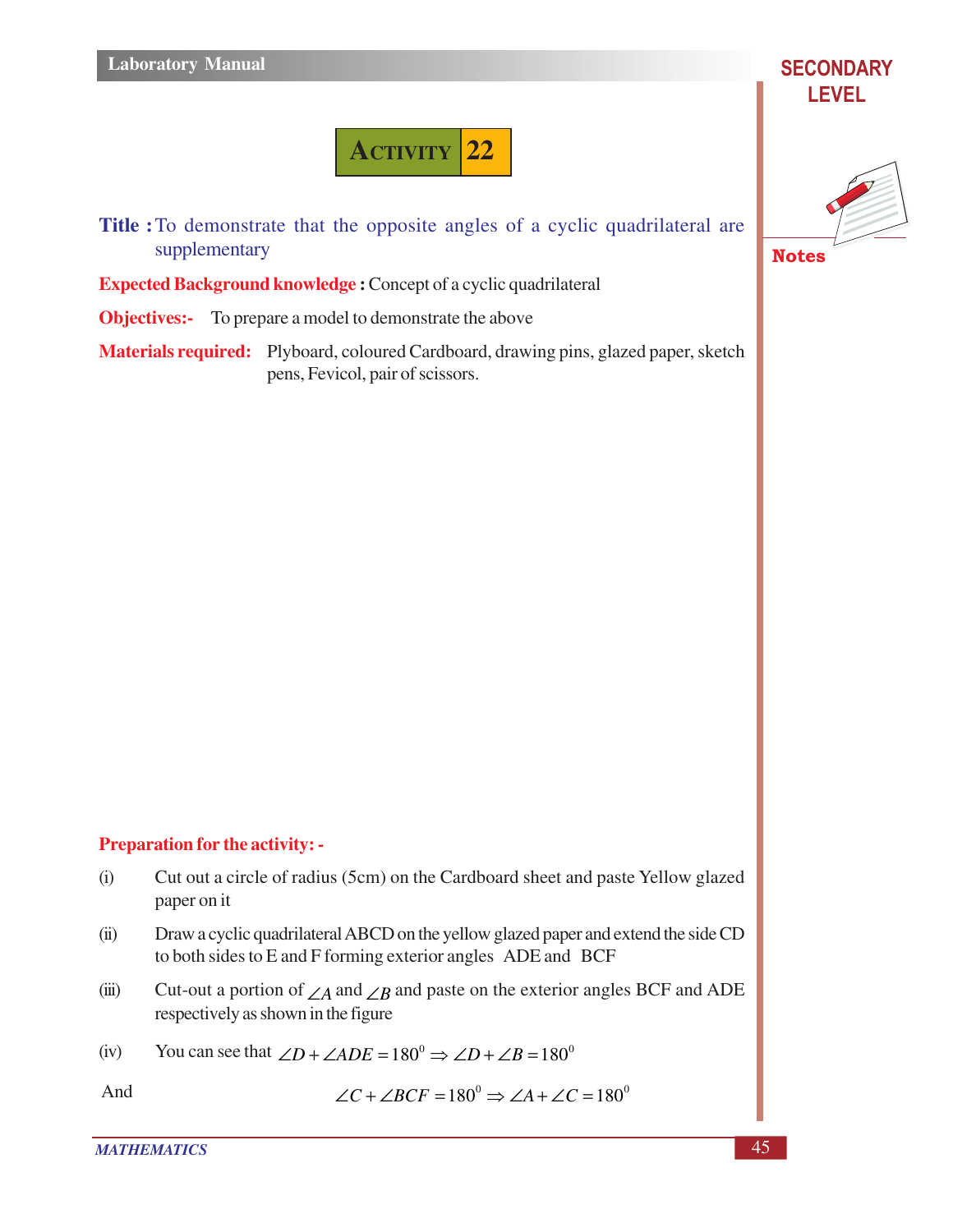### **Demonstration and Use**

This model can be used to verify that:

- (i) Opposite angles of a cyclic quadrilateral are supplementary
- (ii) Exterior angle of a cyclic quadrilateral is equal to the interior opposite angle

Notes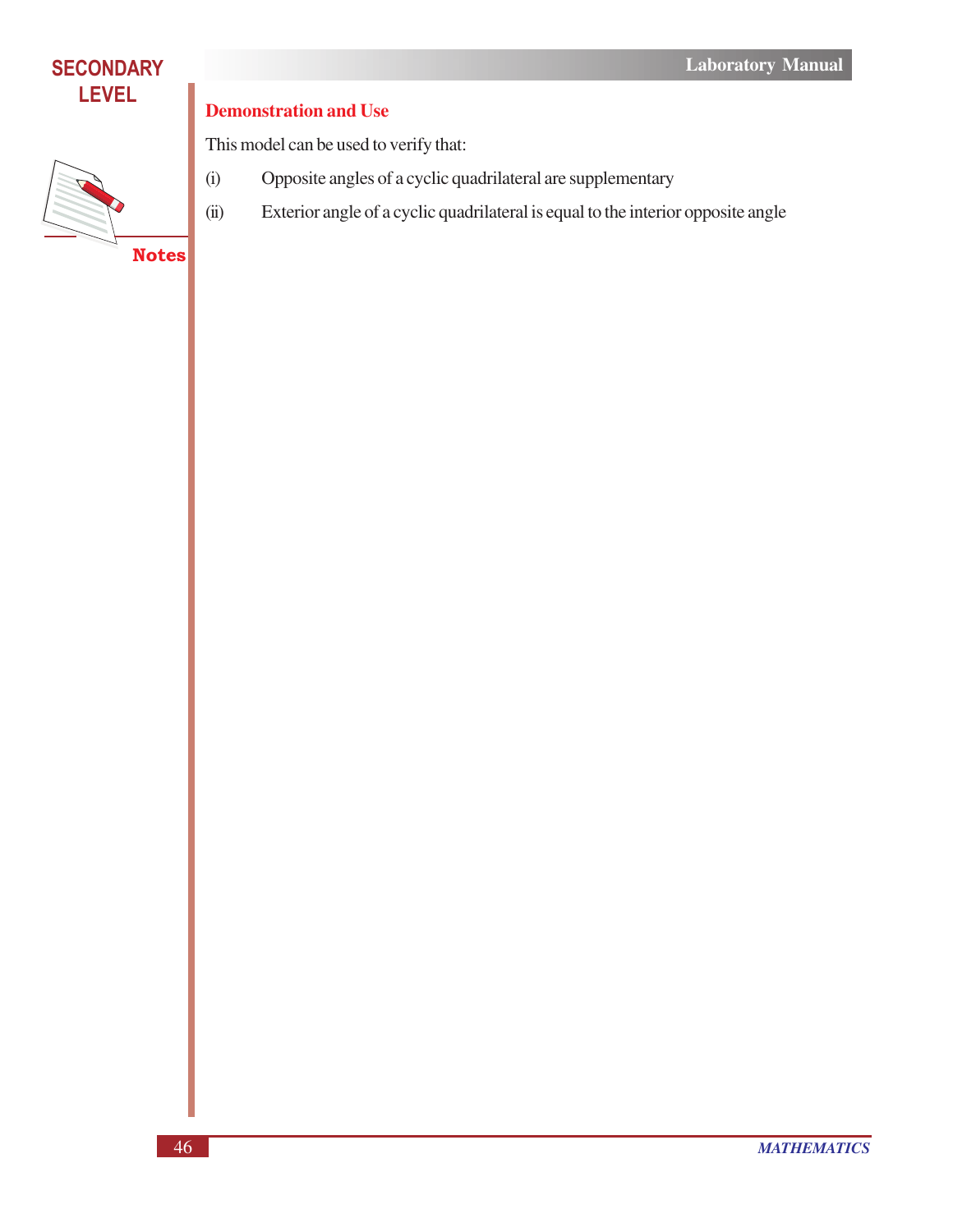

**Title:** To verify that equal chords of congruent circles subtend equal angles at the centres.

#### **Expected Background knowledge:**

- (i) Terms related to circles
- (ii) Congruency of triangles
- **Objective:** After performing this activity, the learner should be able to state and verfy the result of the activity.

#### **Materials required :**

- (i) Coloured papers
- (ii) Sketch pens
- (iii) Pencil and scale
- (iv) Eraser
- (v) Pair of scissors
- (vi) Fevicol



#### **Preparation for the activity: -**

- (i) Draw two congruent circles (of same radii), one on yellow paper and the other on green paper with centres O and *O'*
- (ii) On yellow paper, draw a chord AB and on green paper, draw a chord CD of length equal to the length of AB.
- (iii) Join AO and BO and *CO'* and *DO'*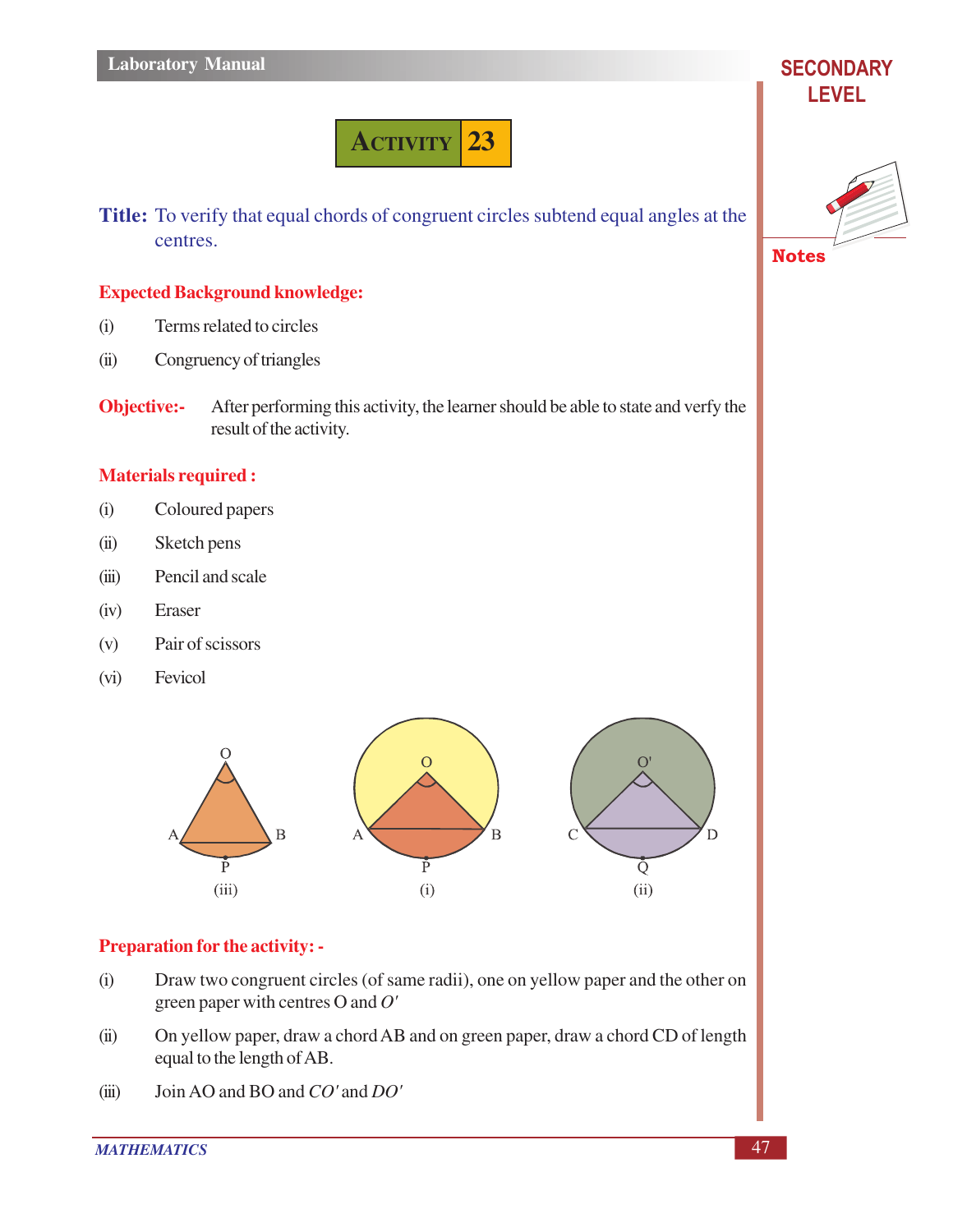### **Demonstration and Use**

- (i) Cut out sector AOBP from the circle on yellow paper or make a replica of it and superpose it on the sector with circle on the green sheet such that AOBP falls on *CO DQ* ' .
- **Notes**
- (ii) You will find the sector AOBP completely covers sector *CO DQ* ' which shows that  $\angle AOB = \angle CO'D$ 
	- **Conclusion:** This proves that equal chords of congruent circles subtend equal angles at the centres

### **Application :**

You can also verify that the lengths of arcs of circles which subtend equal angles at the centre are also equal.

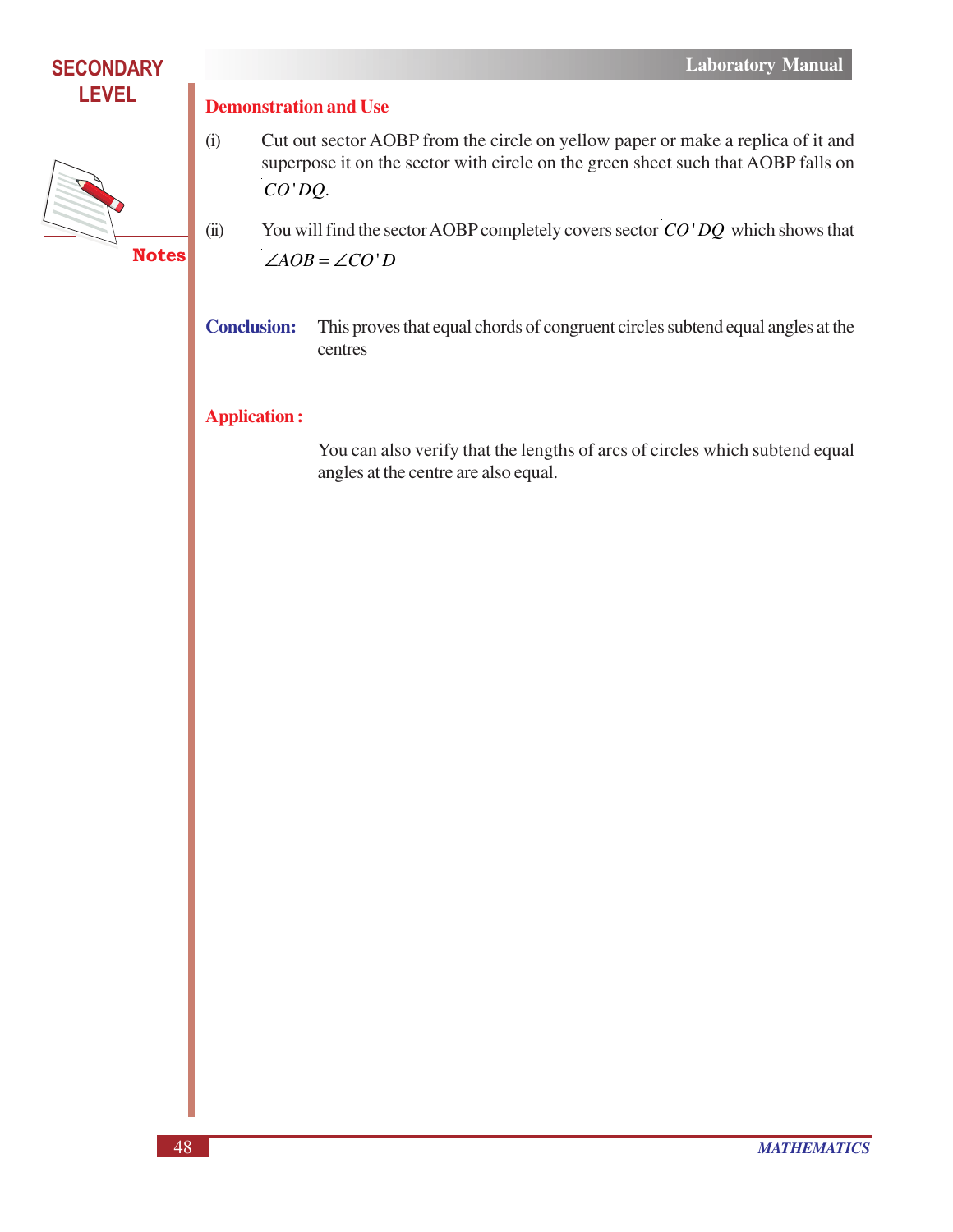# **ACTIVITY 24**

#### **Title :** To find the area of a trapezium

**Expected Background knowledge:** Recognition of a trapezium and knowledge of terms related to it.

**Objective:** After performing this activity the learner should be able state the formula and find the areas of different trapezia.

#### **Materials required :**

- (i) Coloured papers
- (ii) Geometry box
- (iii) Fevicol
- (iv) Pair of scissor
- (v) Thermocol
- (vi) Hardboard

### **Preparation for the activity: -**

- (i) Take a piece of hardboard
- (ii) Cut two congruent trapezia of parallel sides a and b from yellow and blue papers
- (iii) Paste the two trapezia on the hardboard as shown in Fig. 1.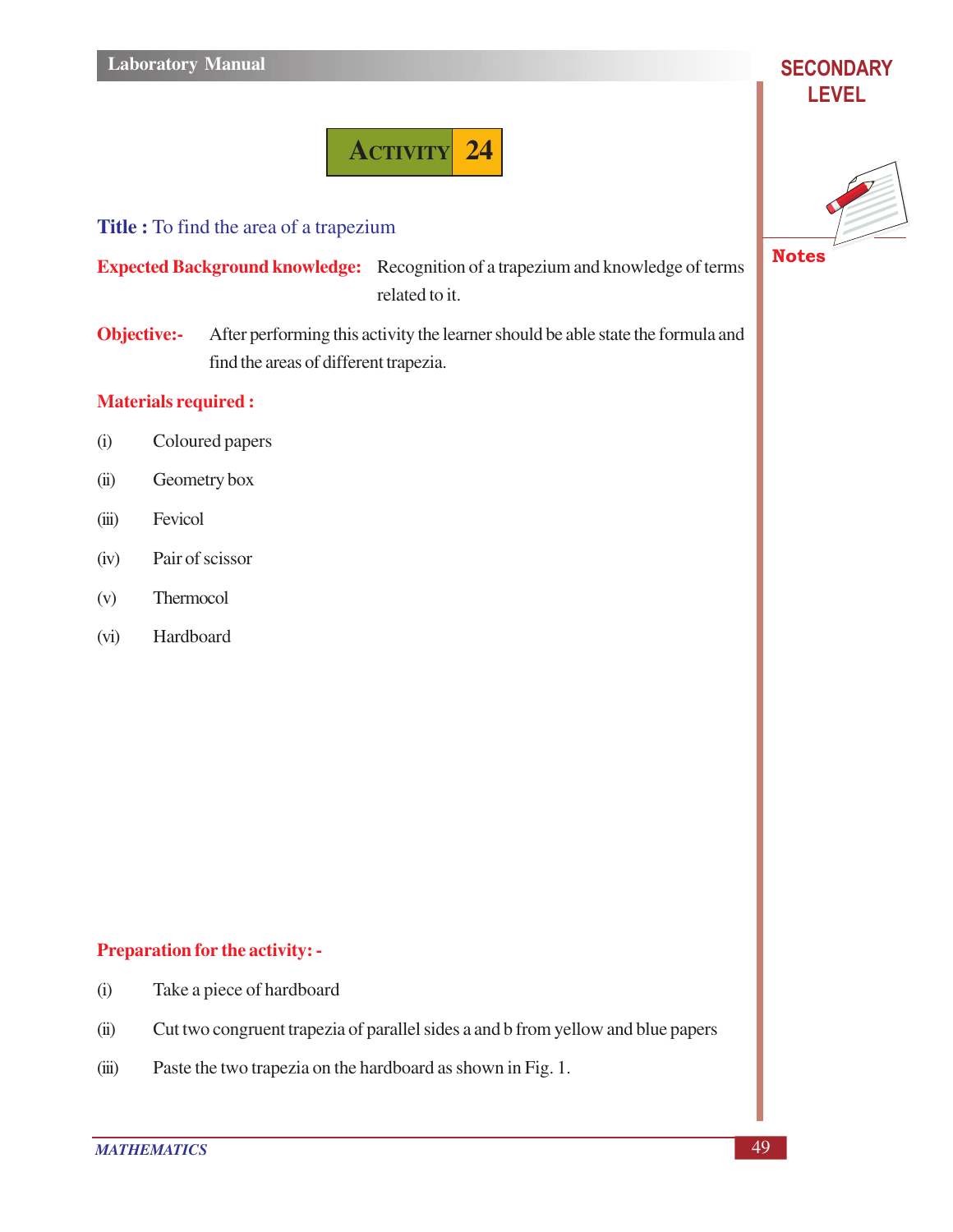### **Demonstration and Use :**



It can be easily seen that the two trapezia together form a parallelogram of base (a+b) and height h

Area of parallelogram  $AD' A'D = h(a+b)$ ∴ Area of trapezium ABCD =  $\frac{1}{2} [(a+b)\times h]$ 

**Notes** 

**Conclusion:** The area of a trapezium is equal to 1  $\frac{1}{2}$  [(sum of its parallel sides) $\times$ (perpendicular distance-between them)]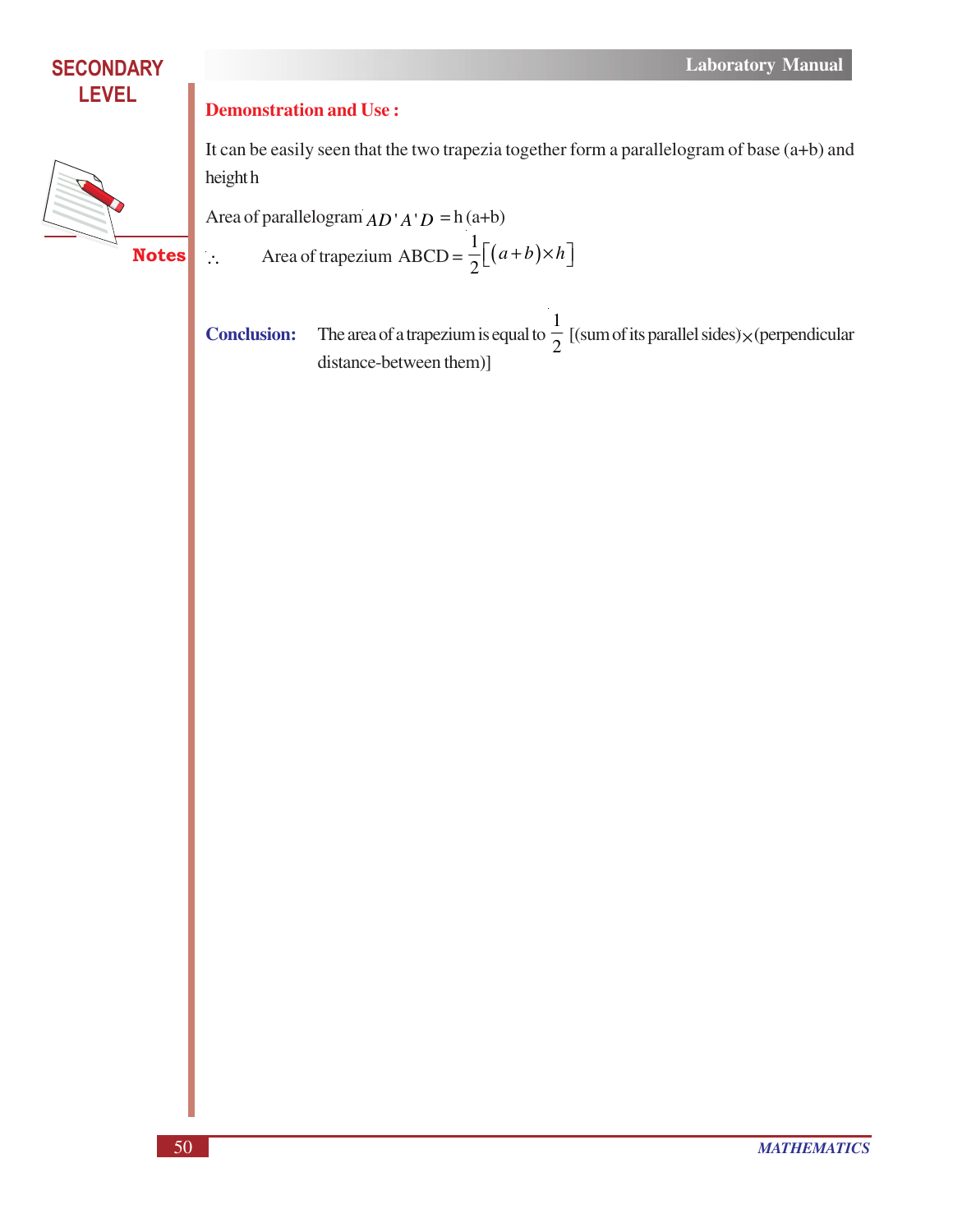

**Title:** To find the total surface area of a cube

### **Expected Background Knowledge:**

- (i) Knowledge and recognition of solids
- (ii) Characteristics of a cube
- **Objectives:** After performing the activity the learner should be able to

state the formula of surface area of a cube and calculate it when asked for

### **Materials required :**

- (i) White Paper
- (ii) Pencil and eraser
- (iii) Geometrical instruments
- (iv) Sketch pens
- (v) Scale
- (vi) Fevicol

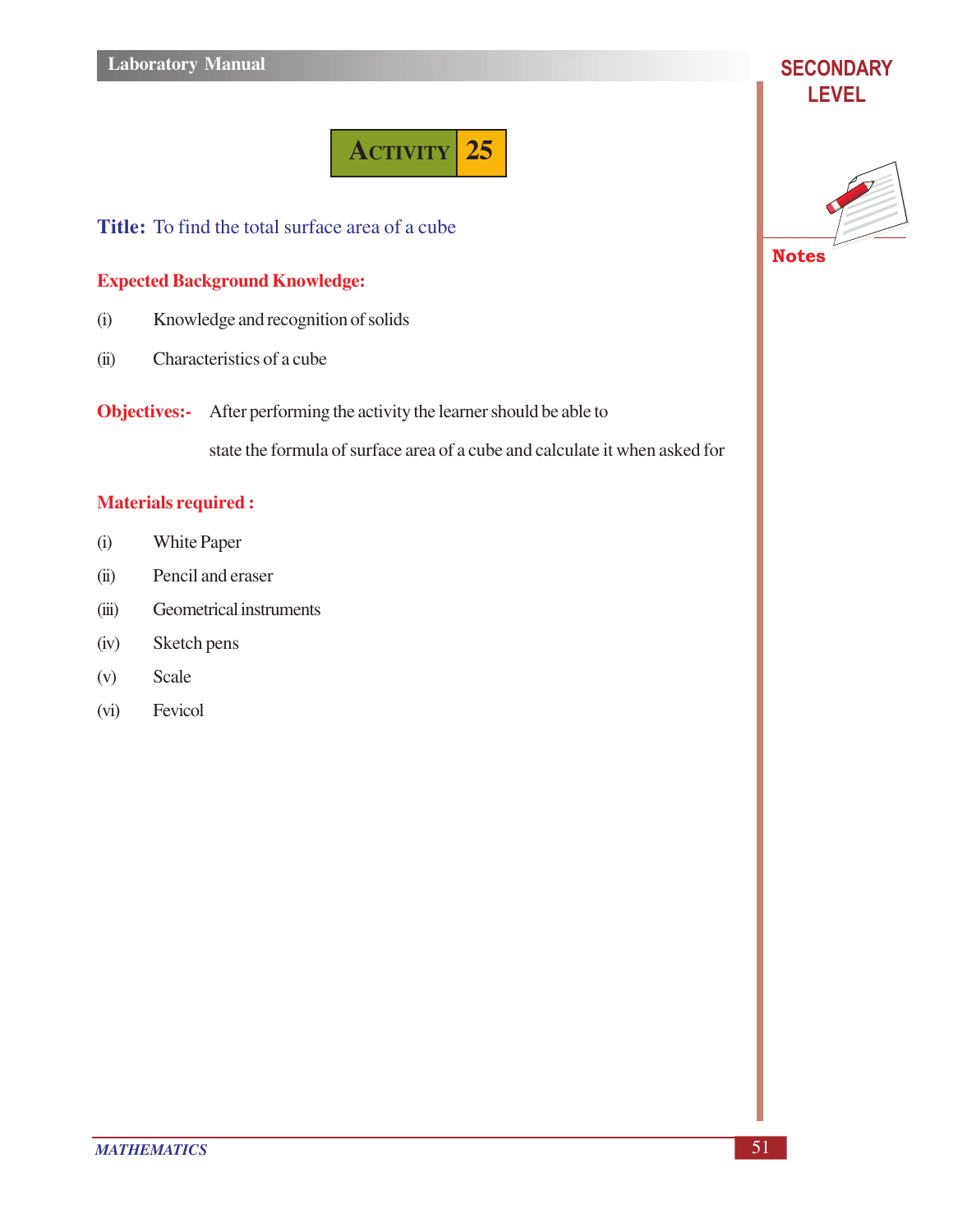### **Preparation for the activity:**

- (i) Make two rectangles of dimensions 8 cm x 2cm and 6 cm x 2cm, intersecting along a common square ABCD
- (ii) Take square ABCD as base, and draw lines showing six different squares as shown in Fig.(i)
- (iii) Keep the square ABCD as base, and fold other squares along the edges, as shown in Fig. (ii)

### **Demonstration and Use :**

Fold different squares along the folds to get a cube as shown in Fig. (iii) The total surface area of the cube is sum of the areas of 6 squares which is 6 (side)<sup>2</sup>

**Conclusion:** The surface area of a cube is 6 (side of the cube)<sup>2</sup>

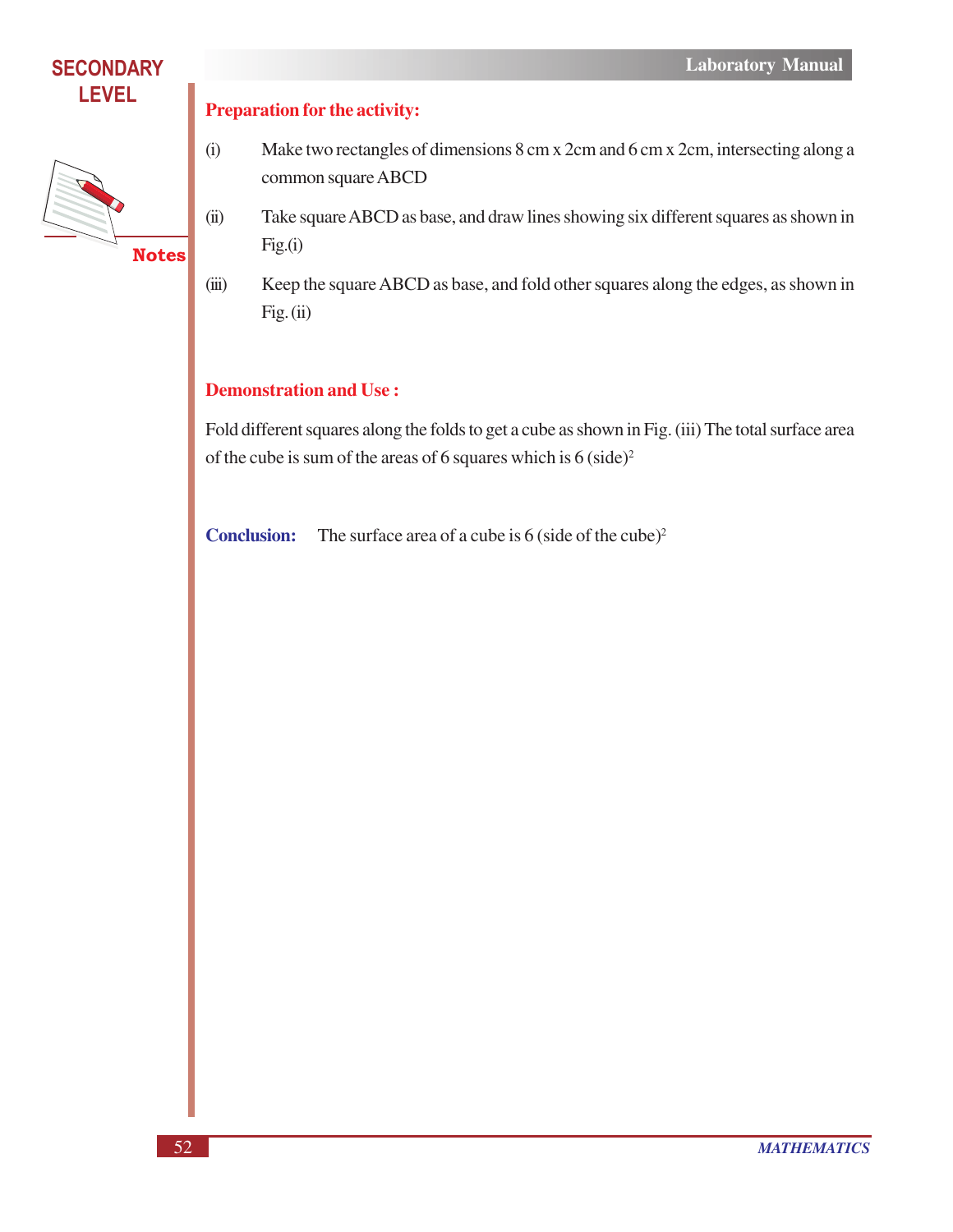

**Title :**To find the formula for curved surface area of a cone-using the formula for the area of sector of a circle

#### **Expected Background knowledge:**

- (i) Idea of a cone
- (ii) Area of sector of a circle
- (iii) Length of arc of sector of a circle.
- **Objective:** After performing the activity, the learner should be able to state the formula for the curved surface area of a cone and calculate it when asked for.

#### **Materials required :**

- (i) Thick white sheet
- (ii) Red paper
- (iii) Sketch pens
- (iv) Pair of scissors/cutter
- (v) Fevicol





#### **Preparation for the activity: -**

- (i) Take a cone made of thick red paper of slant height *l* and radius r
- (ii) Cut the curved surface of cone along any slant height by a cutter
- (iii) Paste the cut-out in the form of sector of a circle, of radius l on a white sheet of paper [See figure (ii) above]

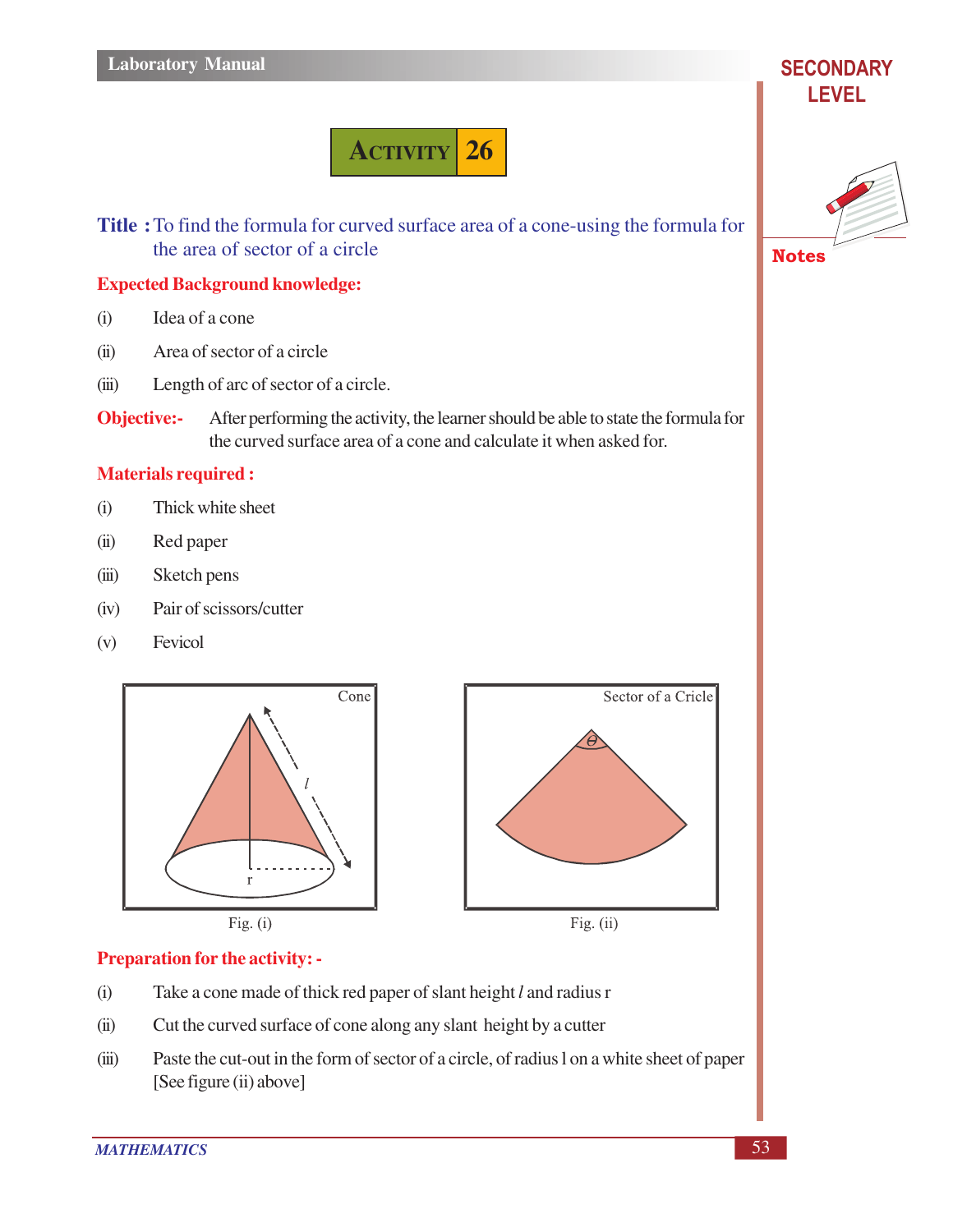### **Demonstration and Use :**



**Notes** 

Let  $\theta$  be the central angle of circle of which sector is a part. It can be seen that circumference of base of cone forms the arc length of the sector

$$
\therefore \qquad 2\pi r = 2\pi l. \frac{\theta}{360} \Rightarrow \theta = 360^{\circ}. \frac{r}{l}
$$

Area of sector = Curved surface area of cone

Area of sector = 
$$
\pi l^2 \cdot \frac{\theta}{360^\circ} = \left(\frac{\pi l^2}{360^\circ}\right) \left(360^\circ \frac{r}{l}\right) = \pi rl
$$

Curved surface area of a cone  $= \pi r l$ 

**Conclusion:** The curred surface area of a cone =  $\pi$  (radius of base) $\times$  (slant height of the cone)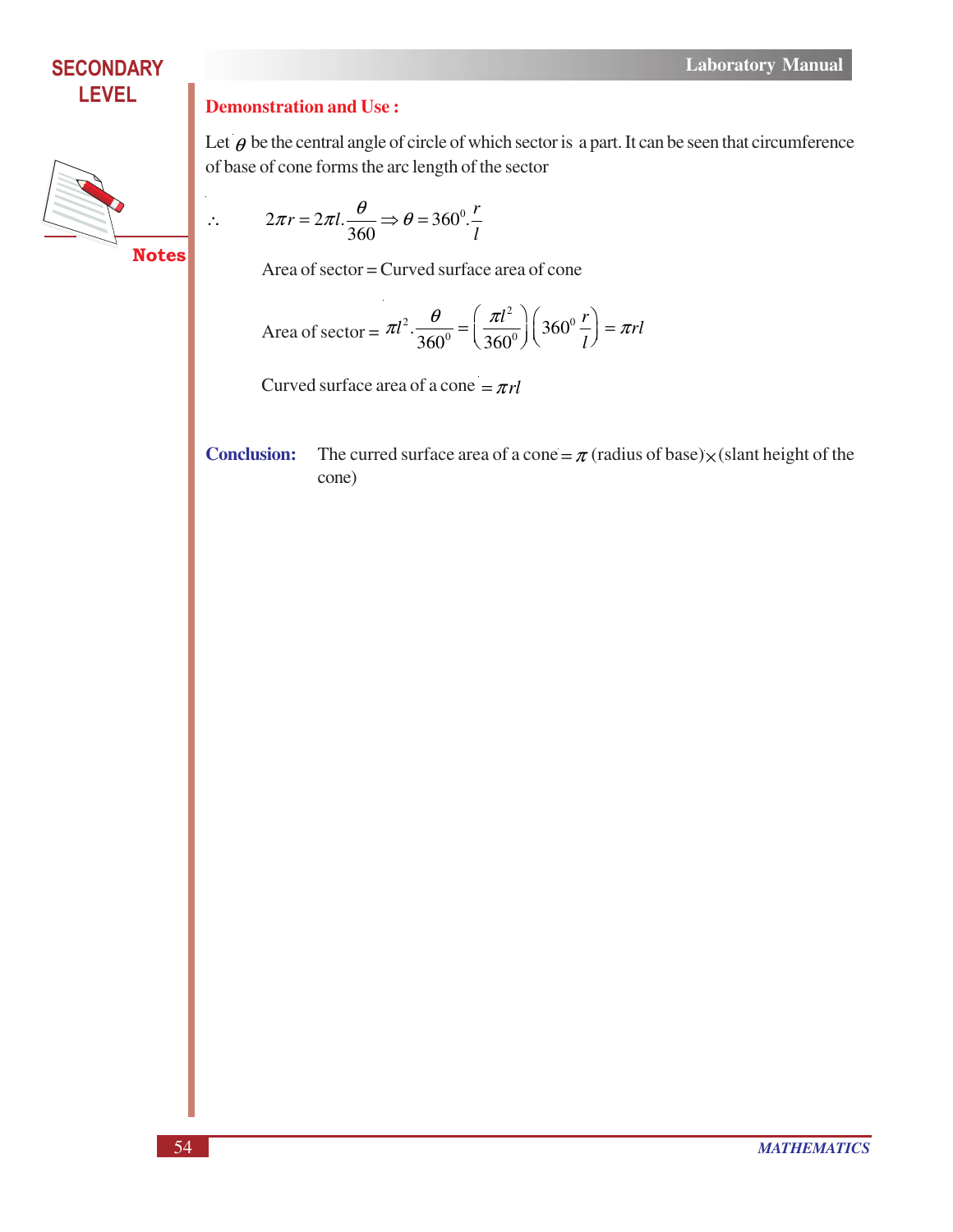

**Title:** To find the relationship among the volumes of a right circular cone, a right circular cylinder and a hemisphere of same radii and same heights.

**Expected Background knowledge:** Knowledge of solids – cone, cylinder and hemisphere

**Objectives:** After performing the activity the learner is able to find the ratio of volumes of right circular cone, right circular cylinder and a hemi sphere of same base radii and same heights.

#### **Materials required :**

- (i) Plastic sheet
- (ii) Plastic ball
- (iii) Fevicol
- (iv) Sketch pens
- (v) Sand

#### **Preparation for the activity: -**

(i) Take a plastic ball of radius 10cm and cut it into two-halves, so as to get a hemisphere (a)

- (ii) From the plastic sheet, make a right circular cone of base radius 10cm and height 10cm
- (iii) Similarly, from the plastic sheet make a right circular cylinder of base radius 10cm and height 10 cm

#### **Demonstration and Use :**

- (i) Fill the cone with sand and pour it twice into the hemispherical shell. You will see the shell is full to the brim with sand
- (ii) Fill the cone with sand and pour it 3 times in the cylinder. You will again see that the cylinder is full to the brim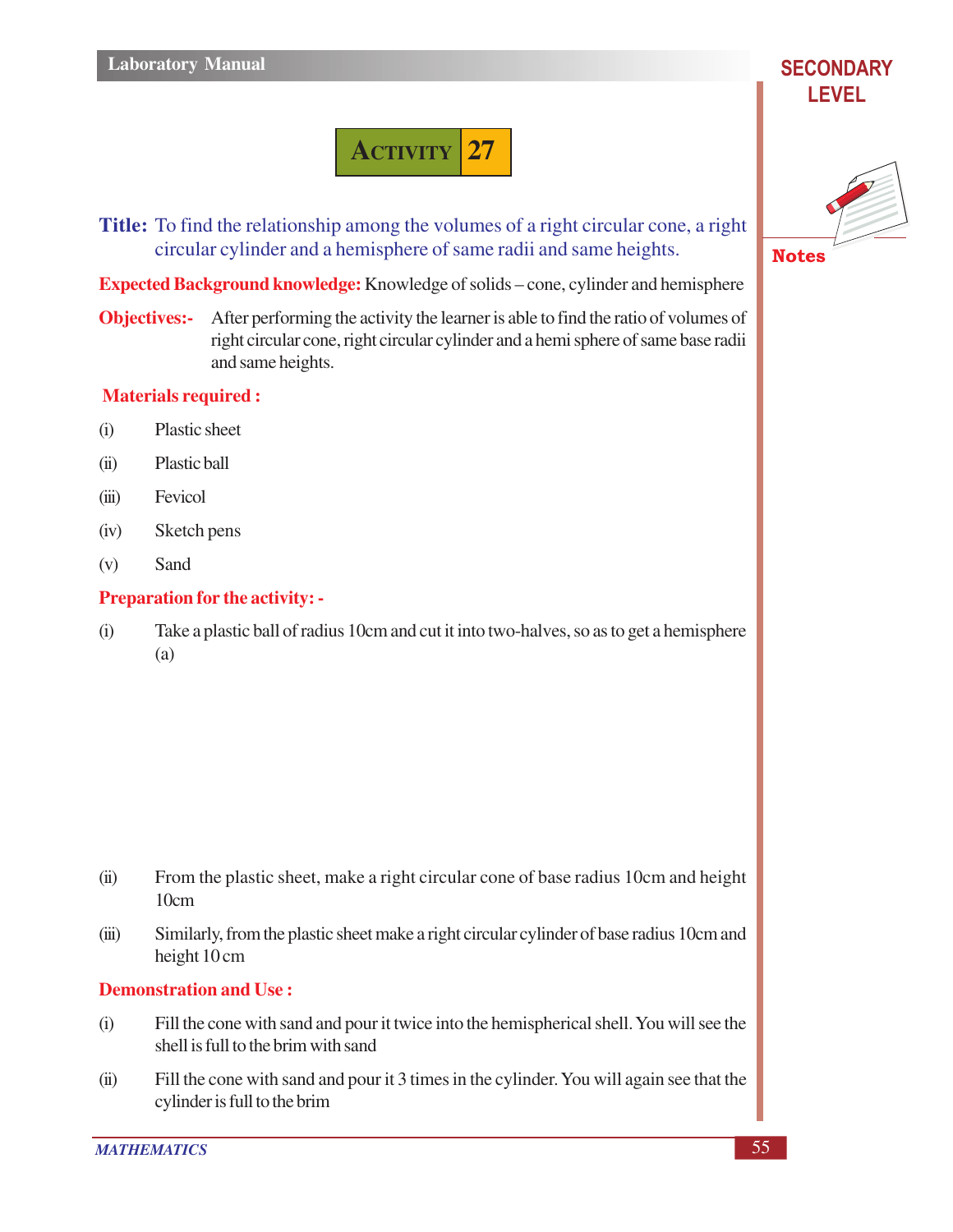

(iii) Volume of cone  $= \frac{1}{2}\pi r^2 h = \frac{1}{2}\pi r^2 r (t \cdot h = r) = \frac{1}{2}\pi r^3$ . 3 3 3  $=\frac{1}{2}\pi r^2 h = \frac{1}{2}\pi r^2 r (r^2 h = r) = \frac{1}{2}\pi r^2$ ∴ Volume of hemisphere  $= \frac{1}{2} \pi r^3 \times 2 = \frac{2}{3} \pi r^3$ . 3 3  $=\frac{1}{2}\pi r^3 \times 2 = \frac{2}{3}\pi r$ Volume of cylinder  $= \frac{1}{2}\pi r^3 \times 3 = \pi r^3$ 3  $=\frac{1}{2}\pi r^3 \times 3 = \pi r$ ∴ Required ratio  $\frac{1}{2}\pi r^3$ :  $\pi r^3$ :  $\frac{2}{3}\pi r^3$   $\Rightarrow$  1:3:2  $\pi r^3$  :  $\pi r^3$  :  $\frac{2}{3}\pi r^3 \Rightarrow$ 

3 3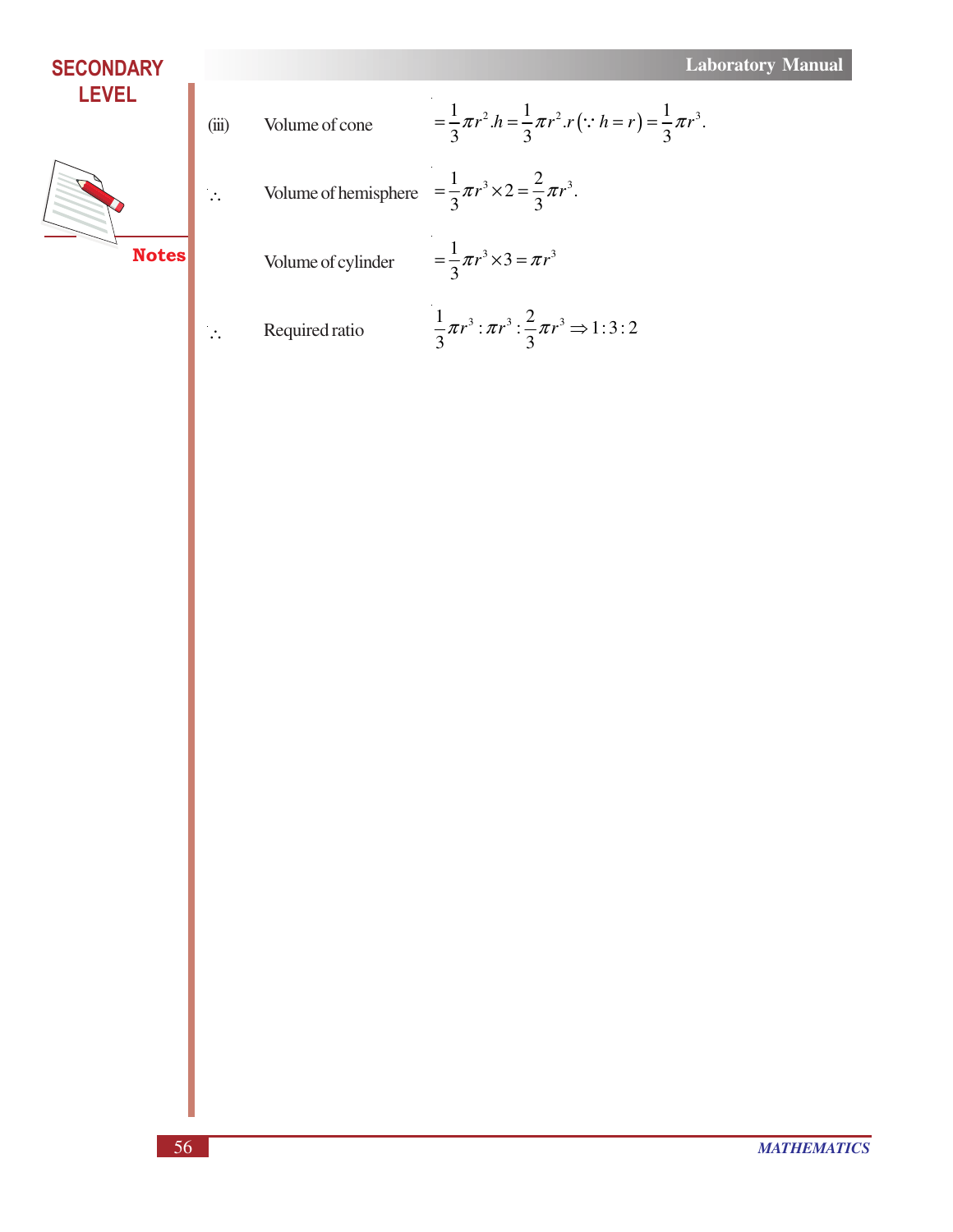**ACTIVITY 28**

## **Title:** To verify the identity  $a^3-b^3 = (a-b)(a^2+ab+b^2)$

#### **Expected Background Knowledge:**

- (i) Volume of a cube and cuboid.
- **Objectives:** After performing this activity the learner will be able to verify the identity and use it, wherever needed.

#### **Materials required :**

- (i) Acrylic sheet
- (ii) Wooden board
- (iii) Sketch pens
- (iv) Glazed paper
- (v) Pair of scissors
- (vi) Gum/Fevicol

#### **Preparation for the activity: -**

- (i) Make a cuboid of size  $(a b) \times a \times a$  cubic units [here say a=3units, and b=1unit] using wooden board as shown in Fig.1(a)
- (ii) Make another cuboid of size  $(a b) \times a \times b [2 \times 3 \times 1]$ cubic units, using the same wooden board, as shown in Fig.1(b)
- (iii) Make one more cuboid of size  $(a b) \times b \times b$  [2×1×1]cubic units using the same wooden board, as shown in Fig.1(c)
- (iv) Make a cube of size  $b \times b \times b$  [1×1×1] cubic units as shown in Fig. 1(d), from the same wooden board.
- (v) Make a cube of size  $a \times a \times a$  [3 $\times$ 3 $\times$ 3] cubic units, from the acrylic sheet, as shown in Fig.  $1(e)$

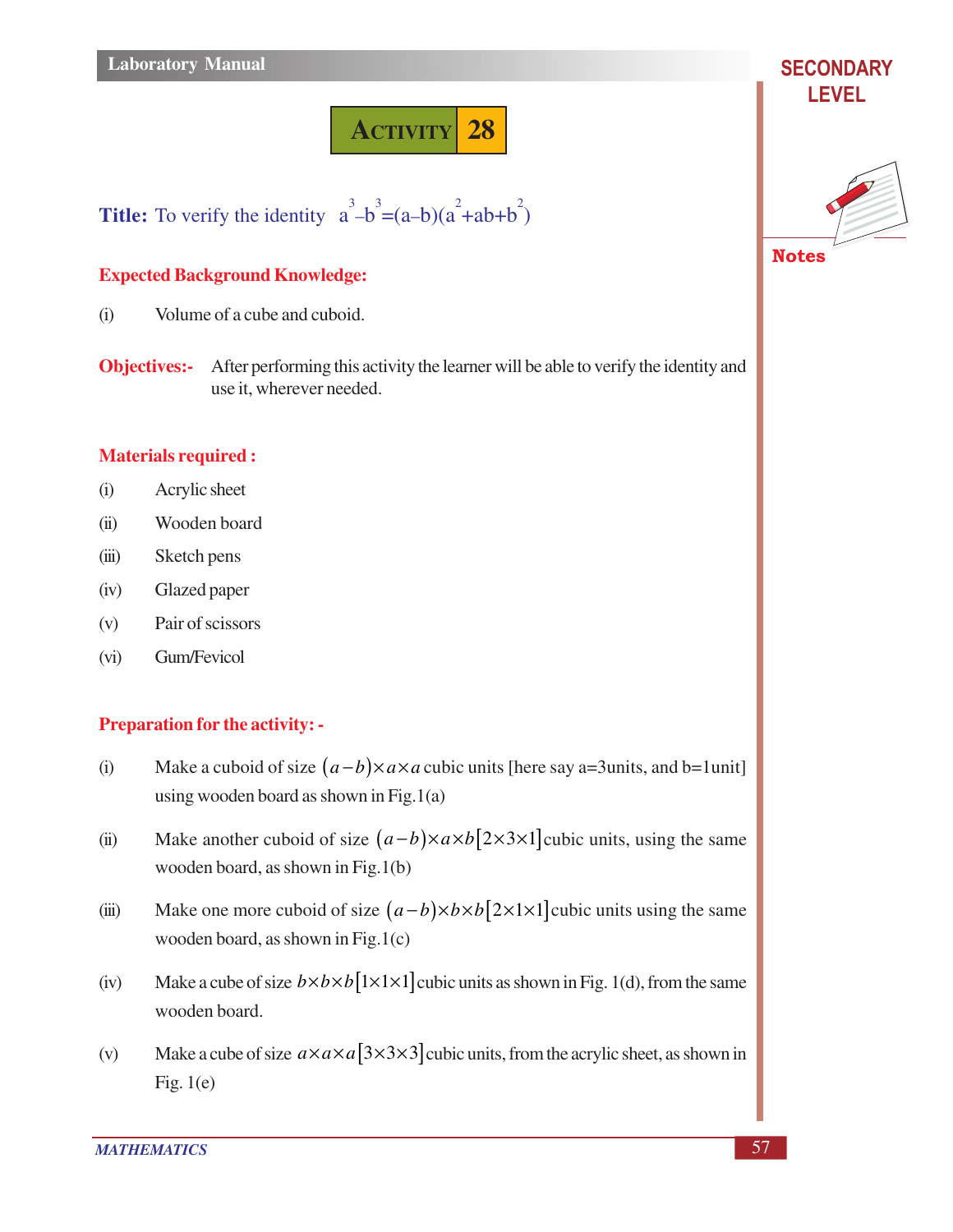

### **Demonstration and Use :**

Assemble all the three cuboids in such a way that they give a cube of size  $3 \times 3 \times 3$  cubic units.

By suitable arrangements of cubes and cuboids, the identity  $a^3 - b^3 = (a - b)(a^2 + ab + b^2)$  can be verified as follows:

$$
a3 = (a - b) \times a \times a + (a - b) \times a \times b + (a - b) \times b \times b + b \times b \times b
$$
  
=  $(a - b)(a2 + ab + b2) + b3$ 

 $\Rightarrow a^3-b^3=(a-b)(a^2+ab+b^2)$ 

So, the model activity can be used to verify the algebraic identity.

**Conclusion:**  $a^3-b^3 = (a-b)(a^2+ab+b^2)$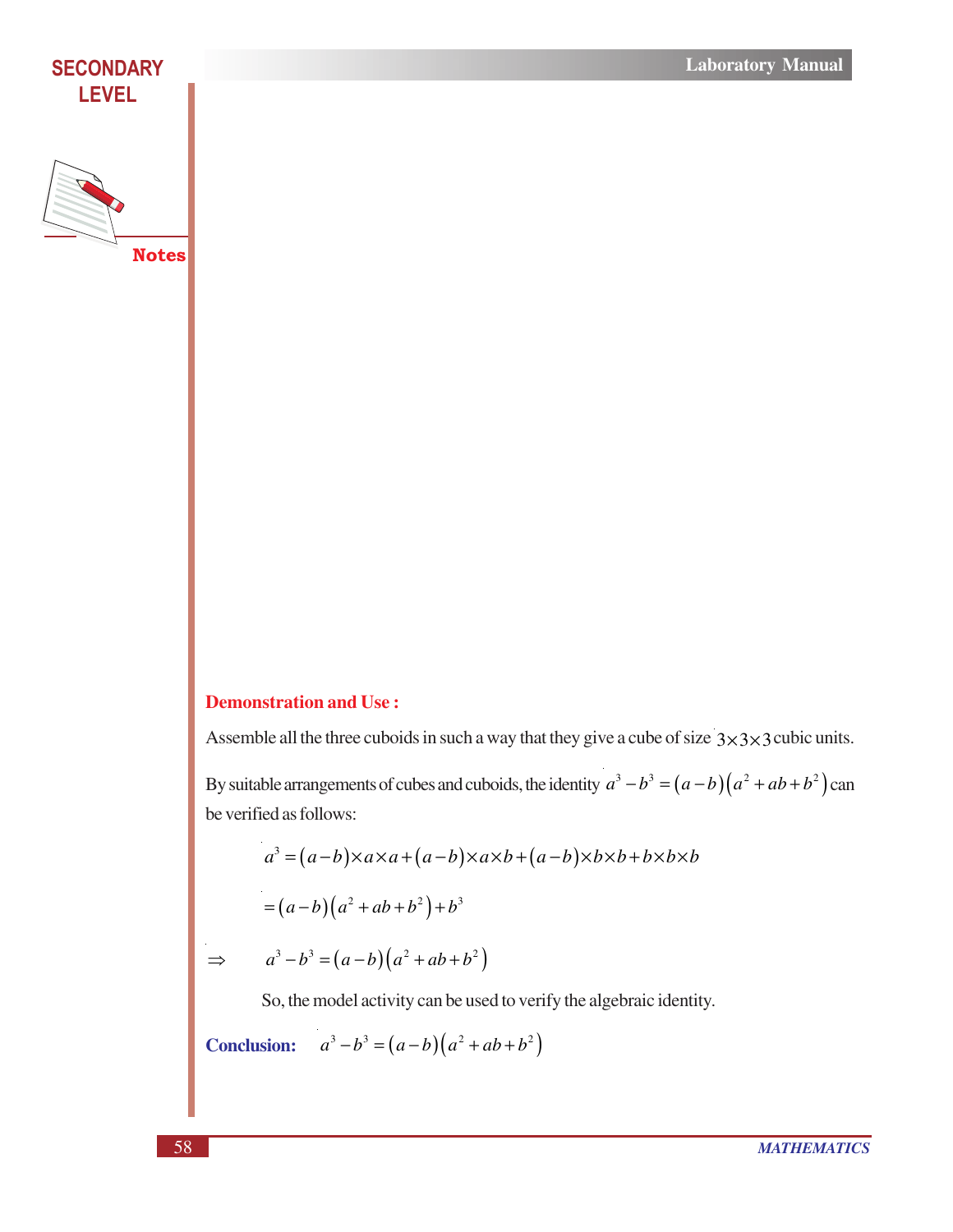

**Title:** To draw a triangle equal in area to a parallelogram

#### **Expected Background Knowledge:**

- (i) Concept of area
- (ii) Parallelograms and triangles
- (iii) Area in relation to parallelograms and triangles
- **Objectives:** After performing the activity, the learner will be able to draw different triangles equal in area to a parallelogram.

### **Materials required :**

- (i) White and coloured papers
- (ii) Pencil, eraser
- (iii) Geometrical instruments
- (iv) Sketch pens
- (v) Fevicol
- (vi) White chart paper

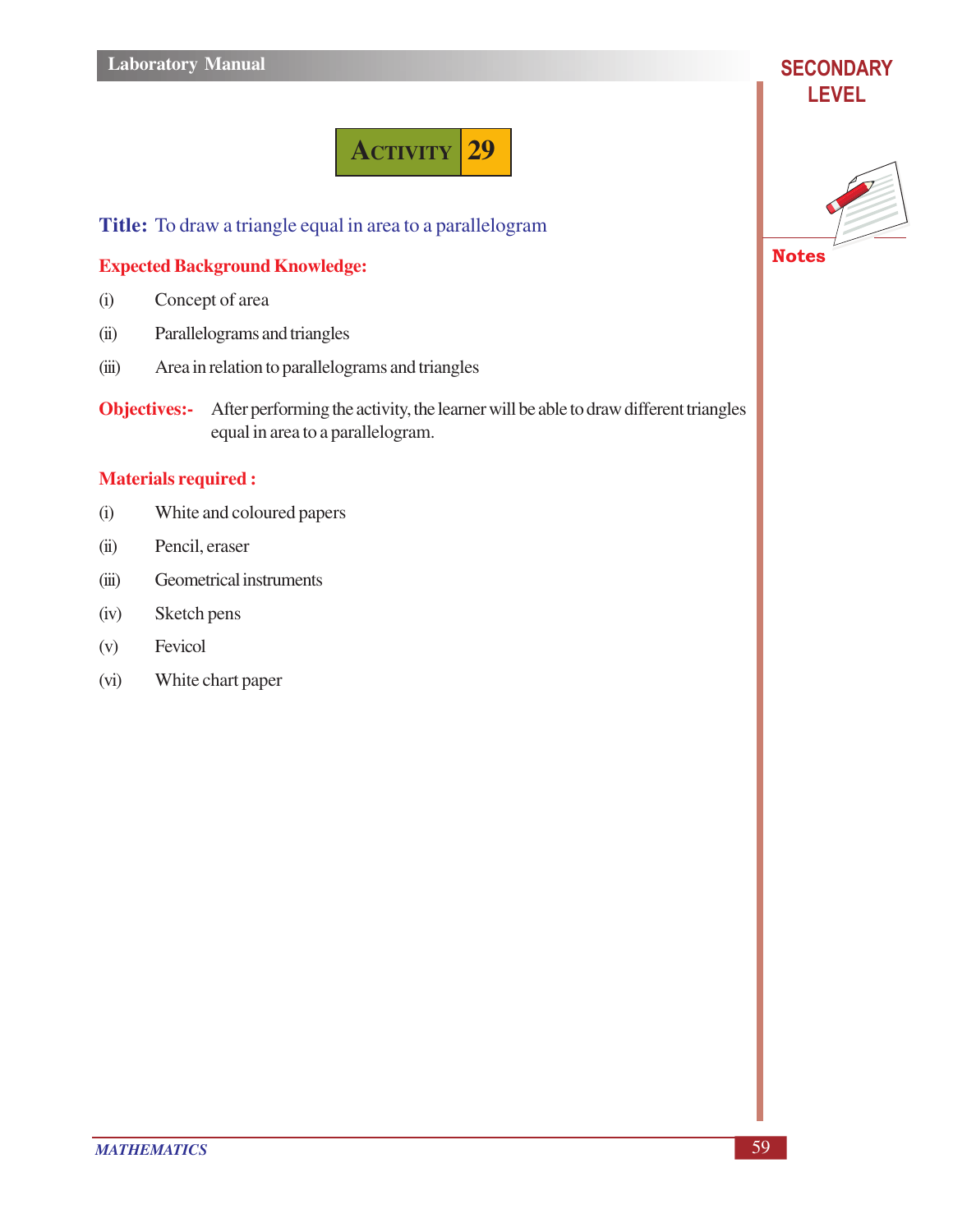**Notes** 

**Preparation for the activity: -**

- (i) Take a chart paper of size  $15 cm \times 10 cm$
- (ii) On a white sheet of paper, draw a parallelogram ABCD, with dimensions AB=4cm, BC=3cm and  $\angle ADC = 75^\circ$
- (iii) Fold the parallelogram in such a way that CD falls on AD and press to get the crease BD. Draw a line along the crease.
- (iv) Paste the parallelogram ABCD on the piece of white chart paper with the help of fevicol.
- (v) Through A, draw a line AE parallel to BD to meet CB produced in E. Join DE.

### **Demonstration and Use :**

- 1. Colour the two triangles BEF and ADF in blue and voilet colours respectively.
- 2. Make a replica of ∆ *ADF* and super pose it on ∆ BEF such that AD falls along BE and AF along BF.
- 3. You will find that the two triangles cover eachother completely they area equal in area.
- 4. ar (Paralelogram ABCD) = ar (Quad DCBF) + ar  $(\Delta$  DAF)

 $=$ ar (Quad. DCBF)+AR( $\triangle$ FBE)

 $=$  ar ( $\triangle$  DCE)

∴ Parallelogram ABCD and ∆ DCE are equal in area.